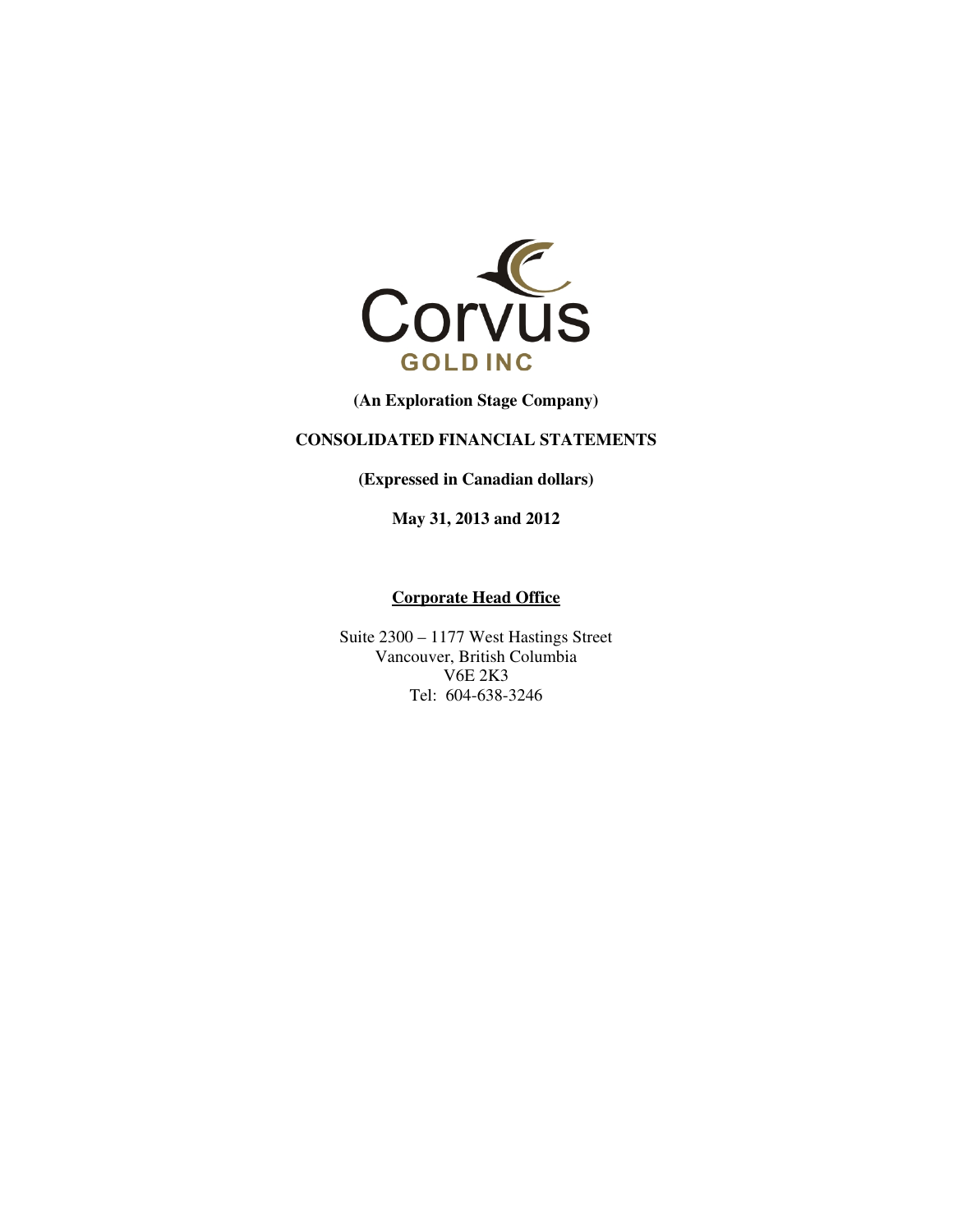# **CORVUS GOLD INC.**  (An Exploration Stage Company) **CONSOLIDATED FINANCIAL STATEMENTS**  (Expressed in Canadian dollars)

# **May 31, 2013 Page**

# **Audited Consolidated Financial Statements**

| Management's Responsibility for Financial Reporting  |                |
|------------------------------------------------------|----------------|
| Independent Auditor's Report                         |                |
| <b>Consolidated Statements of Financial Position</b> |                |
| <b>Consolidated Statements of Comprehensive Loss</b> | 2              |
| <b>Consolidated Statements of Cash Flows</b>         | 3              |
| Consolidated Statement of Changes in Equity          | $\overline{4}$ |
| Notes to the Consolidated Financial Statements       | $5 - 38$       |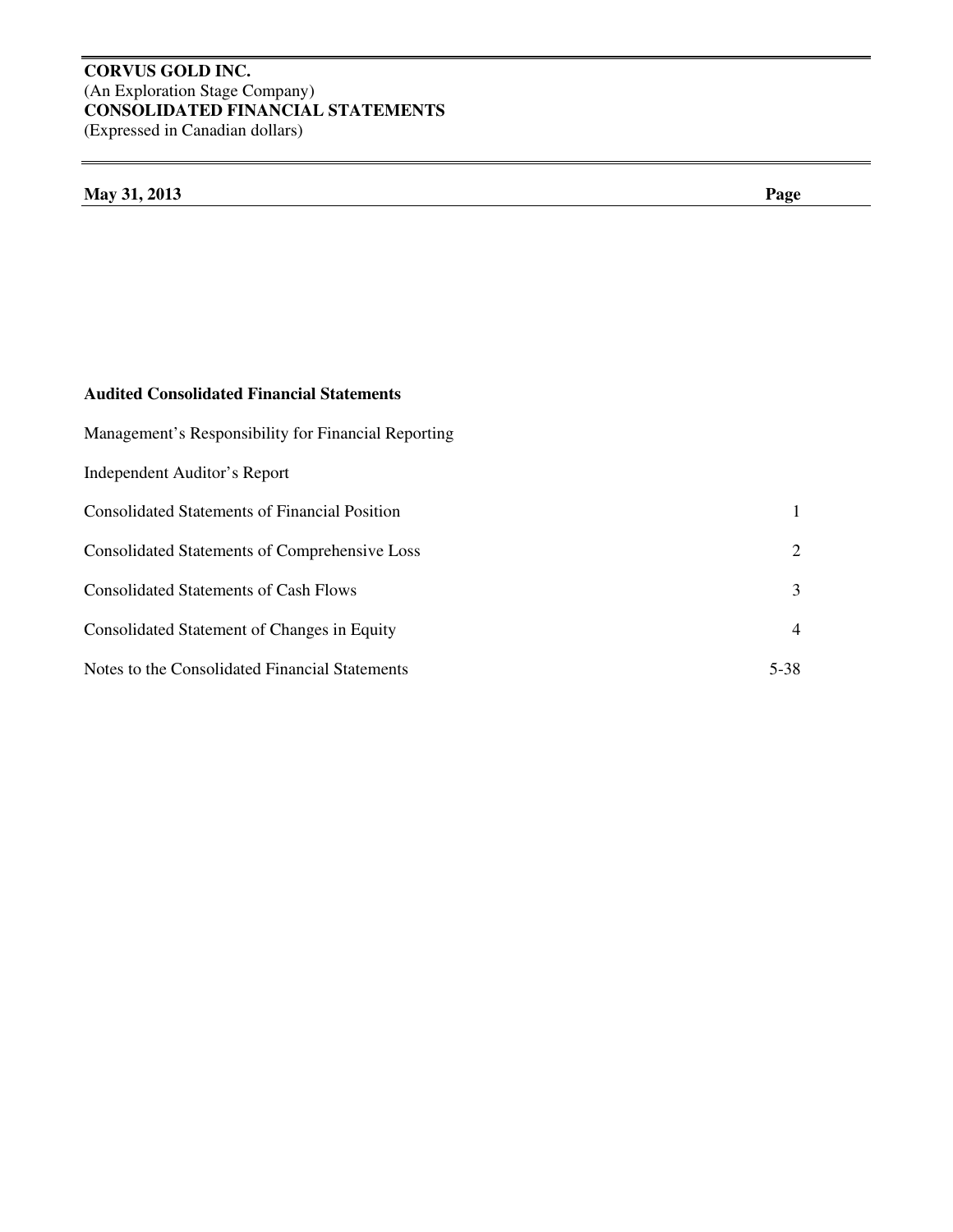# **MANAGEMENT'S RESPONSIBILITY FOR FINANCIAL STATEMENTS**

The consolidated financial statements and all information in the annual report are the responsibility of the Board of Directors and management. The consolidated financial statements have been prepared by management in accordance with International Financial Reporting Standards. Management maintains the necessary systems of internal controls, policies and procedures to provide assurance that assets are safeguarded and that the financial records are reliable and form a proper basis for the preparation of financial statements.

The Board of Directors ensures that management fulfills its responsibilities for financial reporting and internal control through an Audit Committee. This committee, which reports to the Board of Directors, meets with the independent auditors and reviews the consolidated financial statements.

The consolidated financial statements have been audited by MacKay LLP, Chartered Accountants, who were appointed by the shareholders. The independent auditor's report outlines the scope of their examination and their opinion on the consolidated financial statements.

*"Jeffrey Pontius" "Peggy Wu"*  Jeffrey Pontius, Peggy Wu,<br>
Chief Executive Officer<br>
Chief Einancial Officer Chief Executive Officer

August 27, 2013 Vancouver, Canada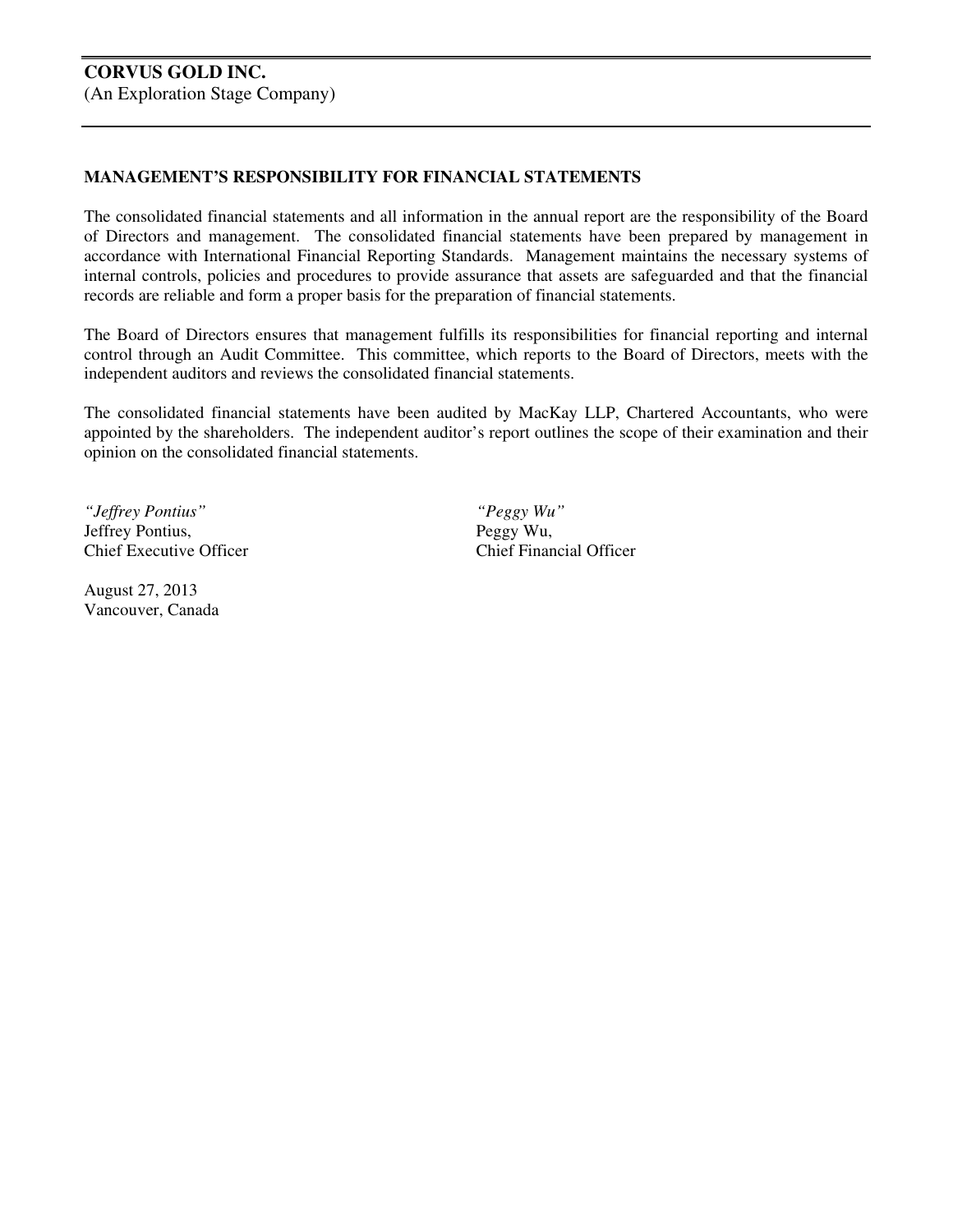**CHARTERED ACCOUNTANTS**  MacKay LLP

1100 – 1177 West Hastings Street Vancouver, BC V6E 4T5 Tel: 604-687-4511 Fax: 604-687-5805 Toll Free: 1-800-351-0426 www.MacKay.ca



#### **Independent Auditor's Report**

 **To the Shareholders of Corvus Gold Inc.** 

 We have audited the accompanying consolidated financial statements of Corvus Gold Inc. and its subsidiaries, which comprise the consolidated statements of financial position as at May 31, 2013 and May 31, 2012, and the consolidated statements of comprehensive loss, changes in equity and cash flows for the years then ended, and a summary of significant accounting policies and other explanatory information.

#### Management's Responsibility for the Consolidated Financial Statements

 Management is responsible for the preparation and fair presentation of these consolidated financial statements in accordance with International Financial Reporting Standards, and for such internal control as management determines is necessary to enable the preparation of consolidated financial statements that are free from material misstatement, whether due to fraud or error.

#### Auditor's Responsibility

 Our responsibility is to express an opinion on these consolidated financial statements based on our audits. We conducted our audits in accordance with Canadian generally accepted auditing standards. Those standards require that we comply with ethical requirements and plan and perform the audits to obtain reasonable assurance about whether the consolidated financial statements are free from material misstatement.

 An audit involves performing procedures to obtain audit evidence about the amounts and disclosures in the consolidated financial statements. The procedures selected depend on the auditor's judgment, including the assessment of the risks of material misstatement of the consolidated financial statements, whether due to fraud or error. In making those risk assessments, the auditor considers internal control relevant to the entity's preparation and fair presentation of the consolidated financial statements in order to design audit procedures that are appropriate in the circumstances, but not for the purpose of expressing an opinion on the effectiveness of the entity's internal control. An audit also includes evaluating the appropriateness of accounting policies used and the reasonableness of accounting estimates made by management, as well as evaluating the overall presentation of the consolidated financial statements.

We believe that the audit evidence we have obtained in our audits is sufficient and appropriate to provide a basis for our audit opinion.

#### Opinion

 In our opinion, the consolidated financial statements present fairly, in all material respects, the financial position of Corvus Gold Inc. and its subsidiaries as at May 31, 2013 and May 31, 2012 and its financial performance and its cash flows for the years then ended in accordance with International Financial Reporting Standards.

#### Emphasis of matter

Without modifying our opinion, we draw attention to Note 1 to the consolidated financial statements which describes the material uncertainty that may cast significant doubt about the ability of Corvus Gold Inc. to continue as a going concern.

**"MacKay LLP"** 

 **Chartered Accountants Vancouver, British Columbia August 27, 2013**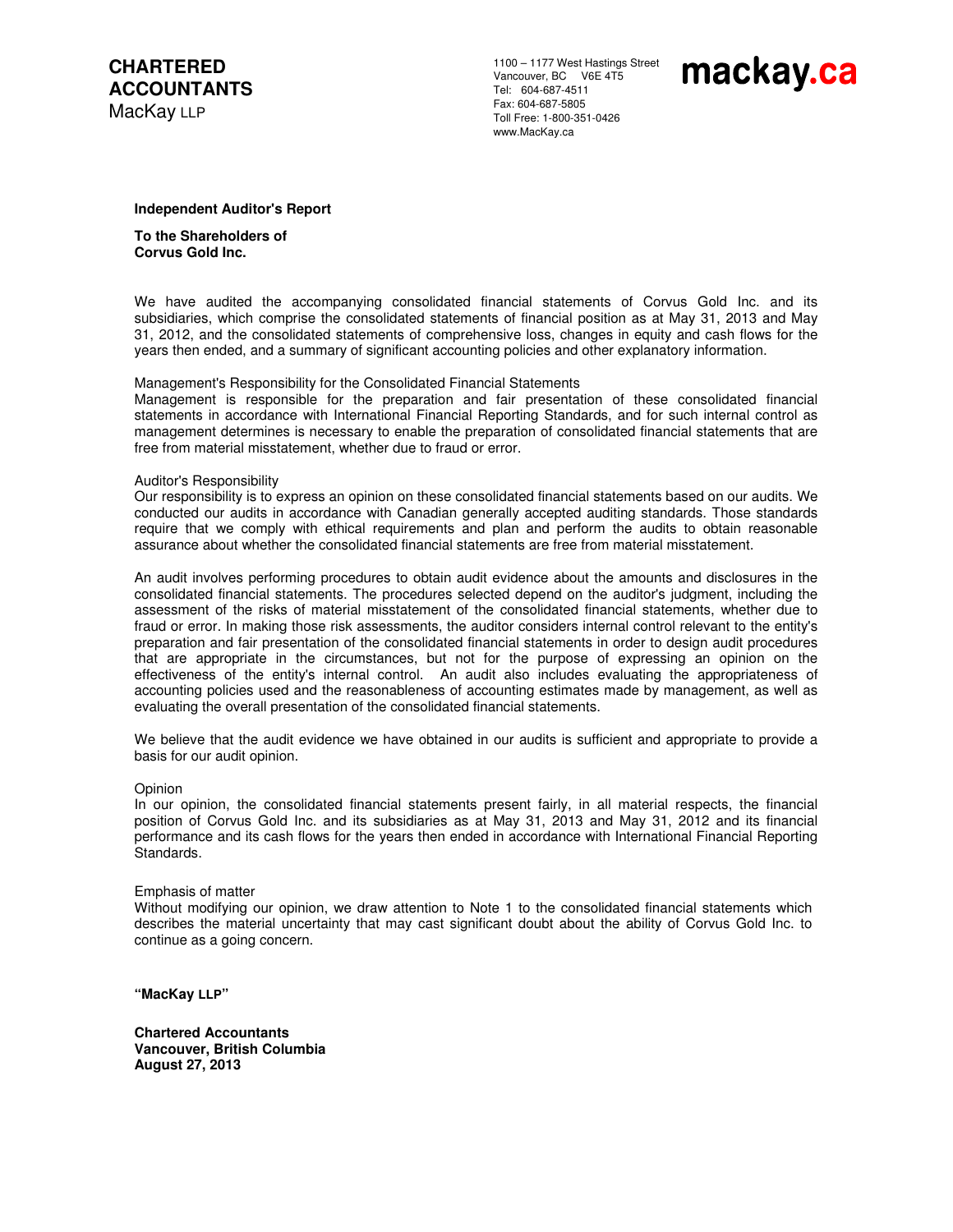# **CORVUS GOLD INC.**  (An Exploration Stage Company) **CONSOLIDATED STATEMENTS OF FINANCIAL POSITION**

(Expressed in Canadian dollars)

|                                                                             | May 31,<br>2013           | May 31,<br>2012     |
|-----------------------------------------------------------------------------|---------------------------|---------------------|
| <b>ASSETS</b>                                                               |                           |                     |
| <b>Current assets</b>                                                       |                           | \$                  |
| Cash and cash equivalents (note 3)<br>Accounts receivable                   | \$<br>7,867,270<br>64,412 | 6,800,377<br>32,581 |
| Prepaid expenses                                                            | 145,682                   | 115,018             |
|                                                                             |                           |                     |
|                                                                             | 8,077,364                 | 6,947,976           |
| <b>Property and equipment</b> (note 4)                                      | 64,642                    | 38,375              |
| <b>Reclamation bond</b> (note 5)                                            | 496,378                   |                     |
| <b>Exploration and evaluation assets (note 6)</b>                           | 28,030,332                | 18,701,812          |
|                                                                             | \$<br>36,668,716          | \$<br>25,688,163    |
| <b>LIABILITIES AND SHAREHOLDERS' EQUITY</b>                                 |                           |                     |
| <b>Current liabilities</b>                                                  |                           |                     |
| Accounts payable and accrued liabilities (note 9)                           | \$<br>520,450             | \$<br>516,817       |
|                                                                             |                           |                     |
| Promissory note payable (note 7)                                            | 248,832                   |                     |
|                                                                             | 769,282                   | 516,817             |
| <b>Shareholders' equity</b><br>Share capital (note 8)                       | 48,442,086                | 33,278,504          |
| Contributed surplus                                                         | 8,842,965                 | 8,591,140           |
| Accumulated other comprehensive income - cumulative translation differences | 413,506                   | 32,084              |
| Deficit                                                                     | (21,799,123)              | (16,730,382)        |
|                                                                             |                           |                     |
|                                                                             | 35,899,434                | 25,171,346          |
|                                                                             | \$<br>36,668,716          | \$<br>25,688,163    |
| <b>Nature and continuance of operations (note 1)</b>                        |                           |                     |

**Subsequent events (note 15)** 

# **Approved on behalf of the Directors:**

*"Jeffrey Pontius"* Director

*"Anton Drescher"* Director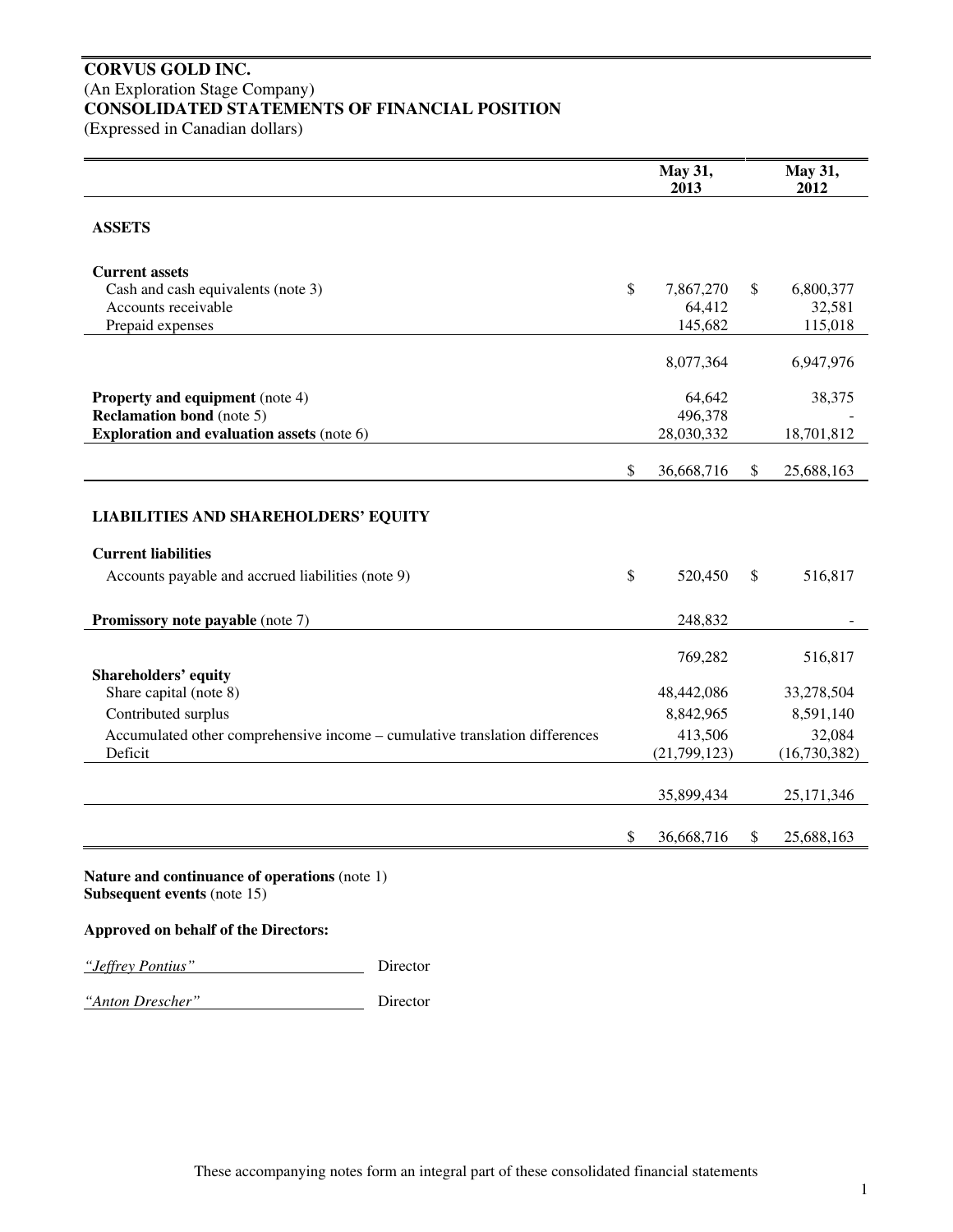# **CORVUS GOLD INC.**  (An Exploration Stage Company) **CONSOLIDATED STATEMENTS OF COMPREHENSIVE LOSS**  (Expressed in Canadian dollars) YEARS ENDED MAY 31,

|                                                               | 2013              | 2012              |
|---------------------------------------------------------------|-------------------|-------------------|
| <b>Expenses</b>                                               |                   |                   |
| Administration (note 9)                                       | \$<br>3,187       | \$<br>7,046       |
| Charitable donations                                          | 8,595             | 23,475            |
| Consulting fees (notes 8 and 9)                               | 584,990           | 341,494           |
| Depreciation                                                  | 17,757            | 14,630            |
| Insurance                                                     | 50,019            | 52,904            |
| Investor relations (note 8)                                   | 1,050,508         | 435,071           |
| Office and miscellaneous (note 9)                             | 169,194           | 175,895           |
| Professional fees (notes 8 and 9)                             | 511,746           | 343,026           |
| Property investigation expenditures                           | (111)             | 11,125            |
| Regulatory                                                    | 62,368            | 56,672            |
| Rent (note 9)                                                 | 72,815            | 59,653            |
| Travel                                                        | 231,472           | 160,412           |
| Wages and benefits (notes 8 and 9)                            | 2,028,142         | 885,870           |
| Loss before other items                                       | (4,790,682)       | (2,567,273)       |
| <b>Other items</b>                                            |                   |                   |
| Interest income                                               | 53,921            | 19,667            |
| Write-off of exploration and evaluation assets (note $6(f)$ ) | (330, 410)        |                   |
| Foreign exchange gain (loss)                                  | (1,570)           | 16,219            |
|                                                               | (278,059)         | 35,886            |
| Net loss for the year                                         | (5,068,741)       | (2, 531, 387)     |
|                                                               |                   |                   |
| Other comprehensive income                                    |                   |                   |
| Exchange difference on translating foreign operations         | 381,422           | 1,033,907         |
| Comprehensive loss for the year                               | \$<br>(4,687,319) | \$<br>(1,497,480) |
| Basic and diluted loss per share                              | \$<br>(0.09)      | \$<br>(0.06)      |
| Weighted average number of shares outstanding                 | 55,806,792        | 41,998,376        |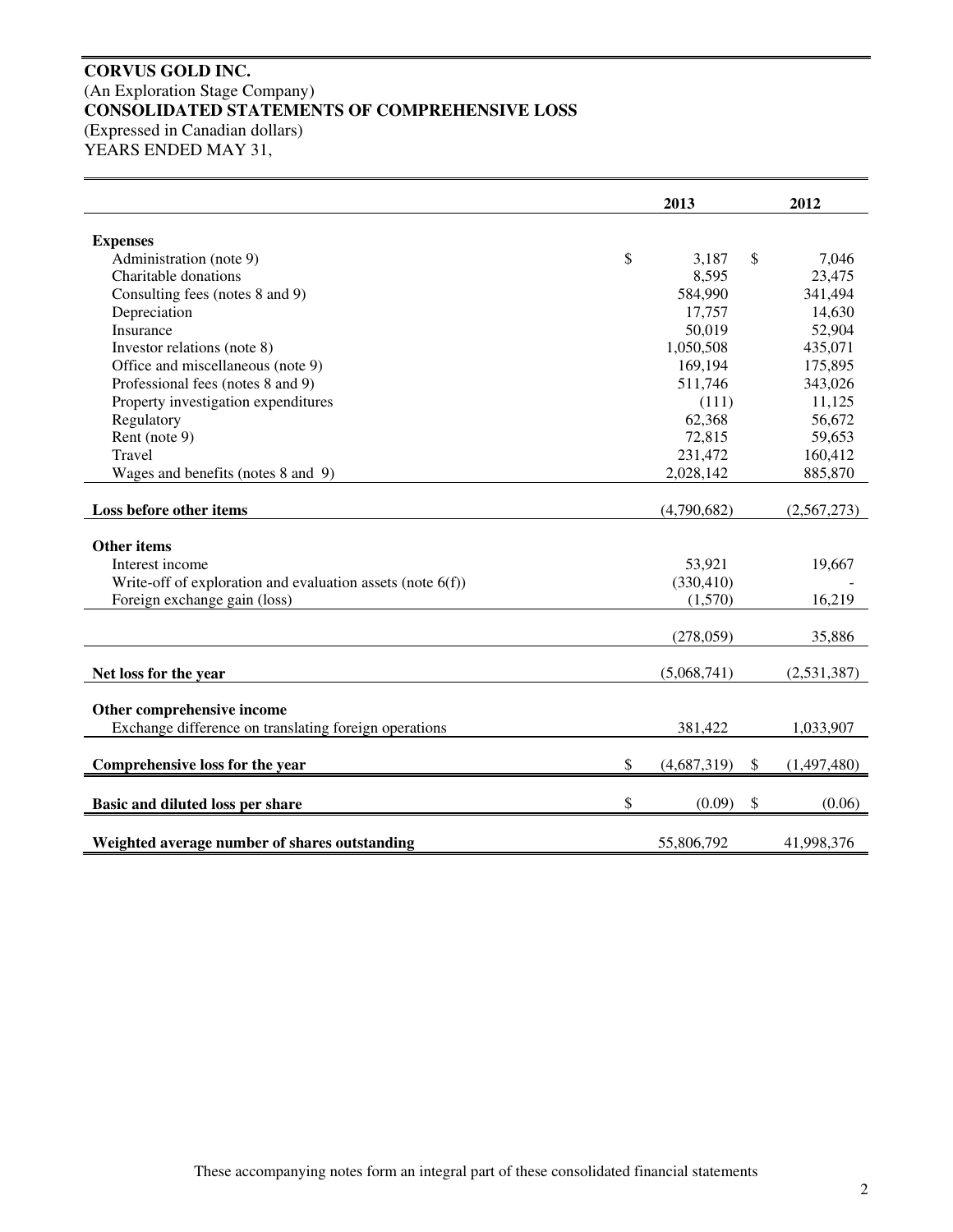# **CORVUS GOLD INC.**  (An Exploration Stage Company) **CONSOLIDATED STATEMENTS OF CASH FLOWS**  (Expressed in Canadian dollars) YEARS ENDED MAY 31,

|                                                               |              | 2013        | 2012              |
|---------------------------------------------------------------|--------------|-------------|-------------------|
| <b>Operating activities</b>                                   |              |             |                   |
| Net loss for the year                                         | $\mathbb{S}$ | (5,068,741) | \$<br>(2,531,387) |
| Add items not affecting cash:                                 |              |             |                   |
| Depreciation                                                  |              | 17,757      | 14,630            |
| Share-based payment charges (note 8)                          |              | 1,799,218   | 313,777           |
| Loss (gain) on foreign exchange                               |              | 1,570       | (16,219)          |
| Write-off of exploration and evaluation assets (note $6(f)$ ) |              | 330,410     |                   |
| Accrued interest                                              |              | (4, 483)    | (1,511)           |
| Changes in non-cash items:                                    |              |             |                   |
| Accounts receivable                                           |              | (14,348)    | (4,520)           |
| Prepaid expenses                                              |              | (30, 542)   | (56,958)          |
| Accounts payable and accrued liabilities                      |              | 60,143      | 7,897             |
|                                                               |              |             |                   |
| Cash used in operating activities                             |              | (2,909,016) | (2,274,291)       |
|                                                               |              |             |                   |
| <b>Financing activities</b>                                   |              |             |                   |
| Cash received from issuance of shares                         |              | 13,606,210  | 5,527,500         |
| Share issuance costs                                          |              | (62, 875)   |                   |
|                                                               |              |             |                   |
| Cash provided by financing activities                         |              | 13,543,335  | 5,527,500         |
| <b>Investing activities</b>                                   |              |             |                   |
| Expenditures on property and equipment                        |              | (43, 655)   | (6,047)           |
| Purchase of reclamation bond                                  |              | (496,378)   |                   |
| Expenditures on exploration and evaluation assets             |              | (9,225,775) | (4,224,715)       |
|                                                               |              |             |                   |
| Recovery on exploration and evaluation assets                 |              | 150,405     | 383,285           |
| Cash used in investing activities                             |              | (9,615,403) | (3,847,477)       |
|                                                               |              |             |                   |
| Effect of foreign exchange on cash                            |              | 47,977      | 39,239            |
| Increase (decrease) in cash and cash equivalents              |              | 1,066,893   | (555,029)         |
| Cash and cash equivalents, beginning of the year              |              | 6,800,377   | 7,355,406         |
|                                                               |              |             |                   |
| Cash and cash equivalents, end of the year                    | \$           | 7,867,270   | \$<br>6,800,377   |

**Supplemental cash flow information** (note 12)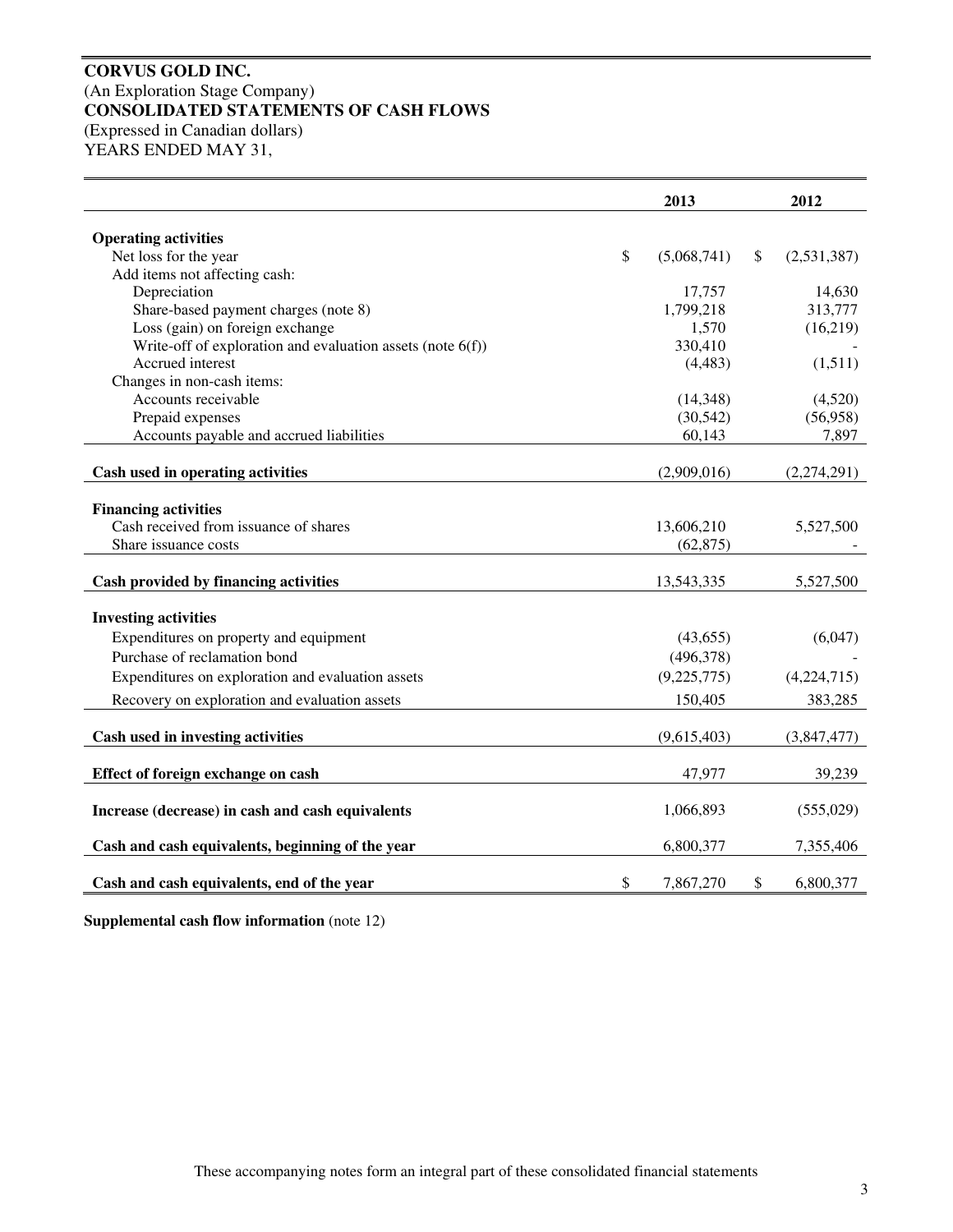# **CORVUS GOLD INC.**  (An Exploration Stage Company) **CONSOLIDATED STATEMENT OF CHANGES IN EQUITY**  (Expressed in Canadian dollars)

|                                                                                                               |                     |                         |    |                                      |                           | <b>Accumulated</b><br>Other<br>Comprehensive<br>Income-<br><b>Cumulative</b> |                      |              |
|---------------------------------------------------------------------------------------------------------------|---------------------|-------------------------|----|--------------------------------------|---------------------------|------------------------------------------------------------------------------|----------------------|--------------|
|                                                                                                               | Number of<br>shares | <b>Share</b><br>Capital |    | <b>Contributed</b><br><b>Surplus</b> |                           | <b>Translation</b><br><b>Differences</b>                                     | <b>Deficit</b>       | <b>Total</b> |
| <b>Balance, May 31, 2011</b>                                                                                  | 41,660,261          | \$27,751,004            | \$ | 8,262,735                            | $\boldsymbol{\$}$         | $(1,001,823)$ \$                                                             | $(14, 198, 995)$ \$  | 20,812,921   |
| Net loss                                                                                                      |                     |                         |    |                                      |                           |                                                                              | (2,531,387)          | (2,531,387)  |
| Other comprehensive income<br>Exchange difference on translating foreign operations<br>Shares issued for cash |                     |                         |    | -                                    |                           | 1,033,907                                                                    | $\blacksquare$       | 1,033,907    |
| Private placement                                                                                             | 8,250,000           | 5,527,500               |    |                                      |                           |                                                                              |                      | 5,527,500    |
| Share-based payment charges                                                                                   |                     |                         |    | 328,405                              |                           |                                                                              |                      | 328,405      |
| <b>Balance, May 31, 2012</b>                                                                                  | 49,910,261          | 33,278,504              |    | 8,591,140                            |                           | 32,084                                                                       | (16,730,382)         | 25,171,346   |
| Net loss                                                                                                      |                     |                         |    |                                      |                           |                                                                              | (5,068,741)          | (5,068,741)  |
| Other comprehensive income                                                                                    |                     |                         |    |                                      |                           |                                                                              |                      |              |
| Exchange difference on translating foreign operations                                                         |                     |                         |    |                                      |                           | 381,422                                                                      |                      | 381,422      |
| Shares issued for cash                                                                                        |                     |                         |    |                                      |                           |                                                                              |                      |              |
| Private placement                                                                                             | 11,550,001          | 10,698,501              |    | $\overline{\phantom{a}}$             |                           | $\sim$                                                                       |                      | 10,698,501   |
| Exercise of stock options<br><b>Exercise of warrants</b>                                                      | 3,329,766           | 2,550,209               |    |                                      |                           |                                                                              |                      | 2,550,209    |
| Reclassification of contributed surplus on exercise of                                                        | 325,000             | 357,500                 |    |                                      |                           |                                                                              |                      | 357,500      |
| stock options and warrants                                                                                    |                     | 1,620,247               |    | (1,620,247)                          |                           |                                                                              |                      |              |
| Shares issuance costs                                                                                         |                     |                         |    |                                      |                           |                                                                              |                      | (62, 875)    |
| Share-based payment charges                                                                                   |                     | (62, 875)               |    | 1,872,072                            |                           |                                                                              |                      | 1,872,072    |
|                                                                                                               |                     |                         |    |                                      |                           |                                                                              |                      |              |
| <b>Balance, May 31, 2013</b>                                                                                  | 65,115,028          | \$48,442,086            | S  | 8,842,965                            | $\boldsymbol{\mathsf{s}}$ | 413,506<br>-S                                                                | (21,799,123)<br>- \$ | 35,899,434   |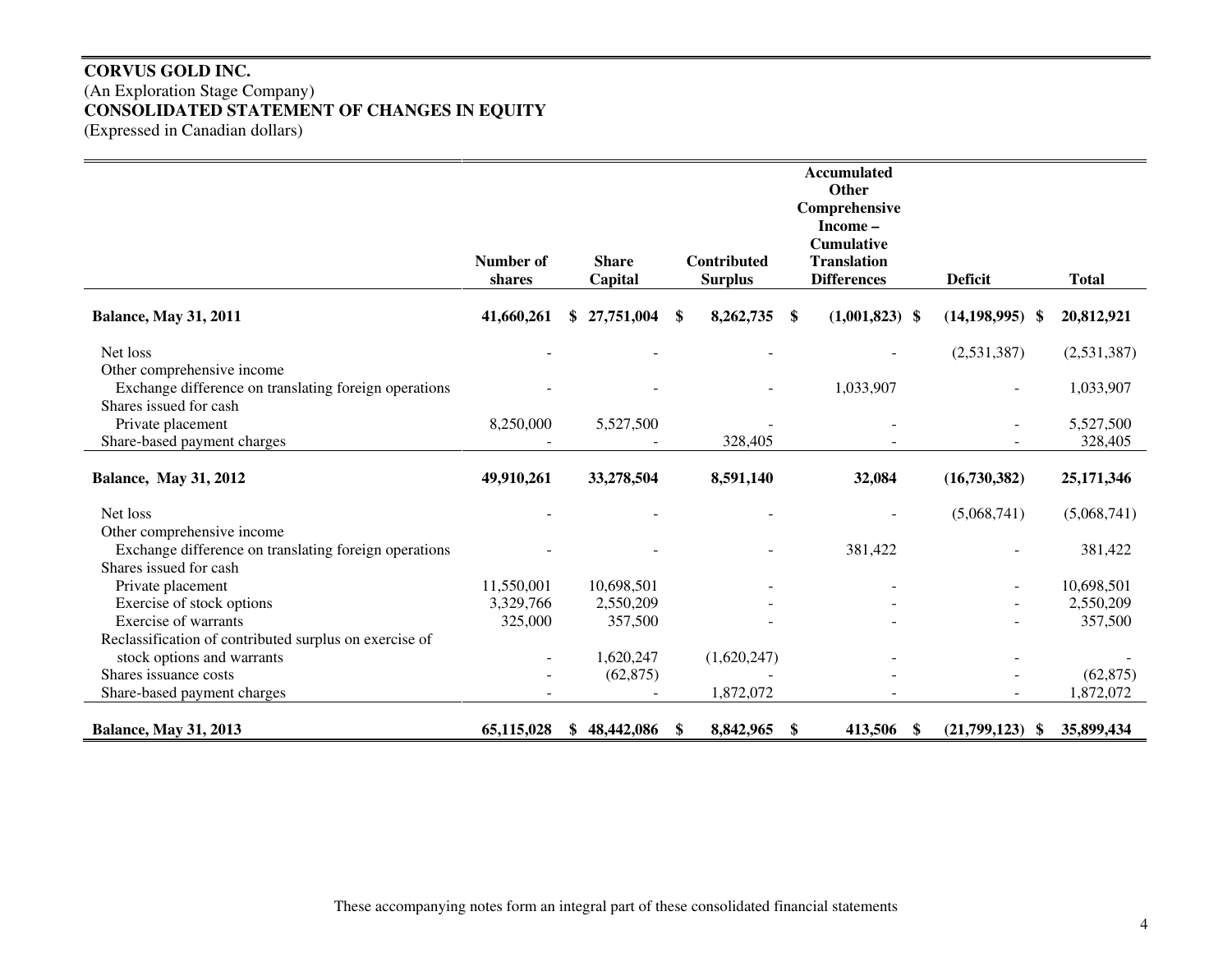### **1. NATURE AND CONTINUANCE OF OPERATIONS**

The Company was incorporated on April 13, 2010 under the BCBCA.

The Company is an exploration stage entity engaged in the business of acquiring, exploring and evaluating mineral properties, and either joint venturing or developing these properties further or disposing of them when the evaluation is completed. At May 31, 2013, the Company was in the exploration stage and had interests in properties in Alaska and Nevada, U.S.A and Quebec, Canada.

The business of mining and exploration involves a high degree of risk and there can be no assurance that current exploration programs will result in profitable mining operations. The Company has no source of revenue, and has significant cash requirements to meet its administrative overhead and maintain its mineral property interests. The recoverability of amounts shown for exploration and evaluation assets is dependent on several factors. These include the discovery of economically recoverable reserves, the ability of the Company to obtain the necessary financing to complete the development of these properties, and future profitable production or proceeds from disposition of exploration and evaluation assets. The carrying value of the Company's exploration and evaluation assets does not reflect current or future values.

These consolidated financial statements have been prepared on a going concern basis, which presume the realization of assets and discharge of liabilities in the normal course of business for the foreseeable future. The Company's ability to continue as a going concern is dependent upon achieving profitable operations and/or obtaining additional financing.

In assessing whether the going concern assumption is appropriate, management takes into account all available information about the future which is at least, but not limited to, 12 months from May 31, 2013. Management is aware, in making its assessment, of material uncertainties relating to events or conditions that may cast significant doubt upon the Company's ability to continue as a going concern, as explained in the following paragraph.

The Company has sustained losses from operations, and has an ongoing requirement for capital investment to explore its exploration and evaluation assets. Based on its current plans, budgeted expenditures, and cash requirements, the Company does not have sufficient cash to finance its current plans for at least 12 months from May 31, 2013. The Company expects that it will need to raise substantial additional capital to accomplish its business plan over the next several years. The Company expects to seek additional financing through equity financing. There can be no assurance as to the availability or terms upon which such financing might be available.

These consolidated financial statements do not include any adjustments to the amounts and classification of assets and liabilities that might be necessary should the Company be unable to continue in business.

### **2. SIGNIFICANT ACCOUNTING POLICIES**

#### **Basis of presentation**

These consolidated financial statements have been prepared in accordance with International Financial Reporting Standards ("IFRS") as issued by the International Accounting Standards Board ("IASB").

The consolidated financial statements have been prepared on a historical cost basis except for financial instruments classified as available-for-sale or fair value through profit and loss, which are stated at their fair value. In addition, these consolidated financial statements have been prepared using the accrual basis of accounting.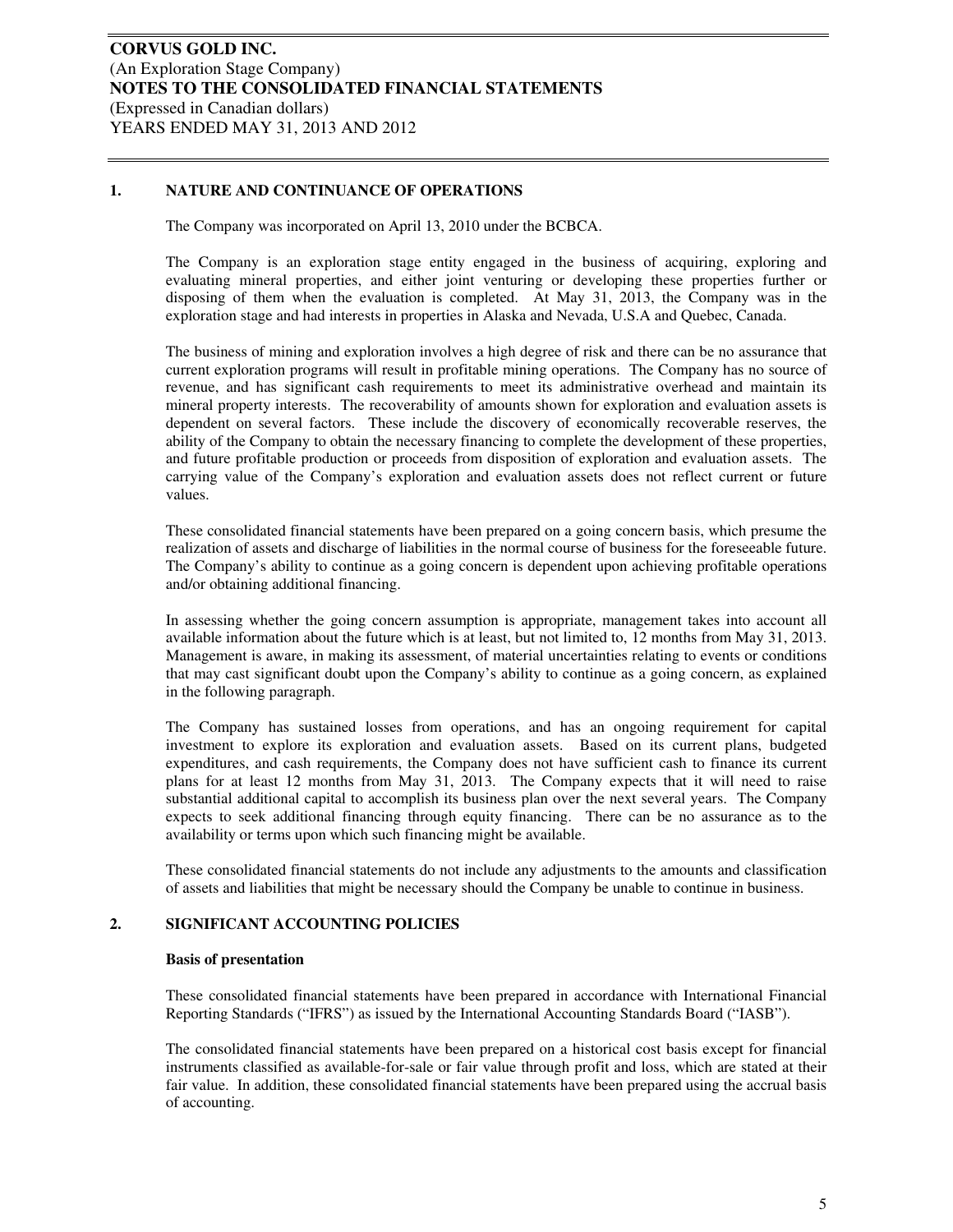#### **Approval of consolidated financial statements**

The consolidated financial statement of the Company for the year ended May 31, 2013 were reviewed by the Audit Committee and approved and authorized for issue by the Board of Directors on August 27, 2013.

#### **Basis of Consolidation**

These consolidated financial statements include the accounts of the Company and its wholly-owned subsidiaries (collectively, the "Group"), Corvus Gold (USA) Inc. ("Corvus USA") (a Nevada corporation), Corvus Gold Nevada Inc. ("Corvus Nevada") (a Nevada corporation) and Raven Gold Alaska Inc. ("Raven Gold") (an Alaska corporation). All intercompany transactions and balances were eliminated upon consolidation.

#### **Significant Accounting Estimates and Judgments**

The preparation of these consolidated financial statements requires management to make certain estimates, judgments and assumptions that affect the reported amounts of assets and liabilities at the date of the financial statements and reported amounts of expenses during the reporting year. Actual outcomes could differ from these estimates. These consolidated financial statements include estimates which, by their nature, are uncertain. The impacts of such estimates are pervasive throughout the financial statements, and may require accounting adjustments based on future occurrences. Revisions to accounting estimates are recognized in the year in which the estimate is revised and future periods if the revision affects both current and future years. These estimates are based on historical experience, current and future economic conditions and other factors, including expectations of future events that are believed to be reasonable under the circumstances.

#### Critical accounting estimates

Significant assumptions about the future and other sources of estimation uncertainty that management has made at the end of the reporting year, that could result in a material adjustment to the carrying amounts of assets and liabilities, in the event that actual results differ from assumptions made, relate to, but are not limited to, the carrying value and the recoverability of the exploration and evaluation assets included in the Statements of Financial Position, the assumptions used to determine the fair value of share-based payments in the Statement of Comprehensive Loss, and the estimated amounts of reclamation and environmental obligations.

### Critical accounting judgments

Critical accounting judgments are accounting policies that have been identified as being complex or involving subjective judgments or assessments. The Company made the following critical accounting judgments:

- The determination of deferred tax assets and liabilities recorded in the financial statements.
- The determination of whether technical feasibility and commercial viability can be demonstrated for its exploration and evaluation assets. Once technical feasibility and commercial viability of a property can be demonstrated, it is reclassified from exploration and evaluation assets and subject to different accounting treatment. As at May 31, 2013 management determined that no reclassification of exploration and evaluation assets was required.
- The determination of functional currency. In accordance with IAS 21 *"The Effects of Changes in Foreign Exchange Rates"*, management determined that the functional currency of Corvus USA, Corvus Nevada and Raven Gold is US dollars and for all other entities within the Group, the functional currency is Canadian dollars, as these are the currencies of the primary economic environment in which the companies operate.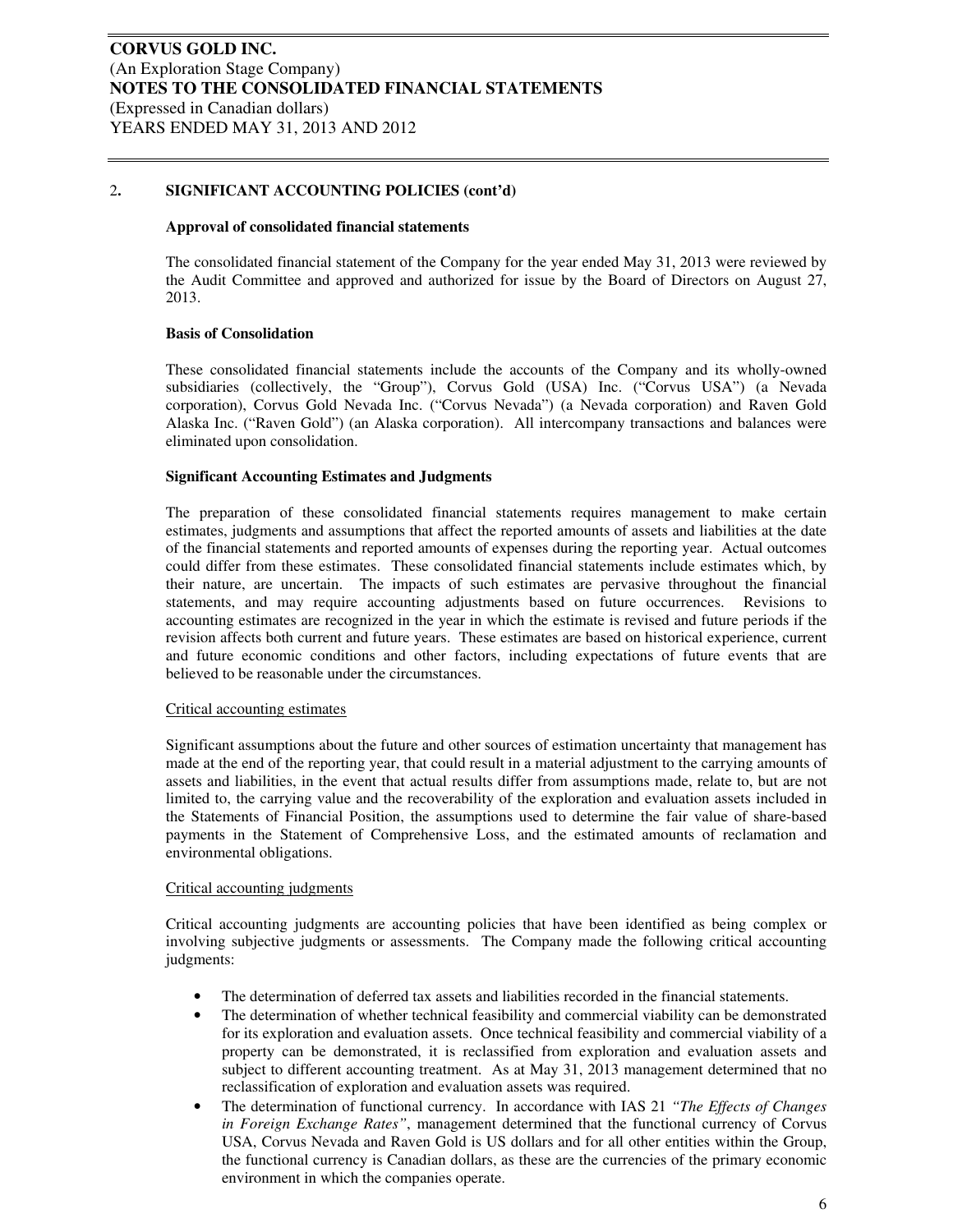### **Cash and cash equivalents**

Cash equivalents include highly liquid investments that are readily convertible to cash which are subject to an insignificant risk of change in value. Cash equivalents are held for the purpose of meeting shortterm cash commitments rather than for investment or other purposes.

### **Foreign currency translation**

The presentation currency of the Company is the Canadian dollar.

The functional currency of each of the parent company and its subsidiaries is measured using the currency of the primary economic environment in which that entity operates. The functional currency of Corvus USA, Corvus Nevada and Raven Gold is US dollars, and for the Company the functional currency is Canadian dollars.

### Transactions and balances

Foreign currency transactions are translated into the functional currency using the exchange rates prevailing at the date of the transaction. Foreign currency monetary items are translated at the year-end exchange rate. Non-monetary items measured at historical cost continue to be carried at the exchange rate at the date of the transaction. Non-monetary items measured at fair value are reported at the exchange rate at the date when fair values were determined.

Exchange differences arising on the translation of monetary items or on settlement of monetary items are recognized in profit or loss in the Statement of Comprehensive Income (Loss) in the year in which they arise.

Exchange differences arising on the translation of non-monetary items are recognized in other comprehensive income (loss) in the Statement of Comprehensive Income (Loss) to the extent that gains and losses arising on those non-monetary items are also recognized in other comprehensive income (loss). Where the nonmonetary gain or loss is recognized in profit or loss, the exchange component is also recognized in profit or loss.

#### Parent and Subsidiary Companies

The financial results and position of foreign operations whose functional currency is different from the presentation currency are translated as follows:

- Assets and liabilities are translated at year-end exchange rates prevailing at that reporting date; and
- Income and expenses are translated at monthly average exchange rates during the year.

Exchange differences arising on translation of foreign operations are transferred directly to the Group's exchange difference on translating foreign operations on the Statement of Comprehensive Income (Loss) and are reported as a separate component of shareholders' equity titled "Cumulative Translation Differences". These differences are recognized in the profit or loss in the year in which the operation is disposed of.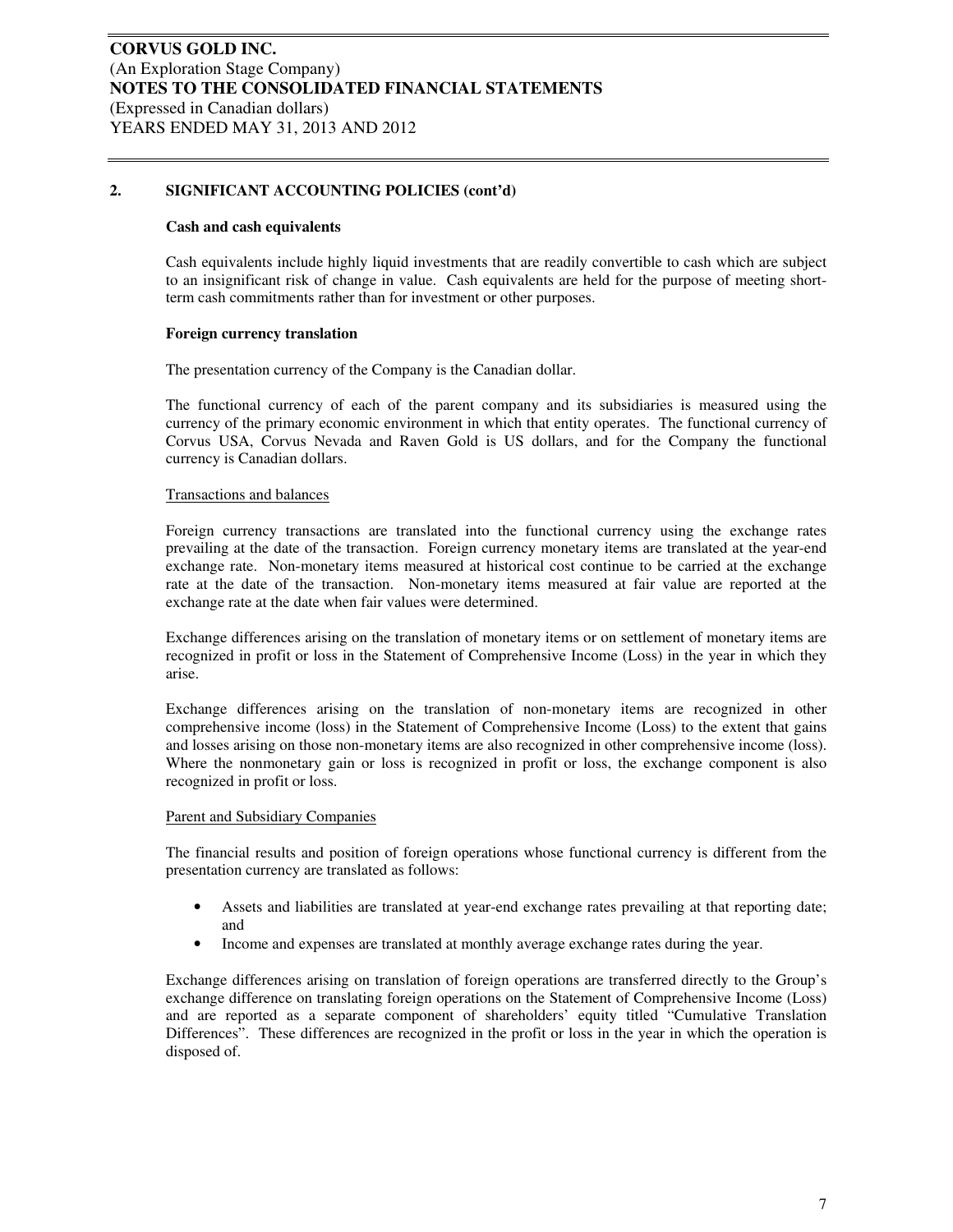#### **Financial instruments**

### a) Financial assets

Financial assets are classified into one of the following categories based on the purpose for which the asset was acquired. All transactions related to financial instruments are recorded on a trade date basis. The Company's accounting policy for each category is as follows:

#### Fair value through profit or loss ("FVTPL")

A financial asset is classified as FVTPL if it is classified as held-for-trading or is designated as such upon initial recognition. Financial assets are designated as FVTPL if the Company manages such investments and makes purchase and sale decisions based on their fair value in accordance with the Company's documented risk management or investment strategy. Financial assets designated as FVTPL are measured at fair value, and changes therein are recognized in profit or loss. Cash and cash equivalents are classified as FVTPL and are accounted for at fair value.

Transaction costs associated with FVTPL financial assets are expensed as incurred, while transaction costs associated with all other financial assets are included in the initial carrying amount of the asset.

### Loans and receivables

Loans and receivables are non-derivative financial assets with fixed or determinable payments that are not quoted in an active market. They are classified as current assets or non-current assets based on their maturity date. Loans and receivables are initially recognized at fair value and subsequently carried at amortized cost less any impairment. Loans and receivables are comprised of accounts receivables and reclamation bond.

#### Held-to-maturity

Held-to-maturity financial assets are measured at amortized cost. The Company does not have any financial assets classified as held-to-maturity.

#### Available-for-sale financial assets

Available-for-sale ("AFS") financial assets are non-derivatives that are either designated as available-for-sale or not classified in any other financial asset category. Changes in the fair value of AFS financial assets other than impairment losses are recognized as other comprehensive income (loss) and classified as a component of equity. The Company does not have any AFS financial assets.

#### Impairment of financial assets

The Company assesses at each reporting date whether a financial asset is impaired.

If there is objective evidence that an impairment loss on assets carried at amortized cost has been incurred, the amount of the loss is measured as the difference between the financial asset's carrying amount and the present value of estimated future cash flows discounted at the financial asset's original effective interest rate. The carrying amount of the financial asset is then reduced by the amount of the impairment. The amount of the loss is recognized in profit or loss.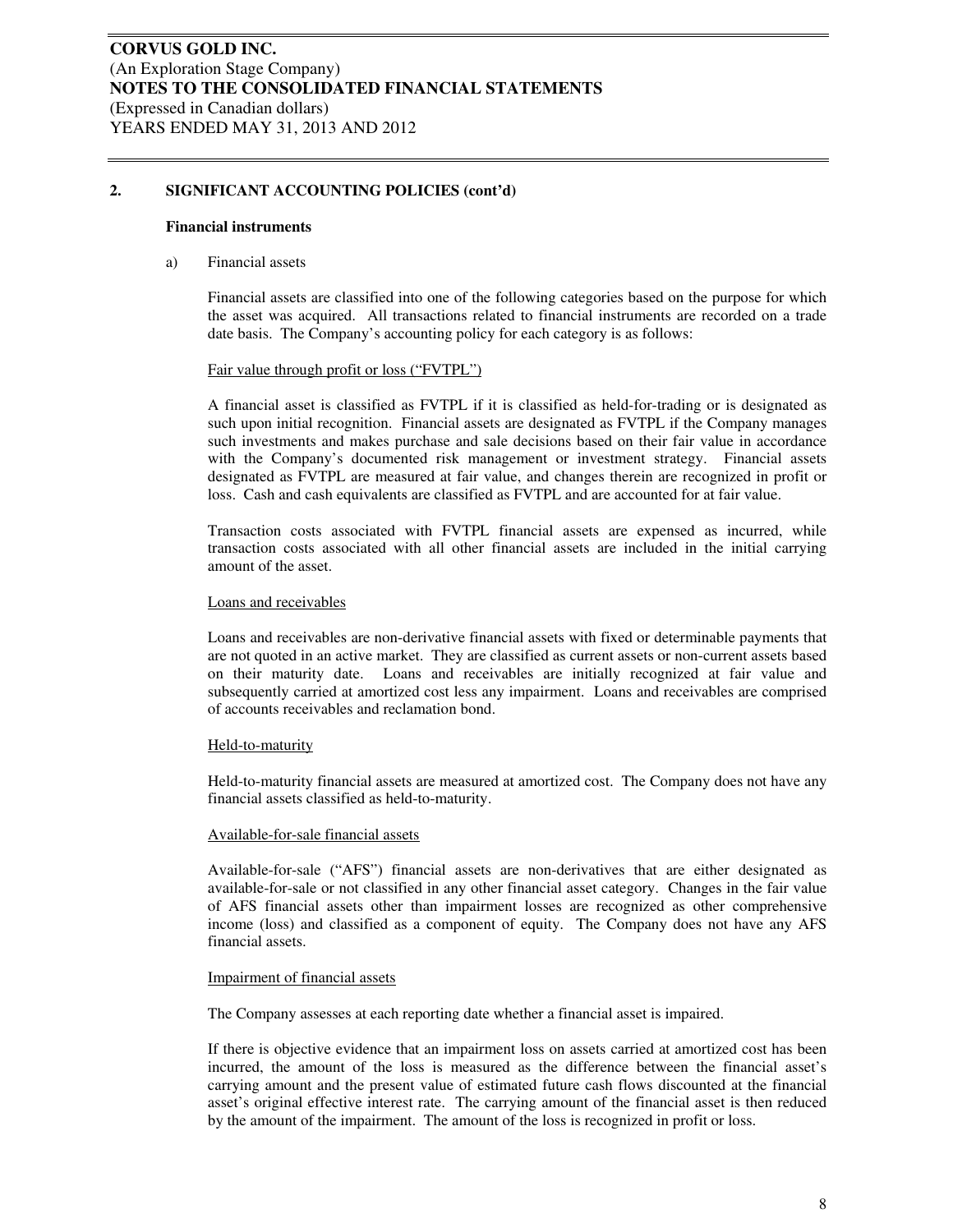#### **Financial instruments (cont'd)**

a) Financial assets (cont'd)

#### Impairment of financial assets (cont'd)

If, in a subsequent year, the amount of the impairment loss decreases and the decrease can be related objectively to an event occurring after the impairment was recognized, the previously recognized impairment loss is reversed to the extent that the carrying value of the financial asset does not exceed what the amortized cost would have been had the impairment not been recognized. Any subsequent reversal of an impairment loss is recognized in profit or loss.

In relation to trade receivables, a provision for impairment is made and an impairment loss is recognized in profit and loss when there is objective evidence (such as the probability of insolvency or significant financial difficulties of the debtor) that the Company will not be able to collect all of the amounts due under the original terms of the invoice. The carrying amount of the receivable is reduced through use of an allowance account. Impaired debts are written off against the allowance account when they are assessed as uncollectible.

If an available-for-sale financial asset is impaired, an amount comprising the difference between its cost and its current fair value, less any impairment loss previously recognized in profit or loss, is transferred from accumulated other comprehensive income (loss) to profit or loss. Reversals in respect of equity instruments classified as available-for-sale are not recognized in profit or loss.

b) Financial liabilities

The Company classifies its financial liabilities in the following categories: other financial liabilities and FVTPL.

### Other financial liabilities

Financial liabilities classified as other financial liabilities are initially recognized at fair value less directly attributable transaction costs. After initial recognition, other financial liabilities are subsequently measured at amortized cost using the effective interest method. The effective interest method is a method of calculating the amortized cost of a financial liability and of allocating interest expense over the relevant period. The effective interest rate is the rate that exactly discounts estimated future cash payments through the expected life of the financial liability, or, where appropriate, a shorter period. The Company's accounts payable and accrued liabilities and promissory note payable are classified as other financial liabilities.

#### FVTPL

Financial liabilities classified as FVTPL include financial liabilities held-for-trading and financial liabilities designated upon initial recognition as FVTPL. Derivatives, including separated embedded derivatives are also classified as held for trading unless they are designated as effective hedging instruments. Fair value changes on financial liabilities classified as FVTPL are recognized through the consolidated Statement of Comprehensive Income (Loss). The Company has not classified any financial liabilities as FVTPL.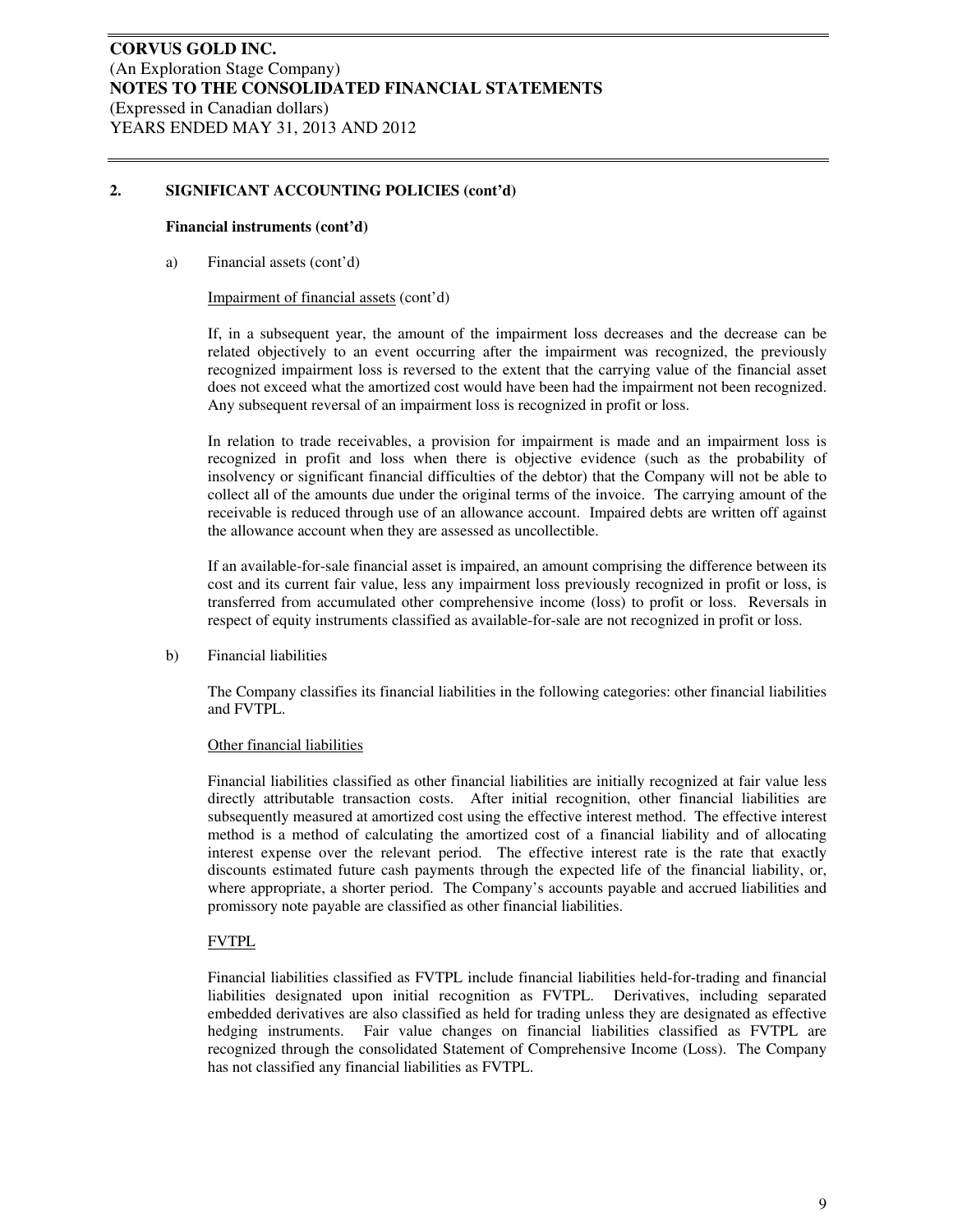#### **Property and equipment**

a) Recognition and measurement

On initial recognition, property and equipment are valued at cost, being the purchase price and directly attributable costs of acquisition or construction required to bring the asset to the location and condition necessary to be capable of operating in the manner intended by the Company, including appropriate borrowing costs and the estimated present value of any future unavoidable costs of dismantling and removing items.

Property and equipment is subsequently measured at cost less accumulated depreciation, less any accumulated impairment losses, with the exception of land which is not depreciated.

When parts of an item of property and equipment have different useful lives, they are accounted for as separate items (major components) of property and equipment.

b) Subsequent costs

The cost of replacing part of an item of property and equipment is recognized in the carrying amount of the item if it is probable that the future economic benefit embodied within the part will flow to the Company and its cost can be measured reliably. The carrying amount of the replaced part is derecognized. The costs of the day-to-day servicing of property and equipment are recognized in profit or loss as incurred.

c) Major maintenance and repairs

Subsequent costs are included in the asset's carrying amount or recognized as a separate asset, as appropriate, only when it is probable that future economic benefits associated with the item will flow to the Company and the cost of the item can be measured reliably. All other repairs and maintenance are charged to the profit or loss during the financial year in which they are incurred.

d) Gains and losses

Gains and losses on disposal of an item of property and equipment are determined by comparing the proceeds from disposal with the carrying amount, and are recognized net within other items in profit or loss.

e) Depreciation

Depreciation is recognized in profit or loss on a declining-balance basis at the following annual rates:

| Computer equipment | - | 30% declining balance |
|--------------------|---|-----------------------|
| <b>Vehicles</b>    | - | 30% declining balance |

Additions during the year are depreciated at one-half the annual rates.

Depreciation methods, useful lives and residual values are reviewed at each financial year-end and adjusted if appropriate.

Depreciation on assets used in exploration activities are capitalized to exploration and evaluation assets.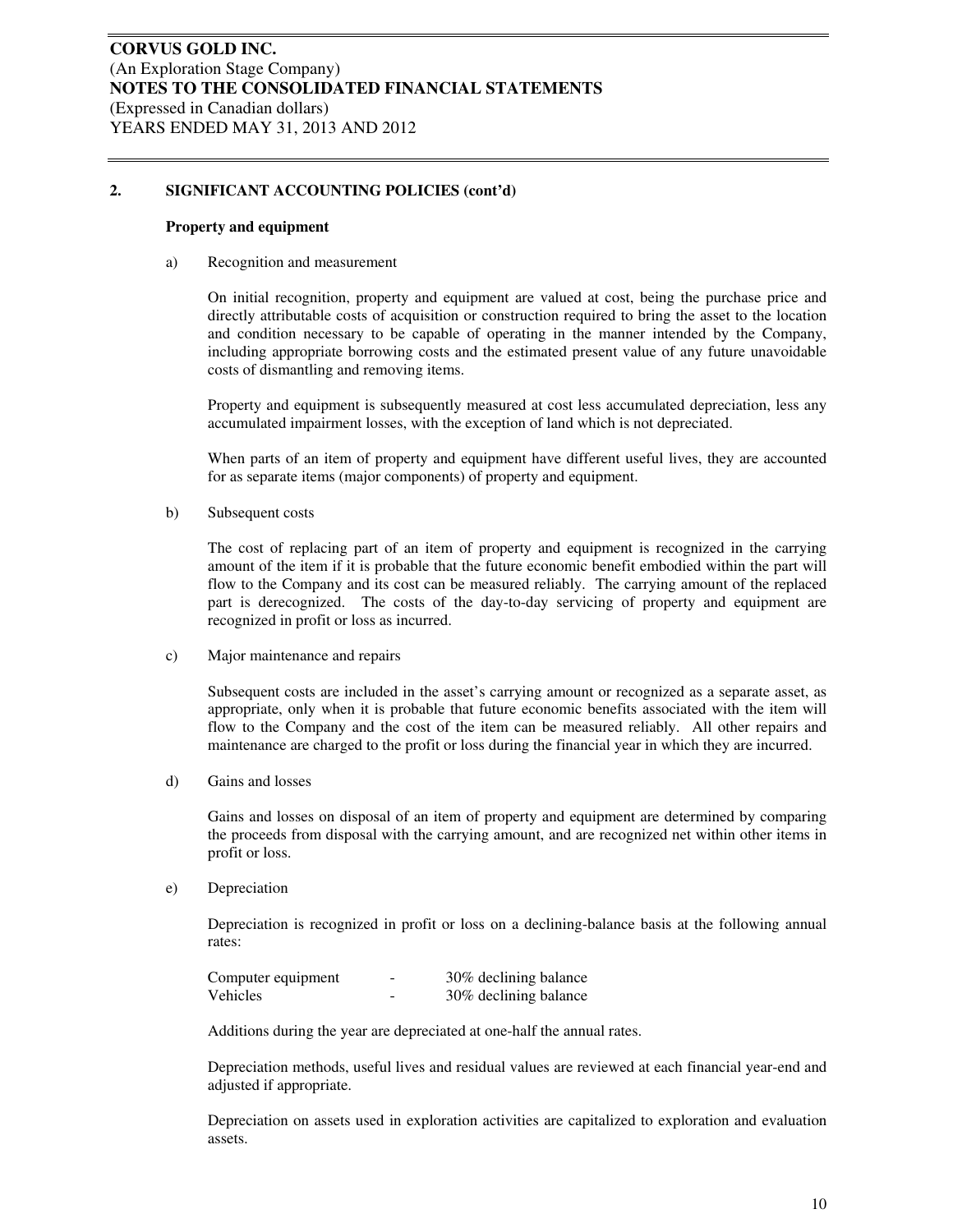### **Mineral exploration and evaluation expenditures**

All of the Company's projects are currently in the exploration and evaluation phase.

a) Pre-exploration costs

Pre-exploration costs are expensed in the year in which they are incurred.

b) Exploration and evaluation expenditures

Once the legal right to explore a property has been acquired, costs directly related to exploration and evaluation expenditures are recognized and capitalized, in addition to the acquisition costs. These direct expenditures include such costs as materials used, geological and geophysical evaluation, surveying costs, drilling costs, payments made to contractors and depreciation on property and equipment during the exploration phase. Costs not directly attributable to exploration and evaluation activities, including general administrative overhead costs, are expensed in the year in which they occur.

When a project is deemed to no longer have commercially viable prospects to the Company, exploration and evaluation expenditures in respect of that project are deemed to be impaired. As a result, those exploration and evaluation expenditure costs, in excess of estimated recoveries, are written-off to the Statement of Comprehensive Income (Loss).

The Company assesses exploration and evaluation assets for impairment at each reporting date.

Once the technical feasibility and commercial viability of extracting the mineral resource has been determined, the property is considered to be a mine under development and is classified as "mine development cost". Exploration and evaluation assets are tested for impairment before the assets are transferred to development properties.

Any incidental revenue earned in connection with exploration activities are applied as a reduction to capitalized exploration costs. Any operational income earned in connection with exploration activities are recognized in the Statement of Comprehensive Loss.

Mineral exploration and evaluation expenditures are classified as intangible assets.

### **Provisions for environmental rehabilitation**

The Company records a liability based on the best estimate of costs for site closure and reclamation activities that the Company is legally or constructively required to remediate. The liability is recognized at the time environmental disturbance occurs and the resulting costs are capitalized to the corresponding asset. The provision for closure and reclamation liabilities is estimated using expected cash flows based on engineering and environmental reports prepared by third-party industry specialists and/or internal expertise, and discounted at a pre-tax rate specific to the liability. The capitalized amount is depreciated on the same basis as the related asset. The liability is adjusted for the accretion of the discounted obligation and any changes in the amount or timing of the underlying future cash flows. Significant judgments and estimates are involved in forming expectations of the amounts and timing of future closure and reclamation cash flows.

Additional disturbances and changes in closure and reclamation estimates are accounted for as incurred with a change in the corresponding capitalized cost. Costs of rehabilitation projects for which a provision has been recorded are recorded directly against the provision as incurred, most of which are incurred at the end of the life of mine.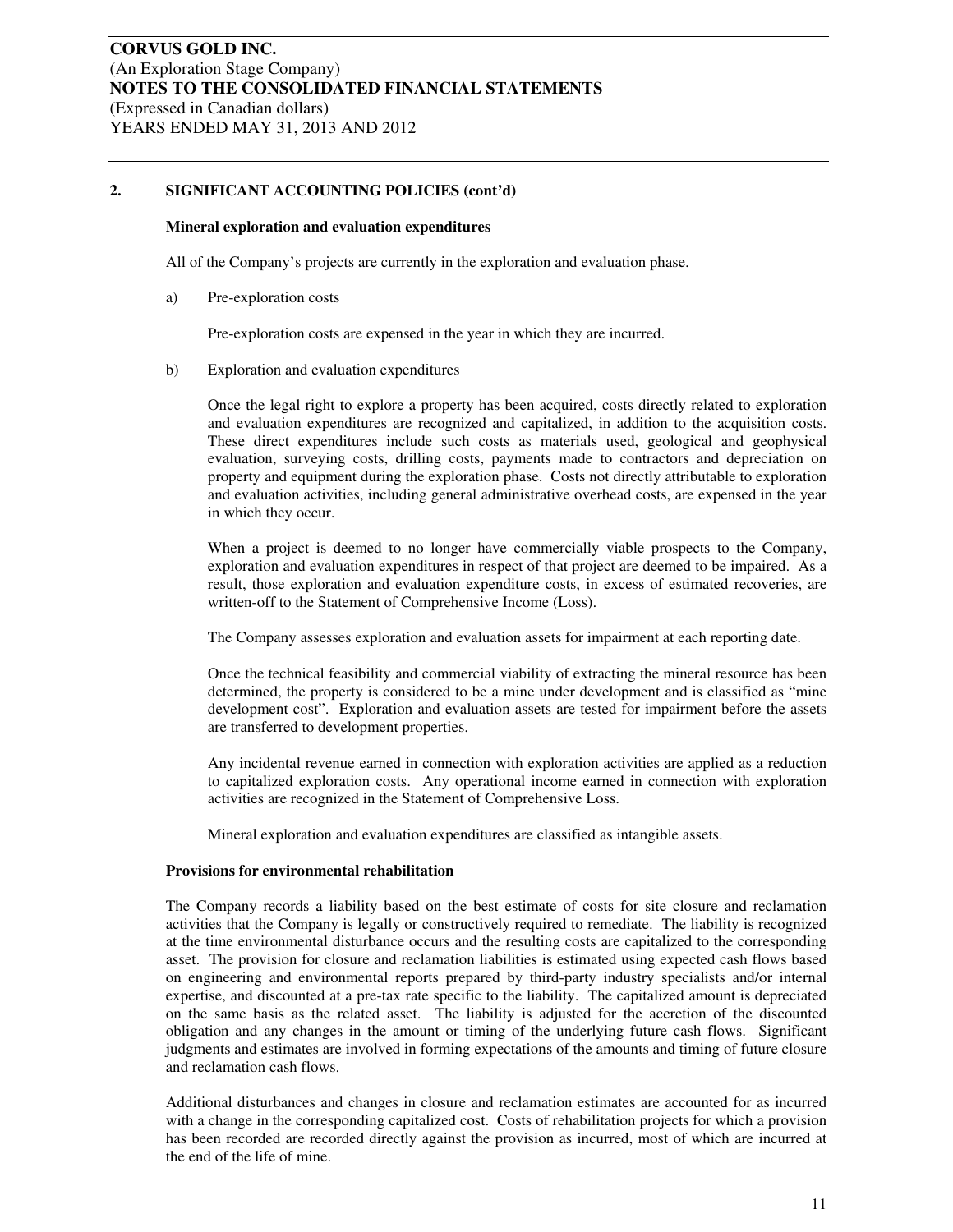### **Impairment of non-current assets**

Non-current assets are evaluated at each reporting date by management for indicators that carrying value is impaired and may not be recoverable. When indicators of impairment are present the recoverable amount of an asset is evaluated at the level of a cash generating unit ("CGU"), the smallest identifiable group of assets that generates cash inflows that are largely independent of the cash inflows from other assets or groups of assets, where the recoverable amount of a CGU is the greater of the CGU's fair value less costs to sell and its value in use. An impairment loss is recognized in profit or loss to the extent the carrying amount exceeds the recoverable amount.

In calculating recoverable amount, if applicable, the Company uses discounted cash flow techniques to determine fair value when it is not possible to determine fair value either by quotes from an active market or a binding sales agreement. The determination of discounted cash flows is dependent on a number of factors, including future metal prices, the amount of reserves, the cost of bringing the project into production, production schedules, production costs, sustaining capital expenditures, and site closure, restoration and environmental rehabilitation costs. Additionally, the reviews take into account factors such as political, social, legal, and environmental regulations. These factors may change due to changing economic conditions or the accuracy of certain assumptions and, hence, affect the recoverable amount.

The Company uses its best efforts to fully understand all of the aforementioned to make an informed decision based upon historical and current facts surrounding the projects. Discounted cash flow techniques often require management to make estimates and assumptions concerning reserves and expected future production revenues and expenses.

#### **Reversal of impairment**

An impairment loss is reversed if there is an indication that there has been a change in the estimates used to determine the recoverable amount. An impairment loss is reversed only to the extent that the asset's carrying amount does not exceed the carrying amount that would have been determined, net of depreciation or amortization, if no impairment loss had been recognized. An impairment loss with respect to goodwill is never reversed.

#### **Share capital**

The proceeds from the exercise of stock options, warrants and escrow shares are recorded as share capital in the amount for which the option, warrant or escrow share enabled the holder to purchase a share in the Company. The Company's common shares are classified as equity instruments.

Commissions paid to agents, and other related share issuance costs, such as legal, auditing, and printing, on the issue of the Company's shares are charged directly to share capital.

#### **Valuation of equity units issued in private placements**

The Company has adopted a residual value method with respect to the measurement of shares and warrants issued as private placement units. The residual value method first allocates value to the more easily measurable component based on fair value and then the residual value, if any, to the less easily measurable component.

The fair value of the common shares issued in the private placements was determined to be the more easily measurable component and were valued at their fair value, as determined by the closing quoted bid price on the announcement date. The balance, if any, is allocated to the attached warrants. Any fair value attributed to the warrants is recorded as warrants.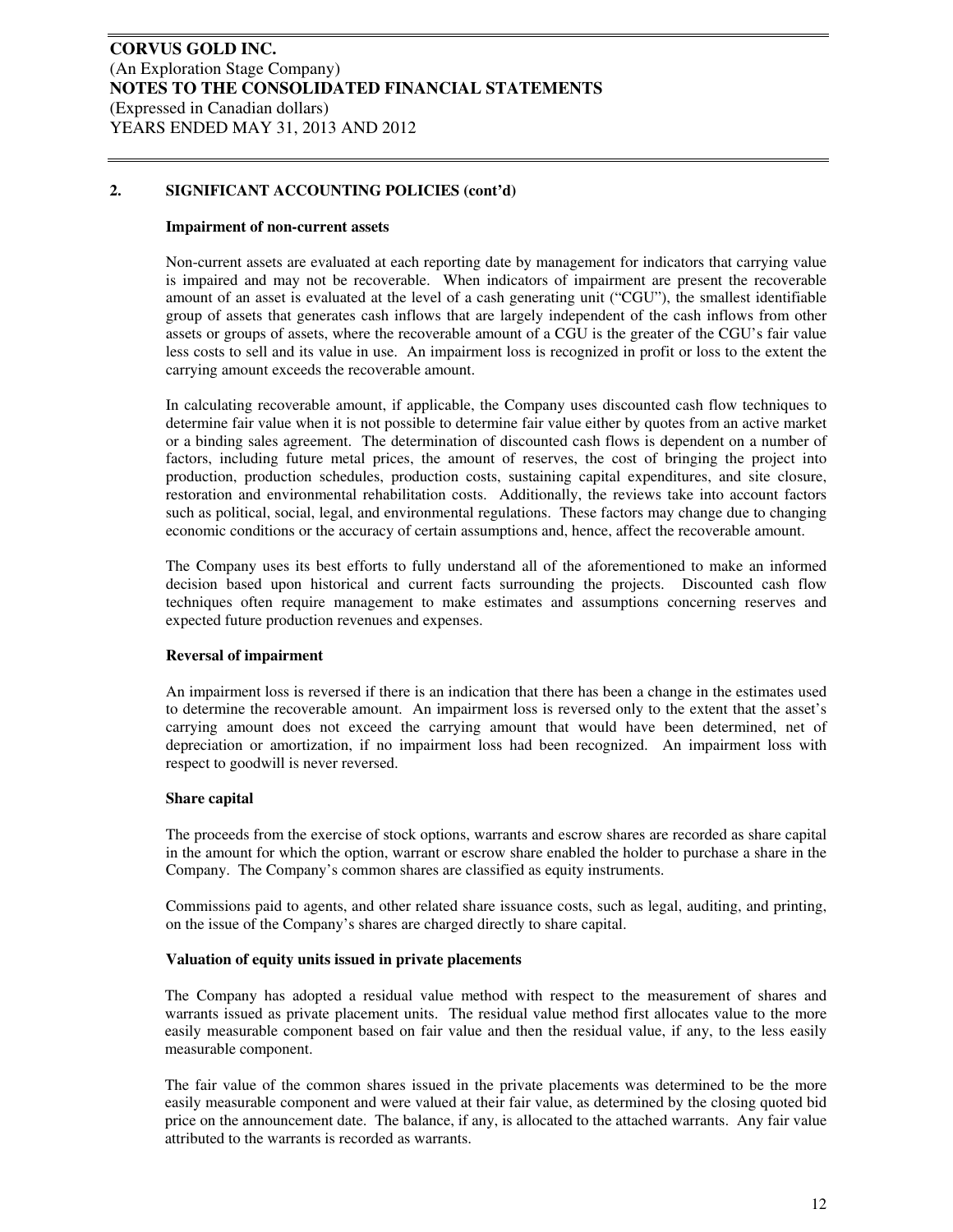#### **Earnings (loss) per share**

Basic loss per share is calculated using the weighted average number of common shares outstanding during the year. The Company uses the treasury stock method to compute the dilutive effect of options, warrants and similar instruments. Under this method, the dilutive effect on earnings (loss) per share is calculated presuming the exercise of outstanding options, warrants and similar instruments. It assumes that the proceeds of such exercise would be used to repurchase common shares at the average market price during the year. However, the calculation of diluted loss per share excludes the effects of various conversions and exercise of options and warrants that would be anti-dilutive.

#### **Share-based payments**

Where equity-settled share options are awarded to employees, the fair value of the options at the date of grant is charged to the Statement of Comprehensive Income (Loss) over the vesting period. Performance vesting conditions are taken into account by adjusting the number of equity instruments expected to vest at each reporting date so that, ultimately, the cumulative amount recognized over the vesting period is based on the number of options that eventually vest. Non-vesting conditions and market vesting conditions are factored into the fair value of the options granted. As long as all other vesting conditions are satisfied, a charge is made irrespective of whether these vesting conditions are satisfied. The cumulative expense is not adjusted for failure to achieve a market vesting condition or where a nonvesting condition is not satisfied.

Where the terms and conditions of options are modified before they vest, the increase in the fair value of the options, measured immediately before and after the modification, is also charged to the Statement of Comprehensive Income (Loss) over the remaining vesting period.

Where equity instruments are granted to non-employees, they are recorded at the fair value of the goods or services received in the Statement of Comprehensive Income (Loss), unless they are related to the issuance of shares. Amounts related to the issuance of shares are recorded as a reduction of share capital.

When the value of goods or services received in exchange for the share-based payment cannot be reliably estimated, the fair value is measured by use of a valuation model. The expected life used in the model is adjusted, based on management's best estimate, for the effects of non-transferability, exercise restrictions, and behavioural considerations.

All equity-settled share-based payments are reflected in contributed surplus, until exercised. Upon exercise, shares are issued from treasury and the amount reflected in contributed surplus is credited to share capital, adjusted for any consideration paid.

Where a grant of options is cancelled or settled during the vesting period, excluding forfeitures when vesting conditions are not satisfied, the Company immediately accounts for the cancellation as an acceleration of vesting and recognizes the amount that otherwise would have been recognized for services received over the remainder of the vesting period. Any payment made to the employee on the cancellation is accounted for as the repurchase of an equity interest except to the extent the payment exceeds the fair value of the equity instrument granted, measured at the repurchase date. Any such excess is recognized as an expense.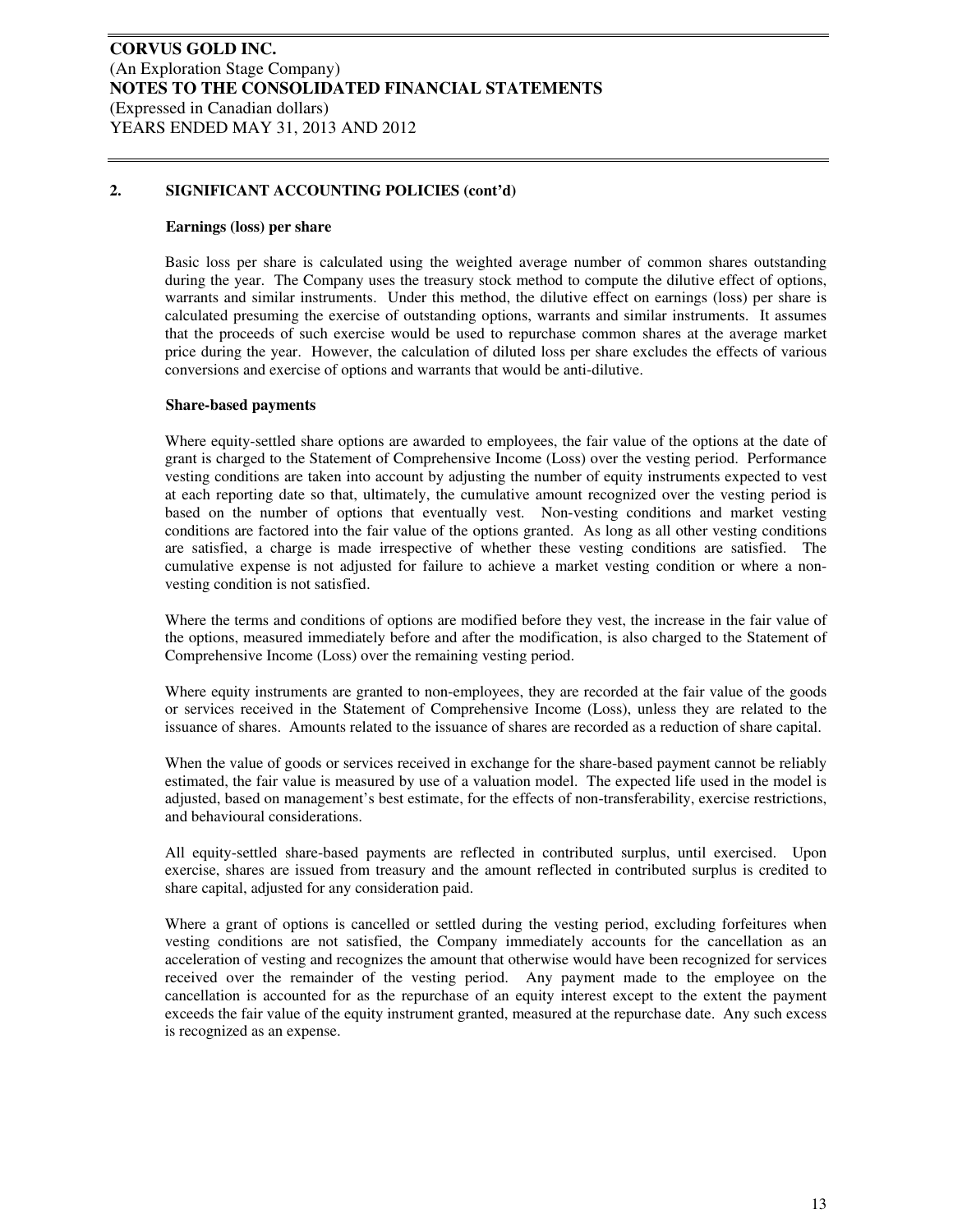#### **Income taxes**

Income tax expense comprises current and deferred tax. Current tax and deferred tax are recognized in net loss except to the extent that it relates to a business combination or items recognized directly in equity or in other comprehensive income (loss).

Current income taxes are recognized for the estimated income taxes payable or receivable on taxable income or loss for the current year and any adjustment to income taxes payable in respect of previous years. Current income taxes are determined using tax rates and tax laws that have been enacted or substantively enacted by the year-end date.

Deferred tax assets and liabilities are recognized where the carrying amount of an asset or liability differs from its tax base, except for taxable temporary differences arising on the initial recognition of goodwill and temporary differences arising on the initial recognition of an asset or liability in a transaction which is not a business combination and at the time of the transaction affects neither accounting nor taxable profit or loss.

Recognition of deferred tax assets for unused tax losses, tax credits and deductible temporary differences is restricted to those instances where it is probable that future taxable profit will be available against which the deferred tax asset can be utilized. At the end of each reporting year the Company reassesses unrecognized deferred tax assets. The Company recognizes a previously unrecognized deferred tax asset to the extent that it has become probable that future taxable profit will allow the deferred tax asset to be recovered.

#### **Non-monetary transactions**

All non-monetary transactions are measured at the fair value of the asset surrendered or the asset received, whichever is more reliable, unless the transaction lacks commercial substance or the fair value cannot be reliably established. The commercial substance requirement is met when the future cash flows are expected to change significantly as a result of the transaction. When the fair value of a non-monetary transaction cannot be reliably measured, it is recorded at the carrying amount (after reduction, when appropriate, for impairment) of the asset given up adjusted by the fair value of any monetary consideration received or given. When the asset received or the consideration given up is shares in an actively traded market, the value of those shares will be considered fair value.

#### **Joint venture accounting**

Where the Company's exploration and development activities are conducted with others, the accounts reflect only the Company's proportionate interest in such activities.

### **Adoption of accounting policy effective June 1, 2012**

#### IFRS 7 – Financial Instruments Disclosures

IFRS 7 add and amend disclosure requirements about transfers of financial assets, including the nature of the financial assets involved and the risks associated with them. The adoption of IFRS 7 increases the disclosure requirements when an asset is transferred but is not utilized and new disclosure required when assets are utilized but there is a continuing exposure to the asset after the sale.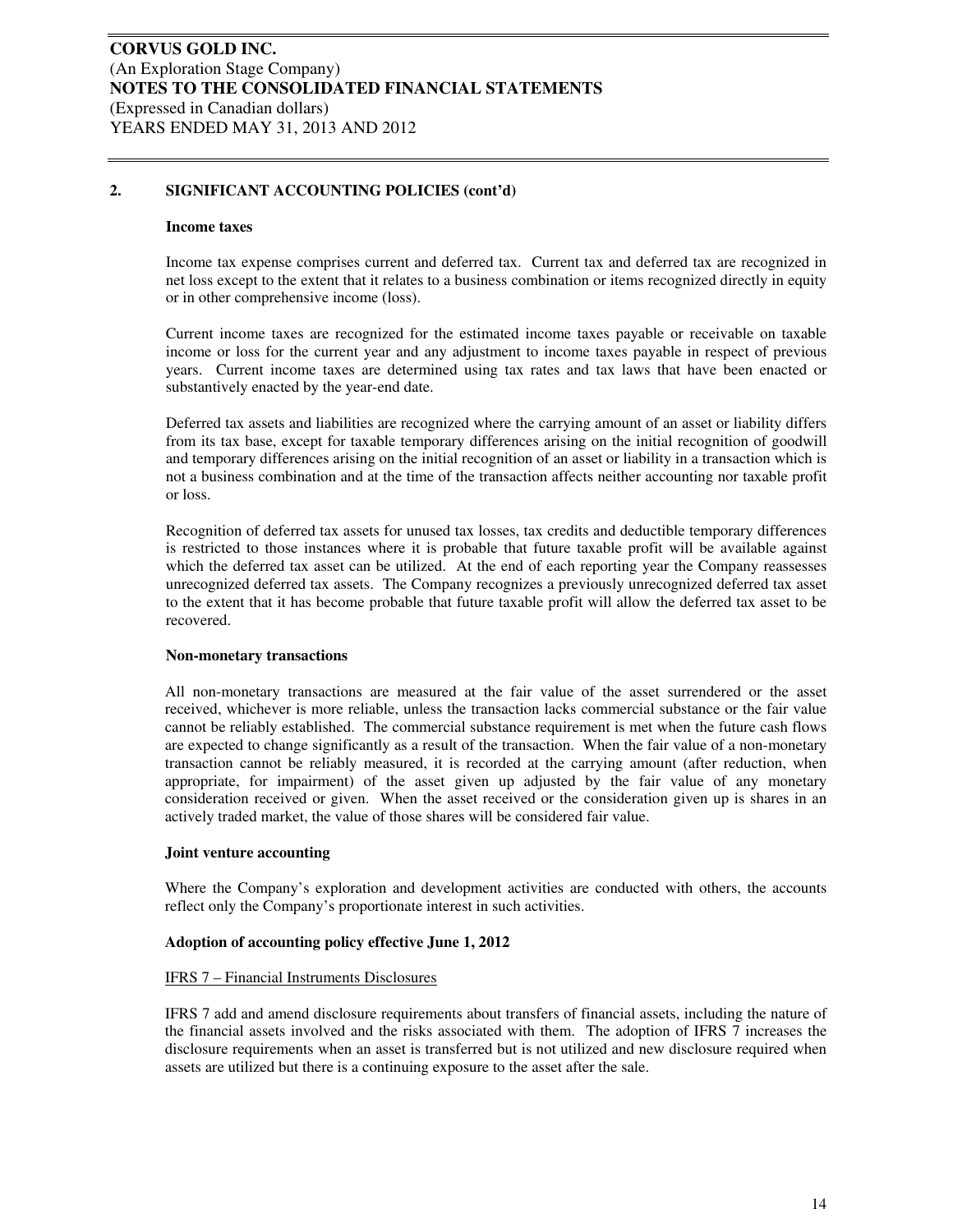### **Adoption of accounting policy effective June 1, 2012 (cont'd)**

### IAS 12 – Income Taxes

IAS 12 provides a practical approach for the measurement of deferred tax relating to investment properties measured at fair value, property, plant and equipment and intangible assets measured using the revaluation model. The measurement of deferred tax for these specified assets is based on the presumption that the carrying amount of the underlying asset will be recovered entirely through sale, unless the entity has clear evidence that economic benefits of the underlying asset will be consumed during its economic life.

The adoption of the above policies had no impact on the consolidated financial statements for the year ended May 31, 2013.

#### **New accounting policies not yet adopted**

The following standards and interpretations have been issued but are not yet effective and have not been early adopted by the Company and the Company has yet to assess the full impact:

#### IFRS 9 Financial Instruments

IFRS 9 Financial Instruments is part of the IASB's wider project to replace IAS 39 Financial Instruments: Recognition and Measurement. IFRS 9 retains but simplifies the mixed measurement model and establishes two primary measurement categories for financial assets: amortized cost and fair value. The basis of classification depends on the entity's business model and the contractual cash flow characteristics of the financial asset. The standard will be effective for the Company for the year ended May 31, 2016.

### IFRS 10 Consolidated Financial Statements

IFRS 10 builds on existing principles by identifying the concept of control as the determining factor in whether an entity should be included within the consolidated financial statements of the parent company. The standard provides additional guidance to assist in the determination of control where this is difficult to assess. The standard will be effective for the Company for the year ended May 31, 2014.

### IFRS 11 Joint Arrangements

IFRS 11 describes the accounting for arrangements in which there is joint control; proportionate consolidation is not permitted for joint ventures (as newly defined). IFRS 11 replaces IAS 31 Interests in Joint Ventures and SIC 13 Jointly Controlled Entities — Non-Monetary Contributions by Venturers. The standard will be effective for the Company for the year ended May 31, 2014.

#### IFRS 12 Disclosures of Interests in Other Entities

IFRS 12 includes the disclosure requirements for all forms of interests in other entities, including joint arrangements, associates, special purpose vehicles and other off balance sheet vehicles. The standard will be effective for the Company for the year ended May 31, 2014.

#### IFRS 13 Fair Value Measurement

IFRS 13 aims to improve consistency and reduce complexity by providing a precise definition of fair value and a single source of fair value measurement and disclosure requirements for use across IFRSs. The requirements do not extend the use of fair value accounting but provide guidance on how it should be applied where its use is already required or permitted by other standards within IFRS. The standard will be effective for the Company for the year ended May 31, 2014.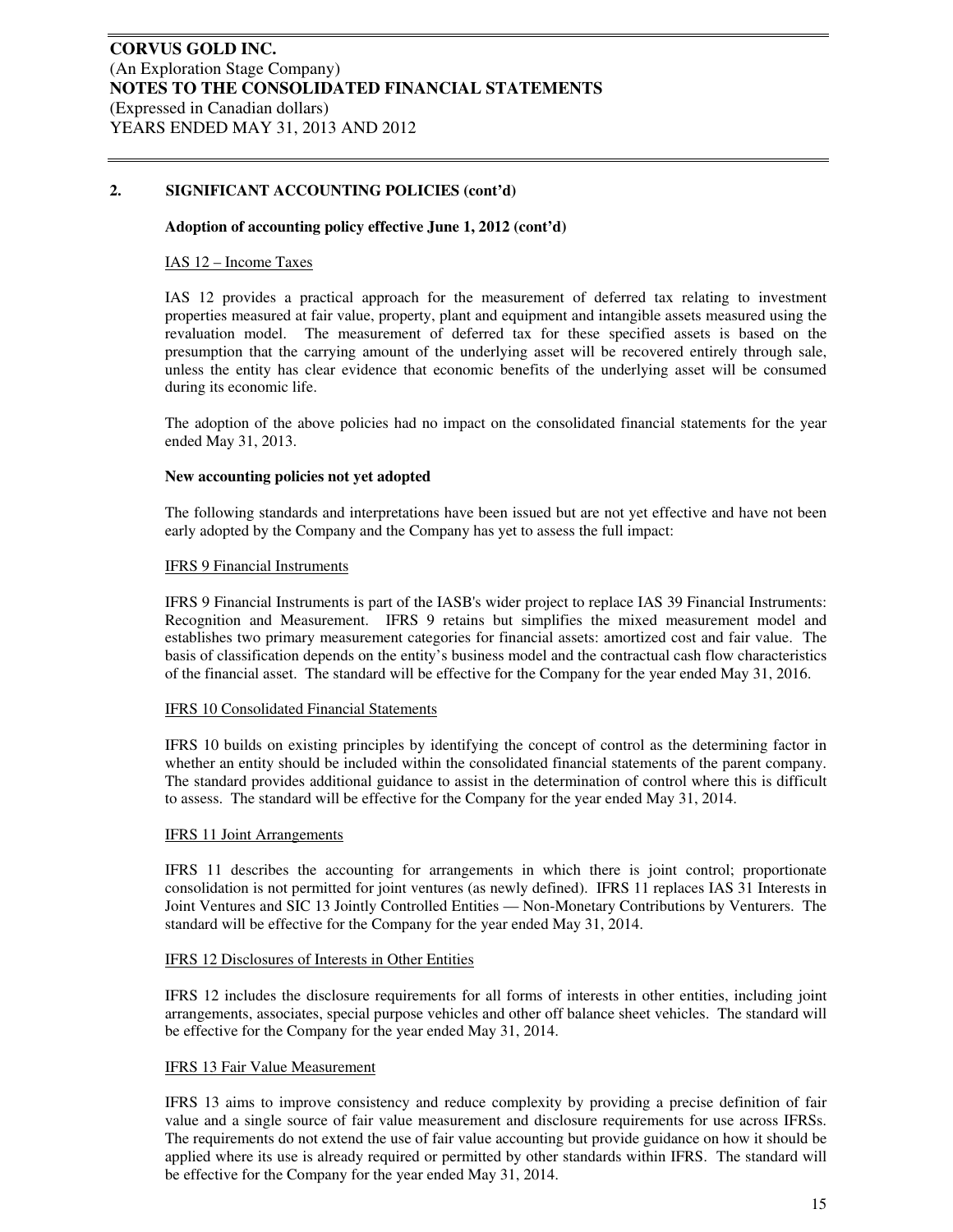### **New accounting policies not yet adopted (cont'd)**

### IAS 27 Separate Financial Statements

IAS 27 addresses accounting for subsidiaries, jointly controlled entities and associates in nonconsolidated financial statements. The standard will be effective for the Company for the year ended May 31, 2014.

### IAS 28 Investments in Associates and Joint Ventures

IAS 28 has been amended to include joint ventures in its scope and to address the changes in IFRS 10 – 13. The standard will be effective for the Company for the year ended May 31, 2014.

#### IAS 1 Presentation of Financial Statements

IAS 1 amendment requires components of other comprehensive income (OCI) to be separately presented between those that may be reclassified to income and those that will not. The amendments are effective for annual periods beginning on or after July 1, 2012. The standard will be effective for the Company for the year ended May 31, 2014.

### IAS 32 Financial Instruments: Presentation

IAS 32 amendment provides clarification on the application of offsetting rules. The amendments are effective for annual periods beginning on or after July 1, 2012. The standard will be effective for the Company for the year ended May 31, 2015.

#### IFRIC 20 Stripping Costs in the Production Phase of a Surface Mine

IFRIC 20 clarifies when production stripping should lead to the recognition of an asset and how that asset should be measured, both initially and in subsequent periods. The standard will be effective for the Company for the year ended May 31, 2014.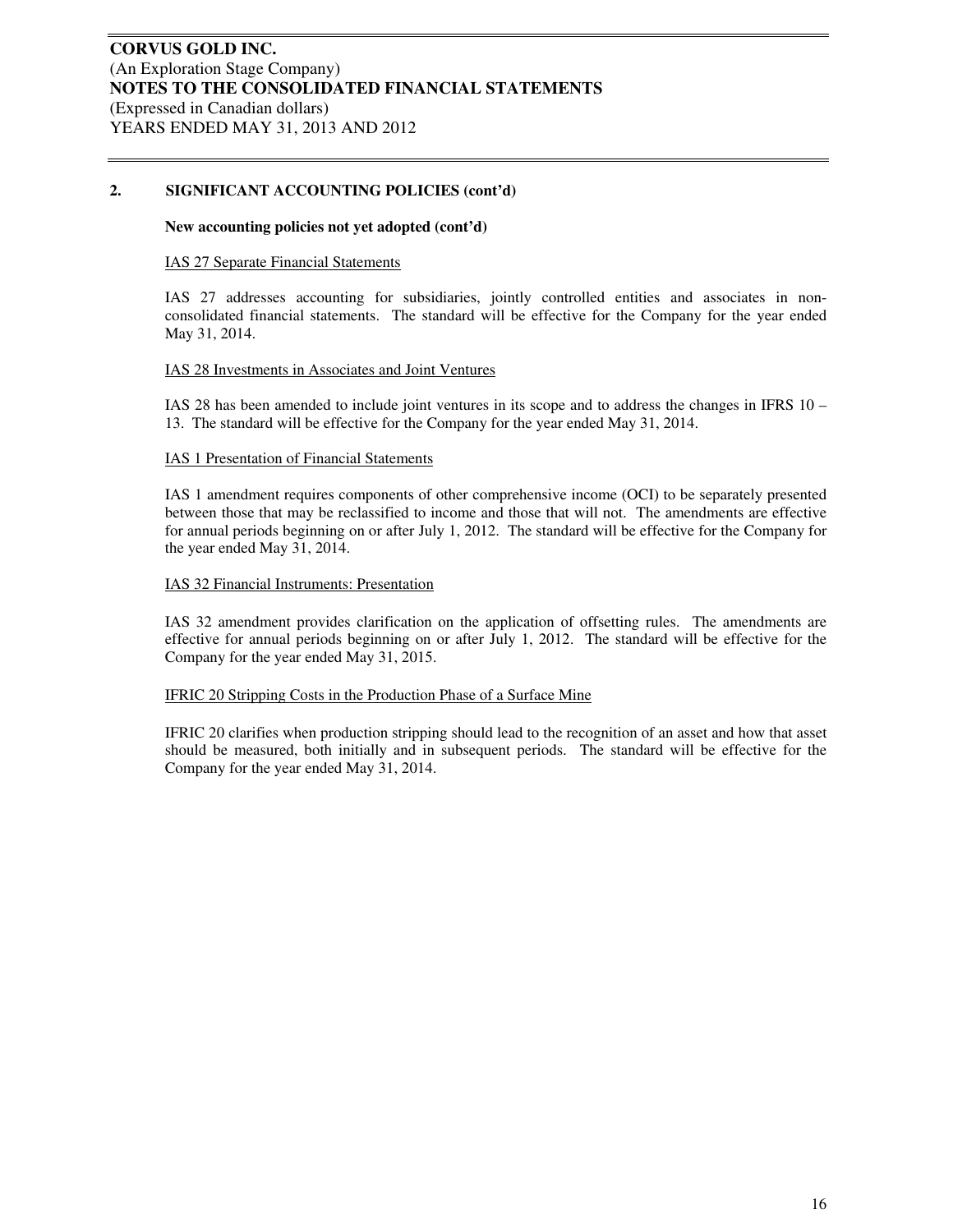### **3. RISK MANAGEMENT AND FINANCIAL INSTRUMENTS**

#### *Fair Value Hierarchy*

Financial instruments recorded at fair value on the Consolidated Statements of Financial Position are classified using a fair value hierarchy that reflects the significance of the inputs used in making the measurements. The fair value hierarchy has the following levels:

- Level 1 valuation based on quoted prices (unadjusted) in active markets for identical assets or liabilities;
- Level 2 valuation techniques based on inputs other than quoted prices included in level 1 that are observable for the asset or liability, either directly (i.e. as prices) or indirectly (i.e. derived from prices); and
- Level 3 valuation techniques using inputs for the asset or liability that are not based on observable market data (unobservable inputs).

The fair value hierarchy requires the use of observable market inputs whenever such inputs exist. A financial instrument is classified to the lowest level of the hierarchy for which a significant input has been considered in measuring fair value. The following table presents the financial instruments recorded at fair value in the Consolidated Statements of Financial Position, classified using the fair value hierarchy described above:

| May 31, 2013              | <b>Level 1</b> |           | <b>Level 2</b> | Level 3 |         |  |
|---------------------------|----------------|-----------|----------------|---------|---------|--|
| Cash and cash equivalents |                | 7,867,270 |                |         |         |  |
| May 31, 2012              | <b>Level 1</b> |           | Level 2        |         | Level 3 |  |
| Cash and cash equivalents |                | 6,800,377 |                |         |         |  |

The Company's risk exposure and the impact on the Company's financial instruments are summarized below:

#### **a) Credit risk**

Concentration of credit risk exists with respect to the Company's cash and cash equivalents as all amounts are held at a major Canadian financial institution and a major American financial institution. The Company's concentration of credit risk and maximum exposure thereto in Canada and the United States are as follows:

| <b>May 31,</b>                                                                  | 2013 |                      | 2012                 |
|---------------------------------------------------------------------------------|------|----------------------|----------------------|
| Cash and cash equivalents - Canada<br>Cash and cash equivalents – United States |      | 7.551.449<br>315.821 | 6,623,353<br>177,024 |
| Cash and cash equivalents                                                       |      | 7.867.270            | 6,800,377            |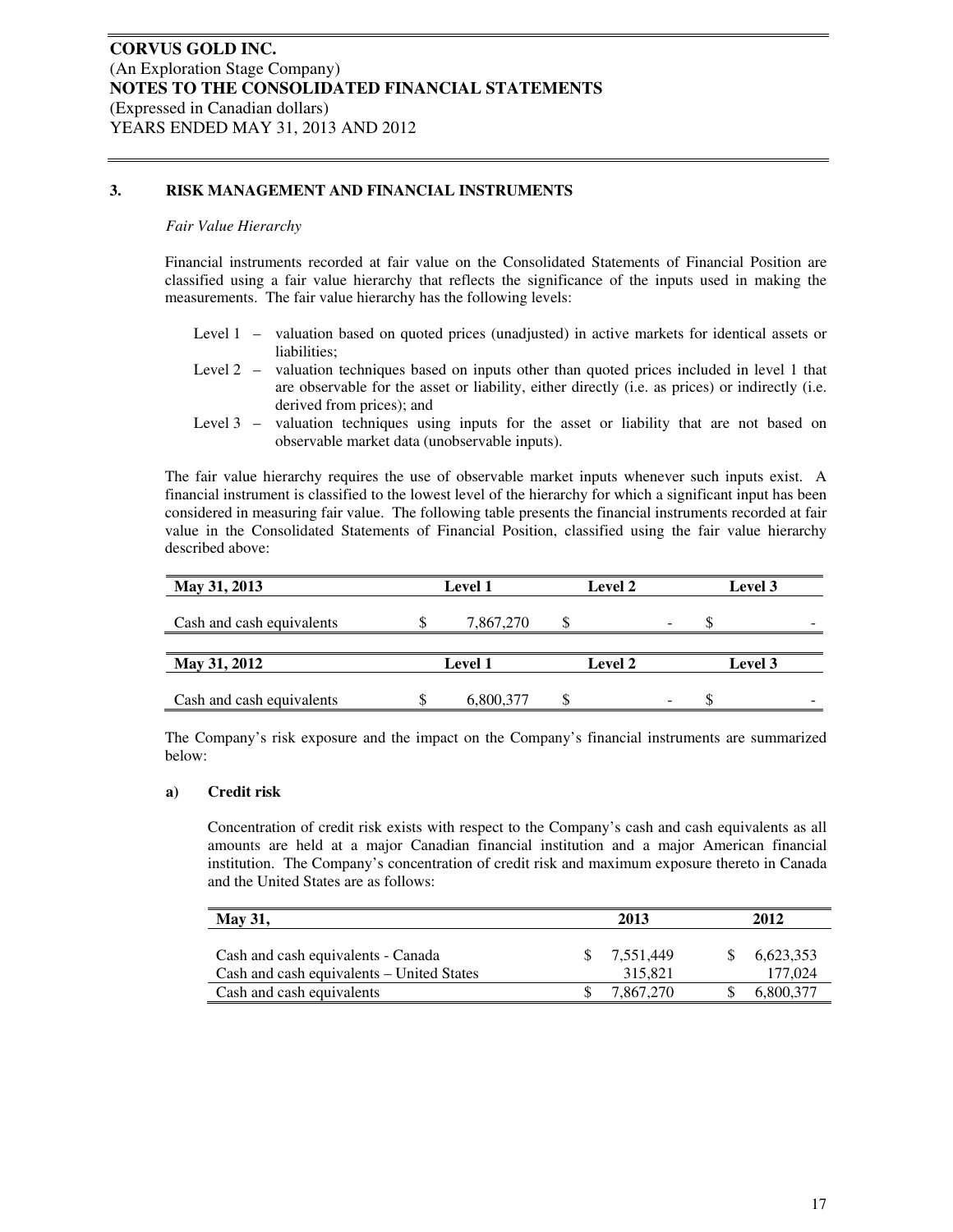### **3. RISK MANAGEMENT AND FINANCIAL INSTRUMENTS (cont'd)**

#### a**) Credit risk (cont'd)**

At May 31, 2013, the Company held a total of \$7,317,350 (2012 - \$5,500,000) cash equivalents which consist of Guaranteed Investment Certificates ("GICs"):

|                                                       | <b>Ouantity</b> |                        | <b>Maturity Date</b>                | <b>Annual Yield</b>  |
|-------------------------------------------------------|-----------------|------------------------|-------------------------------------|----------------------|
| BMO Variable Rate GIC<br><b>BMO</b> Variable Rate GIC |                 | 1,317,350<br>6,000,000 | January 6, $2014$<br>March 26, 2014 | $1.35\%$<br>$1.35\%$ |
|                                                       |                 | 7,317,350              |                                     |                      |

The Company's cash and cash equivalents at May 31, 2013 consists of \$7,551,449 in Canada and \$315,821 in the United States. Concentration of credit risk exists with respect to the Company's Canadian cash and cash equivalents as all amounts are held at a major Canadian financial institution. Credit risk with regard to cash held in the United States is mitigated as the amount held in the United States is only sufficient to cover short-term requirements. With respect to receivables at May 31, 2013, the Company is not exposed to significant credit risk as the majority are from governmental agencies and interest accruals.

### **b) Liquidity risk**

Liquidity risk is the risk that the Company will not be able to meet its financial obligations as they fall due. The Company's approach to managing liquidity risk is to provide reasonable assurance that it will have sufficient funds to meet liabilities when due. The Company manages its liquidity risk by forecasting cash flows from operations and anticipated investing and financing activities. At May 31, 2013, the Company had cash and cash equivalents balance of \$7,867,270, which will be sufficient to meet its obligations related to its accounts payable and accrued liabilities of \$520,450.

All non-derivative financial liabilities are made up of accounts payable and accrued liabilities and are due within three months of the year end as shown below. The Company does not have any derivative financial liabilities.

|                                                         | 0 to 3<br>months | 3 to 6<br>months | 6 to 12<br>months | <b>Total</b>  |
|---------------------------------------------------------|------------------|------------------|-------------------|---------------|
| Accounts payable and accrued<br>liabilities             | \$<br>520,450    | \$               | \$                | 520,450<br>\$ |
| Current liabilities as at May 31, 2012 were as follows: |                  |                  |                   |               |
|                                                         | 0 to 3<br>months | 3 to 6<br>months | 6 to 12<br>months | <b>Total</b>  |
| Accounts payable and accrued<br>liabilities             | 516,817<br>\$    | \$               | S                 | 516.817<br>S  |

Current liabilities as at May 31, 2013 were as follows: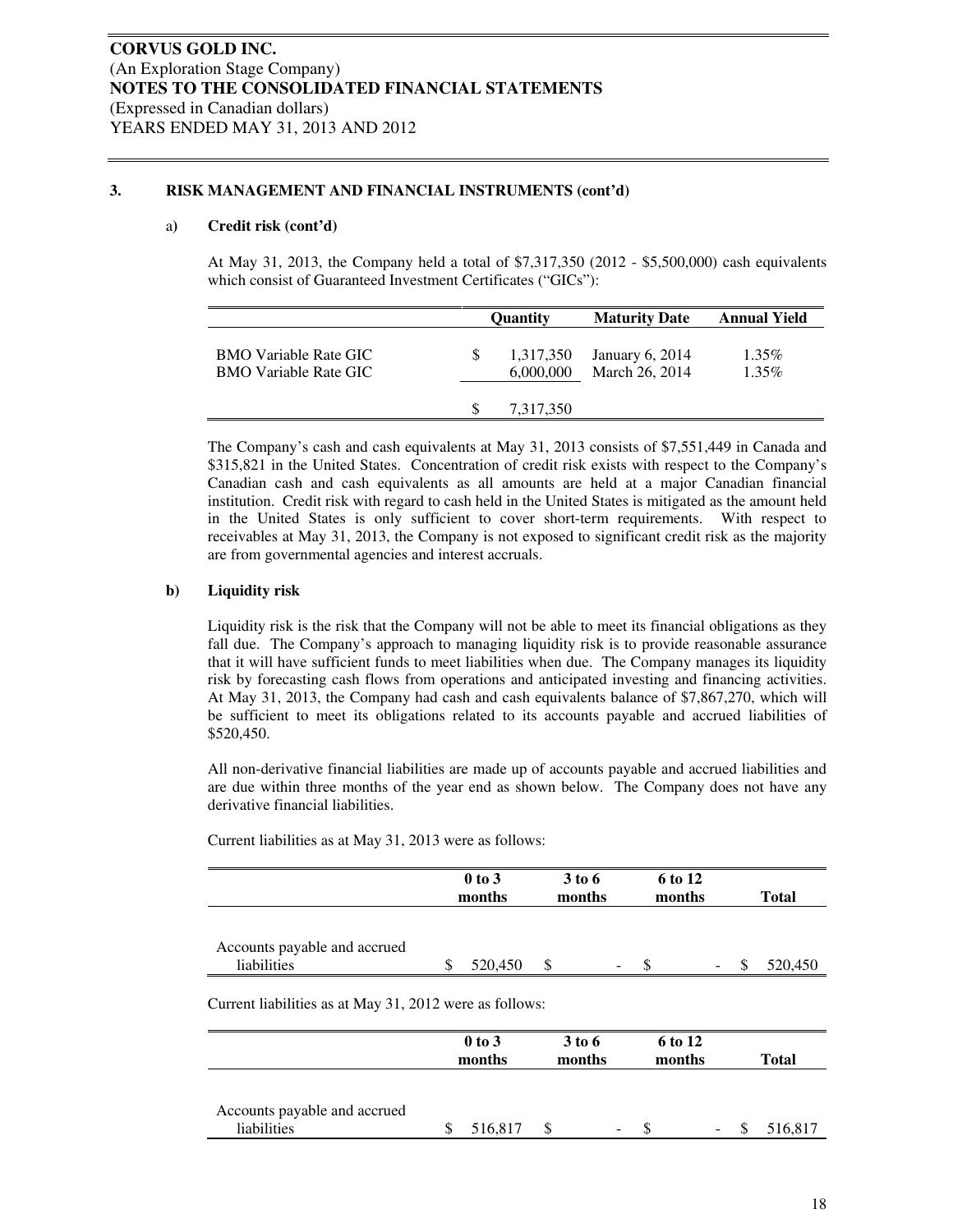### **3. RISK MANAGEMENT AND FINANCIAL INSTRUMENTS (cont'd)**

#### **c) Market risk**

Market risk is the risk that the fair value or future cash flows of a financial instrument will fluctuate because of changes in market prices. Market risk comprises three types of risk: interest rate risk, foreign currency risk and other price risk.

(i) Interest rate risk

The Company is not subject to material interest rate risk.

(ii) Foreign currency risk

The Company is exposed to foreign currency risk to the extent that certain monetary financial instruments and other assets are denominated in United States dollars. The Company has not entered into any foreign currency contracts to mitigate this risk, as it believes this risk is minimized by the minimal amount of cash held in United States funds, nor entered into any hedging arrangements with respect to mineral exploration and evaluation expenditure commitments denominated in United States dollars. The Company's sensitivity analysis suggests that a consistent 5% change in the absolute rate of exchange for the United States dollars, the foreign currency for which the Company has net assets employed, would affect net assets by approximately \$223,000, foreign exchange gain (loss) by approximately \$2,000 and accumulated other comprehensive income by \$221,000. As at May 31, 2013, the Company had the following financial instruments in USD:

|                                          | <b>CAD</b> equivalent |         |   | USD     |  |  |
|------------------------------------------|-----------------------|---------|---|---------|--|--|
|                                          |                       |         |   |         |  |  |
| Cash                                     |                       | 410,015 |   | 395,462 |  |  |
| Accounts receivable                      |                       | 21.151  |   | 20,400  |  |  |
| Accounts payable and accrued liabilities |                       | 396.755 | S | 382,673 |  |  |

As at May 31, 2013, USD amounts were converted at a rate of USD 1.00 to CAD 1.0368.

(iii) Other price risk

Other price risk is the risk that the fair value or future cash flows of a financial instrument will fluctuate because of changes in market prices, other than those arising from interest rate risk or foreign exchange risk or commodity price risk. The Company has no financial instruments exposed to such risk.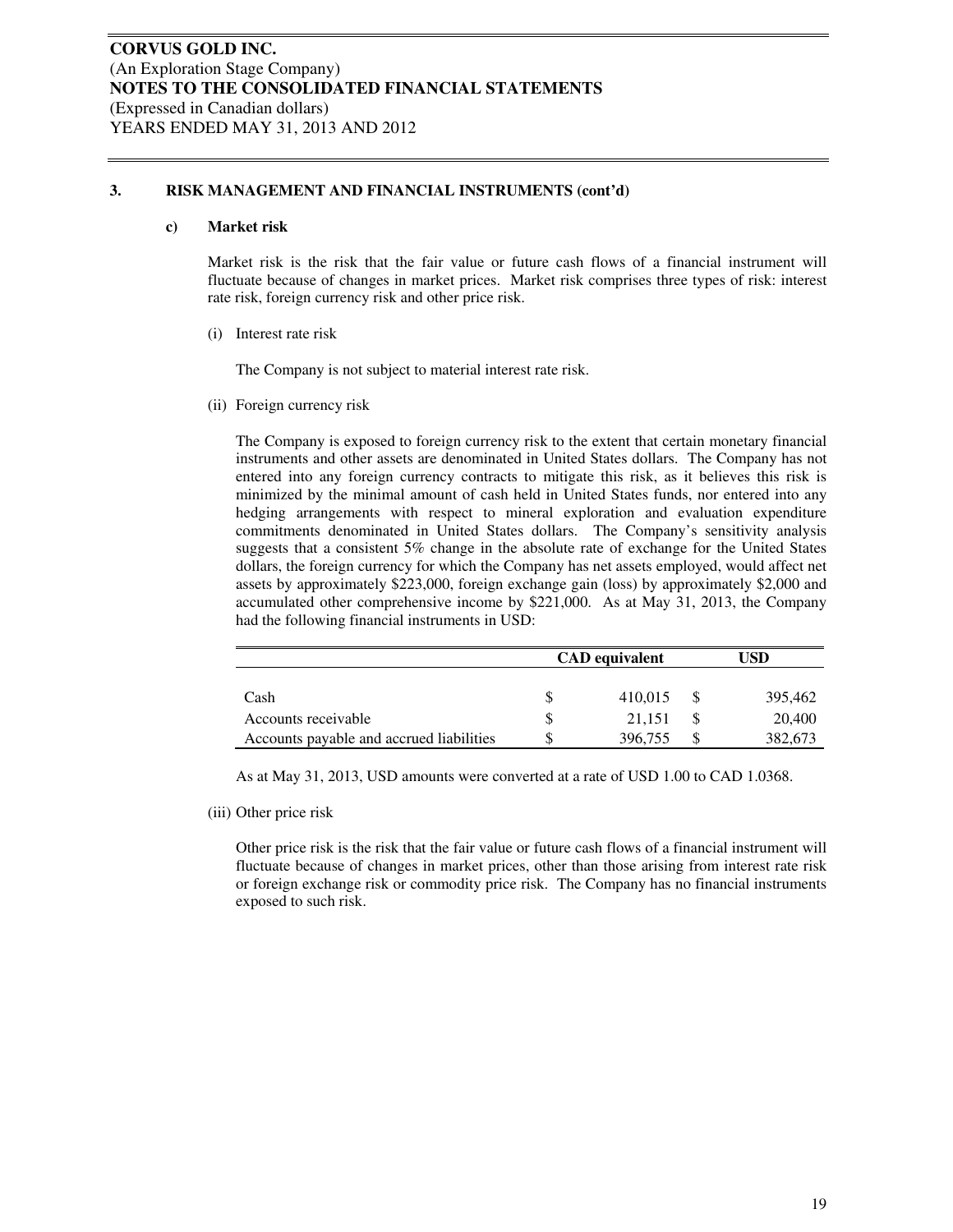## **4. PROPERTY AND EQUIPMENT**

|                                  | Computer<br>Equipment |        | <b>Vehicles</b> | <b>Total</b>  |
|----------------------------------|-----------------------|--------|-----------------|---------------|
|                                  |                       |        |                 |               |
| Cost                             |                       |        |                 |               |
| <b>Balance, May 31, 2011</b>     | \$                    | 16,485 | \$<br>35,635    | \$<br>52,120  |
| <b>Additions</b>                 |                       | 6,047  |                 | 6,047         |
| Currency translation adjustments |                       | 1,288  | 2,366           | 3,654         |
| <b>Balance, May 31, 2012</b>     |                       | 23,820 | 38,001          | 61,821        |
| <b>Additions</b>                 |                       | 11,464 | 32,191          | 43,655        |
| Currency translation adjustments |                       | 368    | 536             | 904           |
| <b>Balance, May 31, 2013</b>     | \$                    | 35,652 | \$<br>70,728    | \$<br>106,380 |
|                                  |                       |        |                 |               |
| <b>Depreciation</b>              |                       |        |                 |               |
| <b>Balance, May 31, 2011</b>     | \$                    | 2,473  | \$<br>5,345     | \$<br>7,818   |
| Depreciation for the year        |                       | 5,254  | 9,376           | 14,630        |
| Currency translation adjustments |                       | 329    | 669             | 998           |
| <b>Balance, May 31, 2012</b>     |                       | 8,056  | 15,390          | 23,446        |
| Depreciation of the year         |                       | 6,350  | 11,407          | 17,757        |
| Currency translation adjustments |                       | 187    | 348             | 535           |
| Balance at May 31, 2013          | \$                    | 14,593 | \$<br>27,145    | \$<br>41,738  |
| <b>Carrying amounts</b>          |                       |        |                 |               |
| At May 31, 2012                  | \$                    | 15,764 | \$<br>22,611    | \$<br>38,375  |
| At May 31, 2013                  | \$                    | 21,059 | \$<br>43,583    | \$<br>64,642  |

### **5. RECLAMATION BOND**

As at May 31, 2013 the Company has not commenced development of any exploration and evaluation assets and accordingly a reasonable estimate of the timing of the cash flows cannot be made. The Company has posted non-interest bearing bonds totalling \$496,378 (USD 478,760) (2012 - \$Nil) with the Nevada Division of Minerals in the State of Nevada as security for these obligations. Fair value cannot be reasonably determined and accordingly the bonds have been recorded at historical cost, adjusted for current exchange rates.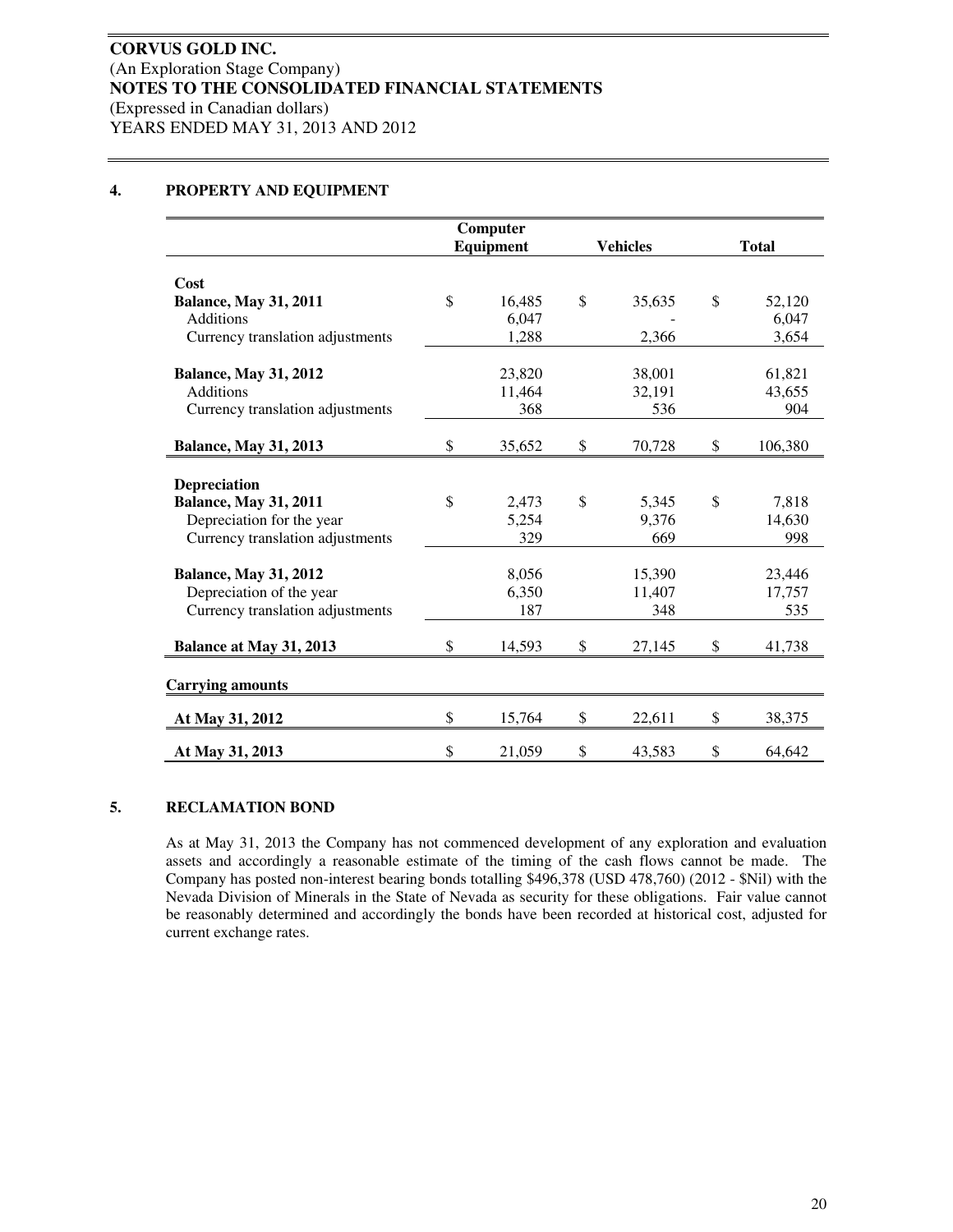# **CORVUS GOLD INC.** (An Exploration Stage Company) **NOTES TO THE CONSOLIDATED FINANCIAL STATEMENTS** (Expressed in Canadian dollars) YEARS ENDED MAY 31, 2013 AND 2012

#### **6.EXPLORATION AND EVALUATION ASSETS**

Accumulated costs in respect of mineral tenures and mineral rights owned, leased or under option, consist of the following:

|                                                             | West Pogo     |               | Chisna      | North Bullfrog  |    | <b>LMS</b>  |    | Terra       | Gerfaut     | <b>Total</b>     |
|-------------------------------------------------------------|---------------|---------------|-------------|-----------------|----|-------------|----|-------------|-------------|------------------|
|                                                             | (note (6(b))  |               | (note 6(a)) | (note(6(e))     |    | (note 6(c)) |    | (note 6(d)) | (note 6(f)) |                  |
| <b>Balance, May 31, 2011</b>                                | \$<br>438,696 | <sup>\$</sup> | 1,778,076   | \$<br>5,754,795 | -S | 1,934,068   | S. | 3,647,962   | \$          | \$<br>13,553,597 |
| Acquisition costs:<br>Cash payments<br>Common shares issued |               |               |             | 109,913         |    |             |    |             | 10,000      | 119,913          |
|                                                             |               |               |             | 109,913         |    |             |    |             | 10,000      | 119,913          |
| Deferred exploration costs:                                 |               |               |             |                 |    |             |    |             |             |                  |
| Advance to contractors                                      | 5,435         |               |             | 46,414          |    | 6,506       |    |             |             | 58,355           |
| Aircraft services                                           |               |               |             | 1,103           |    |             |    |             |             | 1,103            |
| Assay                                                       | 38,871        |               |             | 674,523         |    | 24,910      |    |             |             | 738,304          |
| <b>Drilling</b>                                             |               |               |             | 1,366,456       |    | 323,155     |    |             |             | 1,689,611        |
| Equipment rental                                            | 256           |               |             | 15,875          |    | 691         |    |             |             | 16,822           |
| Field costs                                                 | 409           |               | 3,598       | 482,279         |    | 3,134       |    | 336         | 3,206       | 492,962          |
| Geological/Geophysical                                      | 91,631        |               | 127,712     | 561,526         |    | 136,014     |    | 2,918       | 470         | 920,271          |
| Land maintenance & tenure                                   | 16,486        |               | 115,496     | 179,276         |    | 19,971      |    | 773         |             | 332,002          |
| Permits                                                     |               |               |             |                 |    |             |    |             |             |                  |
| Professional fees                                           | 2,324         |               | 1,760       | 795             |    | 5,906       |    | 10,003      |             | 20,788           |
| <b>Studies</b>                                              |               |               |             |                 |    |             |    |             |             |                  |
| Transportation                                              | 2,176         |               |             | 13,857          |    | 3,657       |    |             |             | 19,690           |
| Travel                                                      | 2,288         |               | 14,460      | 60,676          |    | 7,118       |    | 1,868       | 5,446       | 91,856           |
|                                                             |               |               |             |                 |    |             |    |             |             |                  |
|                                                             | 159,876       |               | 263,026     | 3,402,780       |    | 531,062     |    | 15,898      | 9,122       | 4,381,764        |
| Total expenditures for the year                             | 159,876       |               | 263,026     | 3,512,693       |    | 531,062     |    | 15,898      | 19,122      | 4,501,677        |
| <b>Cost Recovery</b>                                        | (24, 837)     |               | (258,982)   |                 |    |             |    | (99, 466)   |             | (383, 285)       |
| Currency translation adjustments                            | 30,113        |               | 118,461     | 508,074         |    | 135,051     |    | 238,124     |             | 1,029,823        |
| <b>Balance, May 31, 2012</b>                                | \$<br>603,848 | S             | 1,900,581   | \$<br>9,775,562 | \$ | 2,600,181   | S. | 3,802,518   | \$19,122    | \$18,701,812     |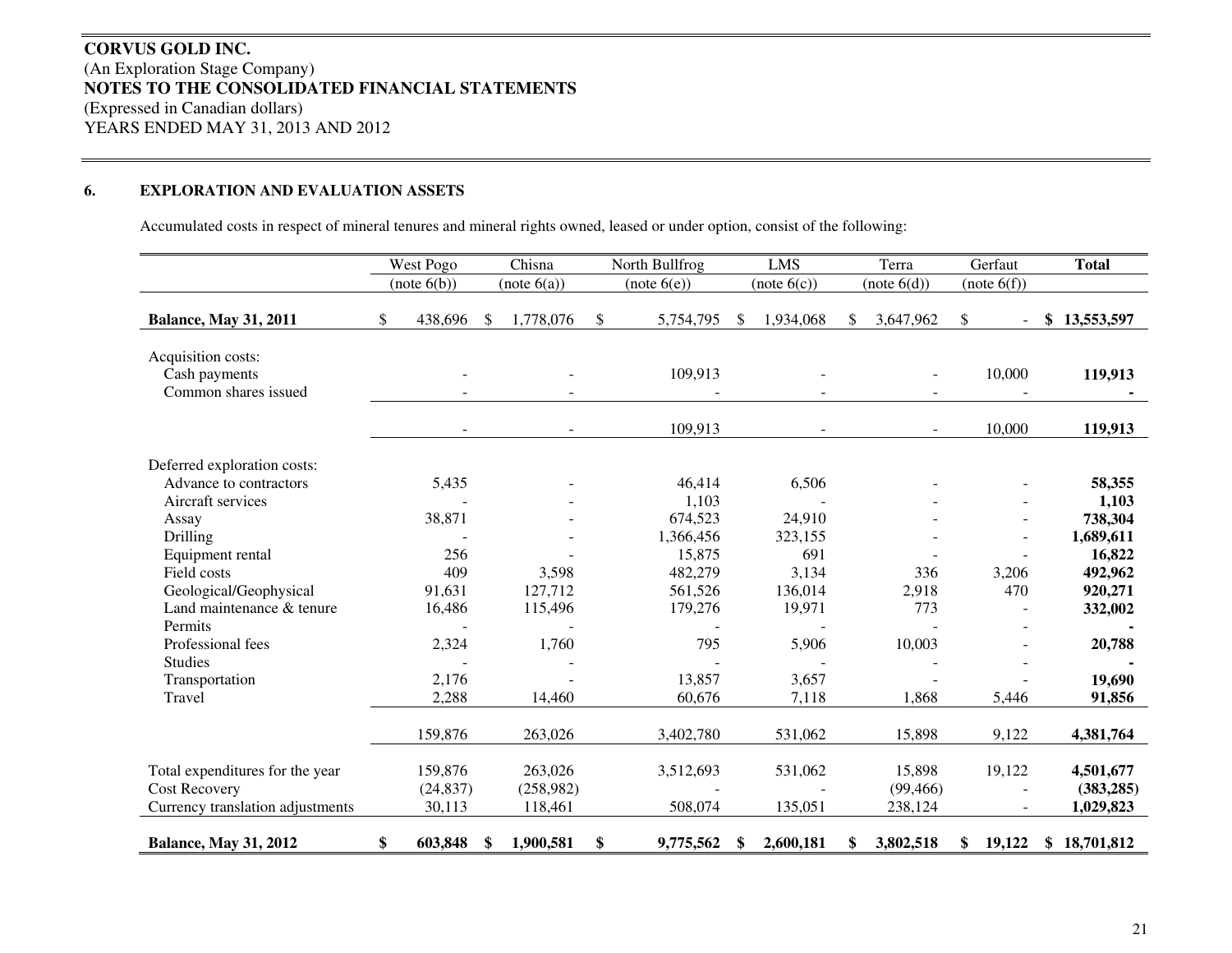# **CORVUS GOLD INC.** (An Exploration Stage Company) **NOTES TO THE CONSOLIDATED FINANCIAL STATEMENTS** (Expressed in Canadian dollars) YEARS ENDED MAY 31, 2013 AND 2012

## **6. EXPLORATION AND EVALUATION ASSETS (cont'd)**

Accumulated costs in respect of mineral tenures and mineral rights owned, leased or under option, consist of the following (cont'd):

|                                                                                                                                                                                                                                                                         | West Pogo                             | Chisna                                                                  | North Bullfrog                                                                                                 |    | <b>LMS</b>                                         | Terra                                                     | Gerfaut                                                            | <b>Total</b>                                                                                                                                  |
|-------------------------------------------------------------------------------------------------------------------------------------------------------------------------------------------------------------------------------------------------------------------------|---------------------------------------|-------------------------------------------------------------------------|----------------------------------------------------------------------------------------------------------------|----|----------------------------------------------------|-----------------------------------------------------------|--------------------------------------------------------------------|-----------------------------------------------------------------------------------------------------------------------------------------------|
|                                                                                                                                                                                                                                                                         | (note (6(b))                          | (note 6(a))                                                             | (note(6(e))                                                                                                    |    | (note 6(c))                                        | (note 6(d))                                               | (note 6(f))                                                        |                                                                                                                                               |
| <b>Balance, May 31, 2012</b><br>(carried forward)                                                                                                                                                                                                                       | \$<br>603,848                         | \$<br>1,900,581                                                         | \$<br>9,775,562                                                                                                | -S | 2,600,181                                          | \$<br>3,802,518                                           | \$<br>19,122                                                       | \$18,701,812                                                                                                                                  |
| Acquisition costs:<br>Cash payments<br>Common shares issued                                                                                                                                                                                                             |                                       |                                                                         | 533,164                                                                                                        |    |                                                    |                                                           |                                                                    | 533,164                                                                                                                                       |
|                                                                                                                                                                                                                                                                         |                                       |                                                                         | 533,164                                                                                                        |    |                                                    |                                                           |                                                                    | 533,164                                                                                                                                       |
| Deferred exploration costs:<br>Advance to contractors<br>Aircraft services<br>Assay<br><b>Drilling</b><br>Equipment rental<br>Field costs<br>Geological/Geophysical<br>Land maintenance & tenure<br>Permits<br>Professional fees<br>Studies<br>Transportation<br>Travel | 1,863<br>414<br>953<br>(351)<br>1,182 | 7,573<br>3,864<br>578<br>12,820<br>26,654<br>302,609<br>10,438<br>6,741 | 428,204<br>958,017<br>1,597,604<br>132,780<br>302,210<br>741,735<br>464,597<br>281,424<br>2,984,170<br>248,234 |    | 10,201<br>303<br>1,246<br>28,630<br>1,829<br>1,539 | 9,801<br>591<br>1,302<br>18,436<br>121<br>39,285<br>4,273 | 74,193<br>100,808<br>20,414<br>53,898<br>14,923<br>3,000<br>44,052 | 428,204<br>93,430<br>1,063,280<br>1,607,805<br>133,358<br>337,463<br>842,922<br>810,529<br>281,424<br>49,723<br>2,984,170<br>4,829<br>306,021 |
| Total expenditures for the year<br><b>Cost Recovery</b><br>Write-off                                                                                                                                                                                                    | 4,061<br>4,061                        | 371,277<br>371,277                                                      | 8,138,975<br>8,672,139                                                                                         |    | 43,748<br>43,748                                   | 73,809<br>73,809<br>(150, 405)                            | 311,288<br>311,288<br>(330, 410)                                   | 8,943,158<br>9,476,322<br>(150, 405)<br>(330, 410)                                                                                            |
| Currency translation adjustments<br><b>Balance, May 31, 2013</b>                                                                                                                                                                                                        | \$<br>3,174<br>611,083                | \$<br>21,827<br>2,293,685                                               | \$<br>284,523<br>18,732,224                                                                                    | \$ | 11,959<br>2,655,888                                | \$<br>11,530<br>3,737,452                                 | \$                                                                 | 333,013<br>\$28,030,332                                                                                                                       |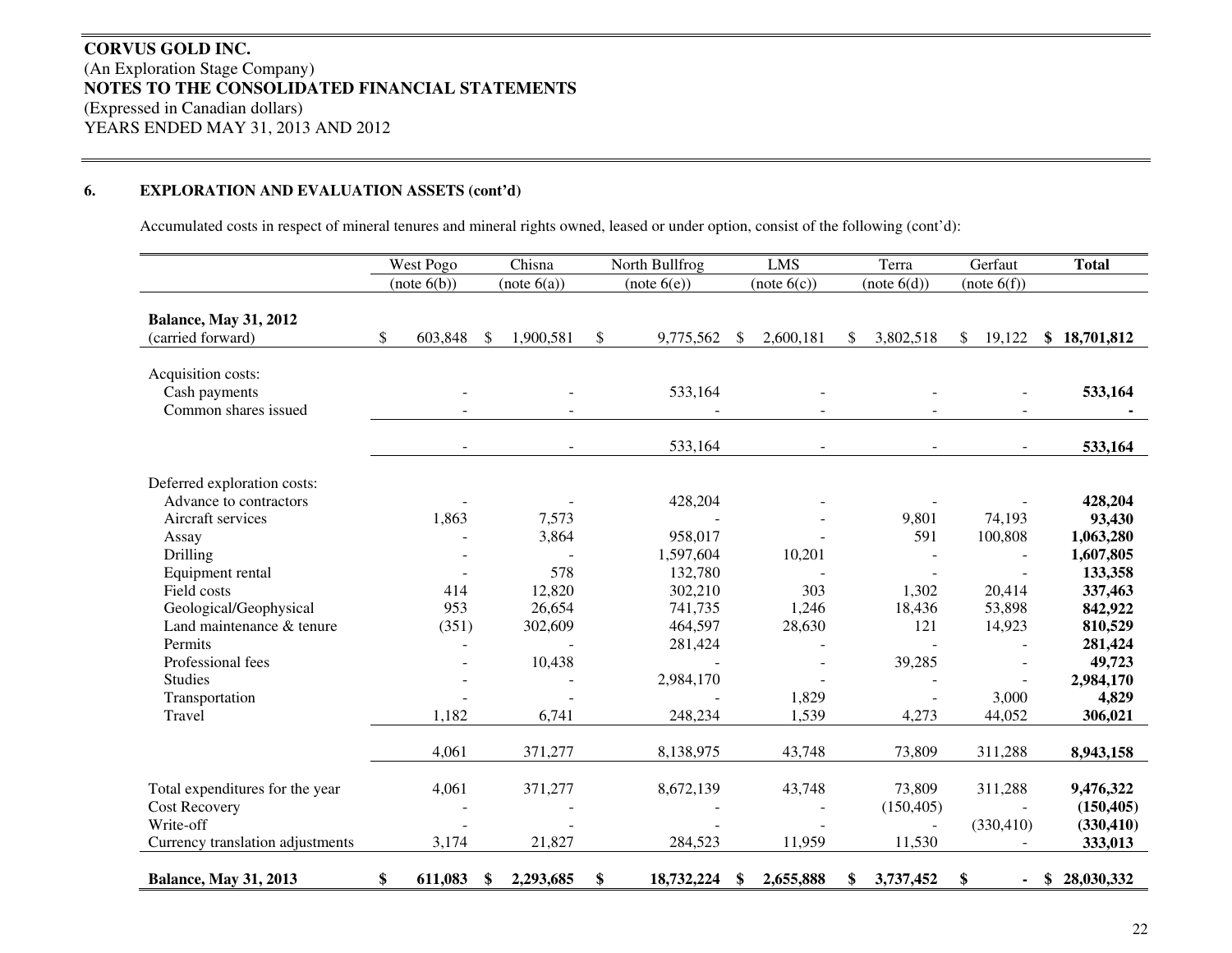On August 25, 2010, International Tower Hill Mines Ltd. ("ITH") completed a Plan of Arrangement (the "Arrangement") whereby its existing Alaska mineral properties (other than the Livengood project) and related assets and the North Bullfrog mineral property and related assets in Nevada were indirectly spun out into Corvus. As a consequence of the completion of the Arrangement, Corvus now holds the Terra, Chisna, LMS, West Pogo and North Bullfrog properties ("Spin-out Properties").

Pursuant to the Arrangement, the obligations and interests in the Spin-out Properties under the various property and related agreements have been transferred from ITH to the Company.

### **a) Chisna Property, Alaska**

The Chisna property is located in the eastern Alaska Range, Alaska, and is comprised of unpatented mineral claims owned 100% by the Company and fee simple lands leased from Ahtna Incorporated.

On November 2, 2009, ITH and Talon Gold Alaska, Inc. (ITH's wholly-owned Alaskan subsidiary) ("Talon Gold") entered into an agreement (as amended) with Ocean Park Ventures Corp. ("OPV"). Pursuant to the agreement, an Alaskan subsidiary of OPV ("Subco") and Raven Gold formed a joint venture (the "OPV/Raven JV") for the purpose of exploring and developing the Chisna property.

On November 7, 2012, OPV withdrew from the joint venture and thereby returned 100% of the Chisna Project to the Company.

On March 24, 2010, Raven Gold entered into a Mineral Exploration Agreement with Option to Lease with Ahtna Incorporated ("Ahtna"), an Alaska Native Regional Corporation, concerning approximately 26,516 hectares of fee simple lands in the Athell Area of Alaska surrounding or adjacent to some of the blocks of mineral claims owned by Raven Gold (the "Ahtna Agreement").

The key terms of the Ahtna Agreement include the following:

- exclusive right to explore, and the option to enter into a mining lease to develop and mine, the subject lands for a six-year period
- annual option payments of USD 1.00 USD 1.25 per acre
- minimum exploration expenditures of USD 4.00 USD 8.00 per acre, provided that if the agreement is not terminated at the end of any option year, the exploration expenditures for the next year become a firm commitment
- at the end of the third year, Raven Gold will release at least 50% of the original lands subject to the agreement
- preferential contracting, hiring and training practice for Ahtna shareholders or designees
- scholarship contributions to the Ahtna Heritage Foundation (USD 10,000/year, subject to increase for inflation)
- all surface work subject to Ahtna archaeological and cultural clearance

As at May 31, 2013, the Ahtna Agreement is in good standing and the Company has made the required option payments, and completed the minimum exploration expenditures and contributions.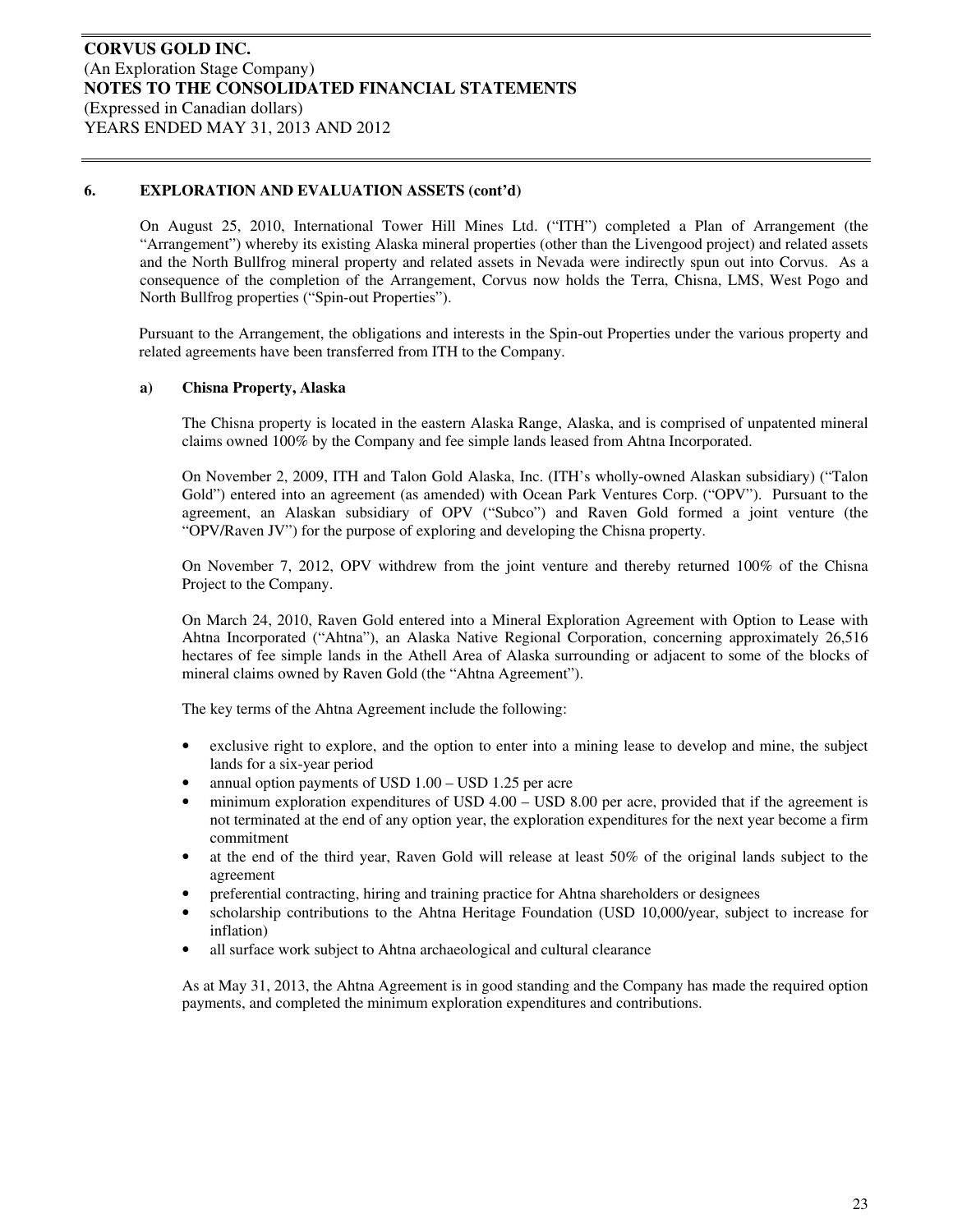#### **a) Chisna Property, Alaska (cont'd)**

Upon Raven Gold having expended an aggregate of USD 1,000,000 (including 2,500 feet of core drilling) and having completed a feasibility study over some or all of the land subject to the exploration agreement within the six year term of the Ahtna Agreement, Raven Gold has the option to enter into a mining lease. The key terms of the mining lease include:

- exclusive mining rights for an initial term of ten years and so long thereafter as commercial production continues
- minimum exploration expenditures of USD 4.00 USD 9.00 per acre subject to the lease until commercial production is achieved, escalating over time
- advance minimum royalty payments of USD  $6.00 -$  USD 12.00 per acre escalating over time (50%) deductible from production royalties)
- NSR production royalties for gold and silver scaled from 2.5% (gold price USD 550 per ounce or less) to 14% (gold price USD 1,900 per ounce or higher). 2.5% on base metals and 3% on all minerals other than gold, silver or base metals
- in the event Raven Gold acquires rights to minerals within the area subject to the lease, the acquired minerals lands are subject to a production royalty in favour of Ahtna of 2% of the gross value of any gold and silver and a NSR of 1% on base metals
- Ahtna is also entitled to receive an amount by which 20% of the net profits realized by Raven Gold from its mining operations on Ahtna minerals (10% in the case of non-Ahtna minerals) in any year exceed the aggregate royalties paid by Raven Gold to Ahtna in that year
- Ahtna has the right to acquire a working interest in the lands subject to the lease, which is to be greater than or equal to 10% but not more than 15%, upon Raven Gold having made a production decision, and in consideration, Ahtna will be required to fund ongoing operations after such exercise in an amount equal to 200% of Ahtna's percentage share of the pre-production expenditures incurred by Raven Gold (not including advance minimum royalty payments to Ahtna).

#### **b) West Pogo Property, Alaska**

The West Pogo property is located approximately 50 kilometres north of Delta Junction, Alaska, and consists of unpatented mineral claims owned 100% by the Company.

On March 24, 2010, ITH entered into a binding letter of intent with First Star Resources Inc. ("First Star") in connection with the West Pogo Property (the "WP LOI"). Under the terms of the WP LOI, a US subsidiary of First Star ("First Star US") has the ability to earn an initial 55% interest, and a second option to earn a further 45%, for a total of 100% interest. On December 2, 2011, full ownership of the West Pogo Property was returned to the Company by agreement with First Star as a consequence of First Star US not completing the required expenditures.

On March 5, 2012, Raven Gold granted to Alix Resources Corp. ("Alix") the right to earn an interest in the West Pogo Property. In order to earn a 60% interest in the project, Alix is required to incur USD 5,000,000 in work expenditures on the project (with year one being USD 250,000) and pay annual payments of USD 25,000 (paid USD 25,000 on March 19, 2012) to Raven Gold, all over 5 years. Raven Gold will retain a 2 – 3% NSR royalty on the project, with Alix having the right to purchase 1% of the royalty for USD 1,000,000. Alix has the right to purchase Raven Gold's interest in the project by converting each 10% of interest into an additional 1% NSR. Alix has not made the 2013 option payment and has indicated it will be unable to proceed with the joint venture agreement, and the parties are currently negotiating the terms of Alix's withdrawal.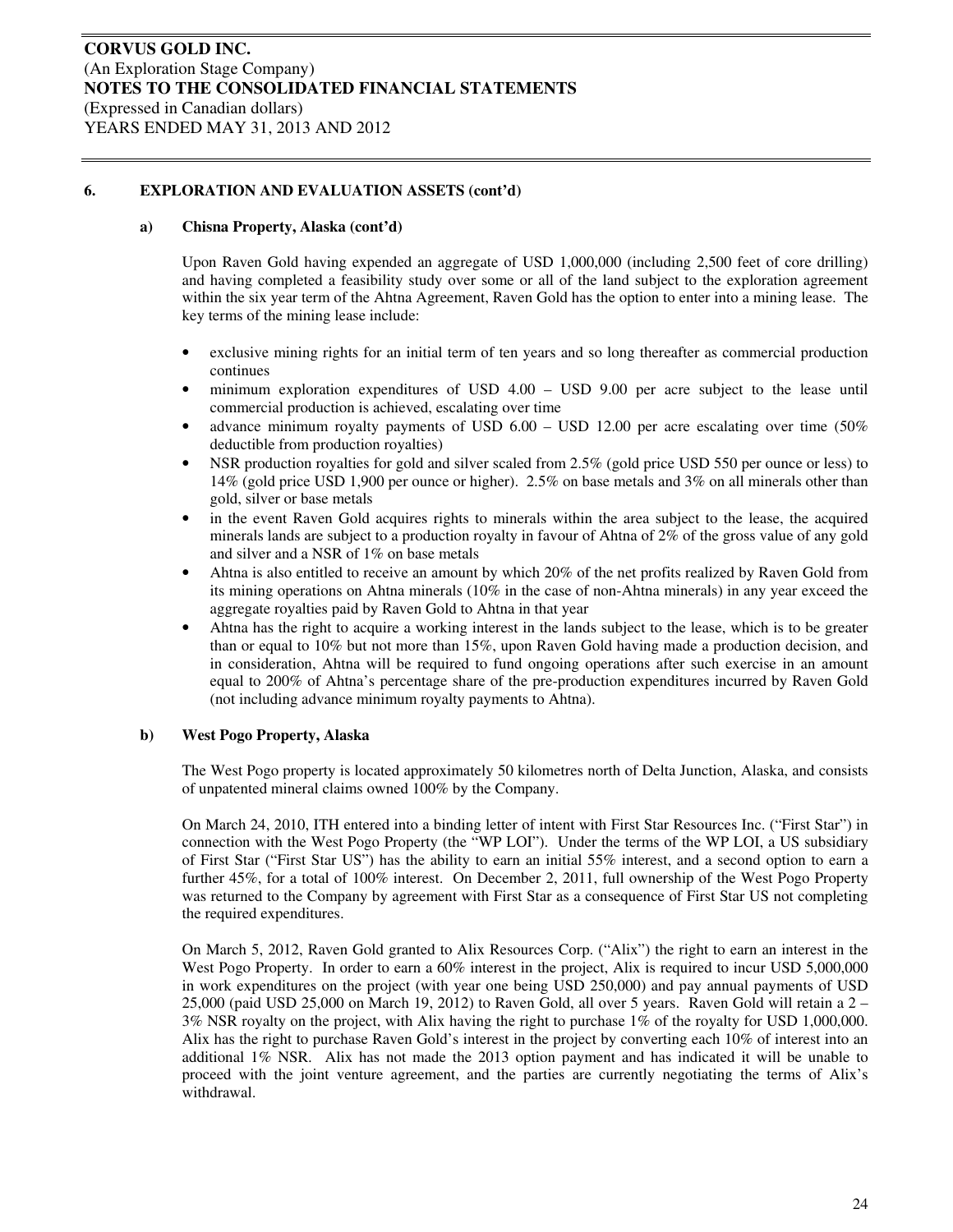#### **c) LMS Property, Alaska**

The LMS property consists of unpatented mineral claims owned 100% by the Company.

On March 24, 2010, ITH entered into a binding letter of intent (the "LMS LOI") with First Star, in connection with the LMS Property. Under the terms of the LMS LOI, First Star US has the ability to earn an initial 55% interest, and a second option to earn a further 45%, for a total 100% interest. On December 2, 2011, full ownership of the LMS Property was returned to the Company by agreement with First Star as a consequence of First Star US not completing the required expenditures.

### **d) Terra Property, Alaska**

The Terra Property consists of State of Alaska unpatented lode mining claims held by the Company and State of Alaska unpatented lode mining claims leased from an individual. The lease requires a payment on execution of USD 25,000 (paid), and advance minimum royalties of USD 25,000 on or before March 22, 2006 (paid), USD 50,000 on or before March 22, 2007 (paid), USD 75,000 on or before March 22, 2008 (paid), USD 100,000 on or before March 22, 2009 (paid) and each subsequent March 22 until March 22, 2015 (paid USD 100,000 on each of February 2, 2010, March 21, 2011, March 22, 2012, and March 21, 2013), and thereafter USD 125,000 until the expiry of the lease (all of which are recoverable from production royalties). The lessor is entitled to receive a NSR production royalty on gold equal to 3.0% if the gold price is USD 450 per ounce or lower and 4% if the gold price is USD 450 per ounce or higher, plus a NSR royalty of 4% on all other mineral products other than gold. 1% of the royalty may be purchased for USD 1,000,000 and a further 1% for USD 3,000,000.

On February 26, 2010, ITH signed a letter of intent ("LOI") to enter into a joint venture with American Mining Corporation ("AMC"), a private Nevada corporation, on the Terra Property. Pursuant to the LOI, an Alaskan subsidiary of AMC and Raven Gold were to form a joint venture with the aim of developing the Terra Property to production. On May 17, 2010, AMC assigned the Terra Project LOI to Terra Mining Corporation ("TMC"), a company incorporated under the laws of British Columbia. On September 15, 2010, Raven Gold and Terra Gold Corporation (a US subsidiary of TMC) ("TGC") entered into the formal joint venture agreement (as amended) to give effect to the joint venture ("Terra JV"). On March 1, 2011, TMC was acquired by, and became a wholly owned subsidiary of, WestMountain Index Advisor, Inc. a public company based in Denver, Colorado ("WestMountain").

Effective September 15, 2010, TGC will have an initial 51% interest in the Terra Property, subject to TGC funding an aggregate of USD 6,000,000 in direct exploration and development expenditures on or before December 31, 2013 with initial USD 1,000,000 being required prior to December 31, 2011. As part of the funding, TGC will pay Raven Gold an aggregate of USD 200,000 as payment for the camp and equipment previously constructed by ITH and acquired by Raven Gold (USD 33,000 received February 16, 2012, USD 67,000 received March 5, 2012 and USD 100,000 received on January 4, 2013).

TGC is required to pay to ITH, the former holder of the Terra Property, an aggregate of USD 300,000 (USD 300,000 received by ITH) in stages to December 31, 2012. TGC/TMC are required to deliver to ITH an aggregate of 750,000 common shares of TMC (now 750,000 WestMountain common shares) prior to December 31, 2012 (750,000 common shares received by ITH).

TGC has granted Raven Gold a sliding scale NSR royalty between 0.5% and 5% on all precious metal production for the Terra Property and a 1% NSR royalty on all base metal production.

If TGC fails to fund any portion of the initial first year commitment and eventual three year commitment, or if the required payments and shares are not delivered to ITH, Raven Gold will be entitled to terminate the agreement and retain 100% of the property.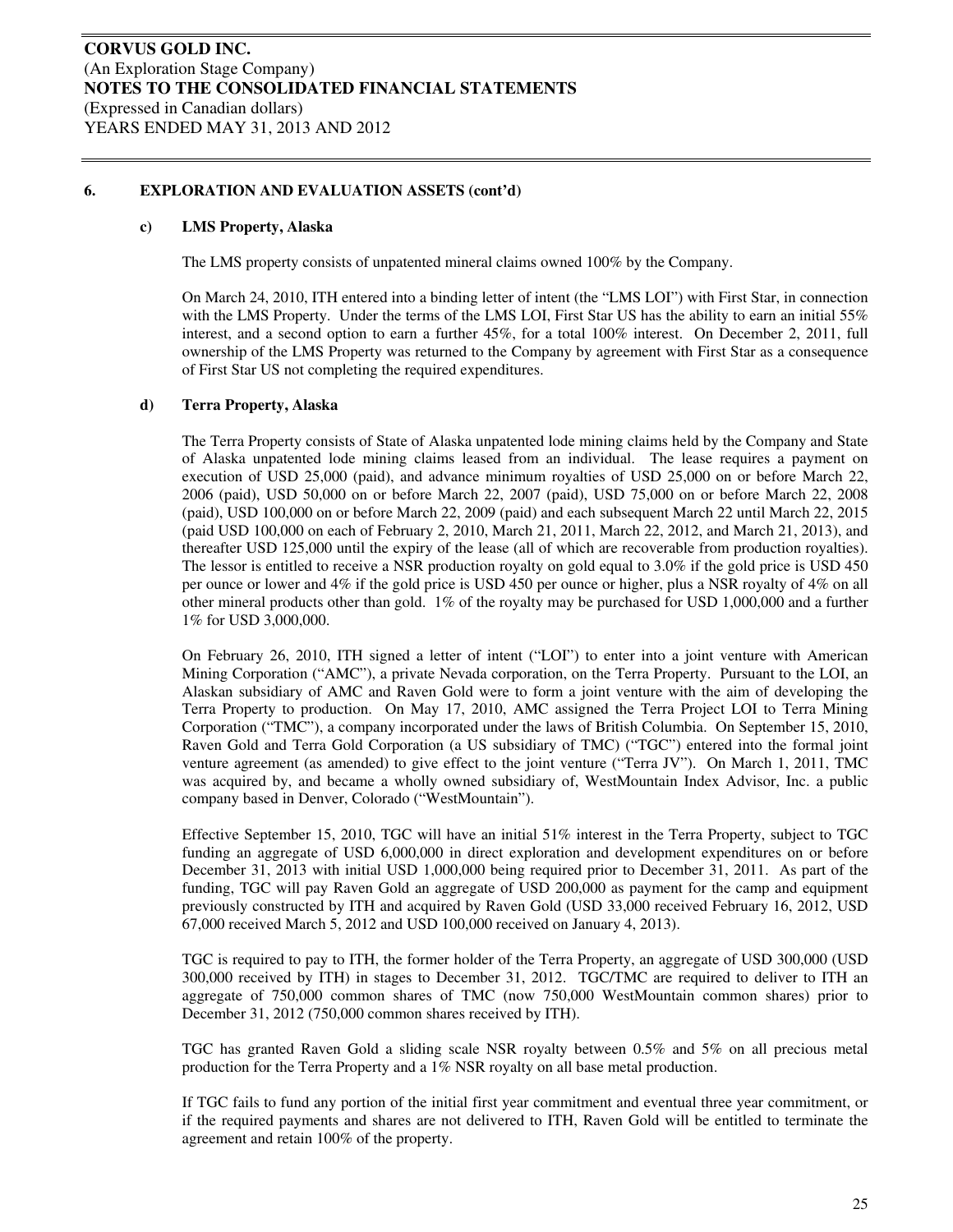### **d) Terra Property, Alaska (cont'd)**

After it has completed its initial USD 6,000,000 contribution, TGC will have the option to increase its interest in the project by 29% (to a total of 80%) by funding an additional USD 3,050,000 of development work. To exercise such option, TGC/TMC will be required to pay ITH an additional USD 150,000 and deliver an additional 250,000 common shares of TMC.

Following TGC having completed its initial contribution (if it does not elect to acquire an additional 29%) interest) or having earned an 80% interest (if it does), each party will be required to contribute its pro rata share of further expenditures. Should the interest of Raven Gold be diluted below 10% as a consequence of it not funding its proportionate share of the joint venture expenditures, the residual interest of Raven Gold interest will be converted to an additional property wide 1% NSR royalty on all metals produced.

On February 18, 2013, Raven Gold signed a letter of intent ("LOI") to sell all of its joint venture participating interest in the Terra Property to TGC.

The key proposed terms for the sales include the following:

- \$50,000 deposit paid by TGC at signing of LOI (received on March 1, 2013)
- closing deadline of April 15, 2013 (since extended), with an initial payment of USD 3,000,000 due at closing and USD 2,000,000 due 90 days following (on July 15, 2013), with a final USD 1,000,000 payment due on the first anniversary of the closing. The last two payments are secured by a first mortgage on the Terra Property
- 750,000 shares of WestMountain stock are to be issued to Raven Gold at closing. Raven Gold will agree to hold such stock for 24 months following closing
- Raven Gold's retained royalty will be amended to be a sliding scale NSR royalty of 0.5% to 3% on precious metals and a flat 2% NSR royalty on all base metals
- TGC will pay USD 150,000 and deliver 250,000 WestMountain shares to ITH, as required by the present joint venture agreement in order for TGC to vest its maximum interest
- At closing, TCG will pay Raven Gold the value of Raven Gold's 3% NSR royalty on the 2012 gold and silver production from Terra.

WestMountain continues to pursue the purchase of the Company's interest in the Terra Property but was not able to raise the necessary funds to complete the transaction on the agreed terms as at May 31, 2013. A potential revision to the terms of the purchase is presently under consideration.

#### **e) North Bullfrog Project, Nevada**

The Company's North Bullfrog project consists of certain leased patented lode mining claims and an additional 458 federal unpatented mining claims owned 100% by the Company.

#### (i) **Interests acquired from Redstar Gold Corp.**

On October 9, 2009, a US subsidiary of ITH at the time (Corvus Nevada) completed the acquisition of all of the interests of Redstar Gold Corp. ("Redstar") and Redstar Gold U.S.A. Inc. ("Redstar US") in the North Bullfrog project, which consisted of the following leases: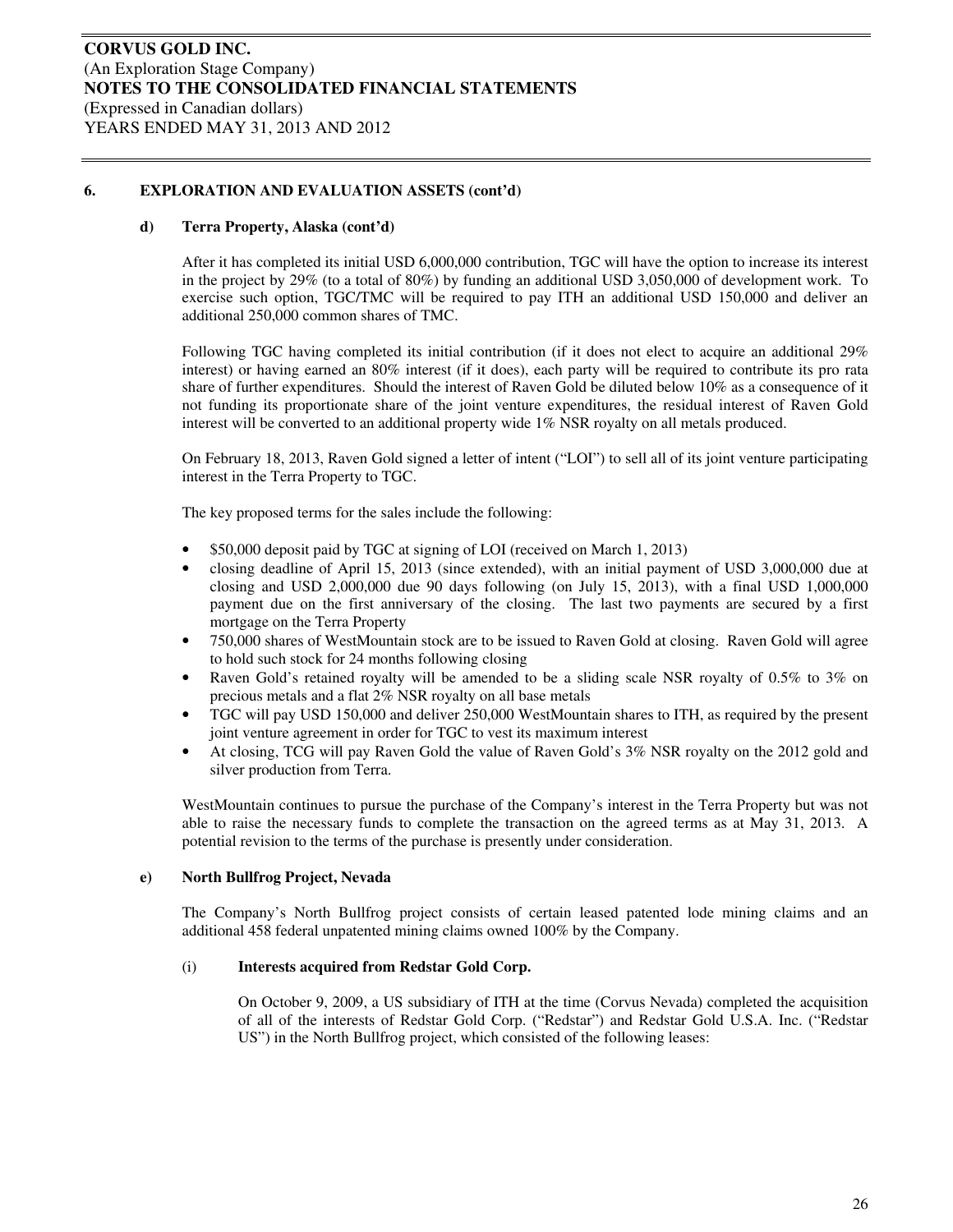#### **e) North Bullfrog Project, Nevada (cont'd)**

#### (i) **Interests acquired from Redstar Gold Corp. (cont'd)**

- (1) Pursuant to a mining lease and option to purchase agreement made effective October 27, 2008 between Redstar and an arm's length limited liability company, Redstar has leased (and has the option to purchase) 12 patented mining claims referred to as the "Connection" property. The ten-year, renewable mining lease requires advance minimum royalty payments (recoupable from production royalties, but not applicable to the purchase price if the option to purchase is exercised) of USD 10,800 (paid) on signing and annual payments for the first three anniversaries of USD 10,800 (paid) and USD 16,200 for every year thereafter (paid to September 30, 2012). Redstar has an option to purchase the property (subject to the NSR royalty below) for USD 1,000,000 at any time during the life of the lease. Production is subject to a 4% NSR royalty, which may be purchased by the lessee for USD 1,250,000 per 1% (USD 5,000,000 for the entire royalty).
- (2) Pursuant to a mining lease made and entered into as of May 8, 2006 between Redstar and two arm's length individuals, Redstar has leased 3 patented mining claims which form part of the North Bullfrog project holdings. The lease is for an initial term of 10 years, and for so long thereafter as mining activities continue on the claims or contiguous claims held by the lessee. The lessee is required to pay advance minimum royalty payments (recoupable from production royalties) of USD 4,000 on execution, USD 3,500 on each of May 8, 2007, 2008 and 2009 (paid), USD 4,500 on May 8, 2010 and each anniversary thereafter, adjusted for inflation (paid to May 8, 2013). The lessor is entitled to receive a 2% NSR royalty on all production, which may be purchased by the lessee for USD 1,000,000 per 1% (USD 2,000,000 for the entire royalty).
- (3) Pursuant to a mining lease made and entered into as of May 8, 2006 between Redstar and an arm's length private Nevada corporation, Redstar has leased 2 patented mining claims which form part of the North Bullfrog project holdings. The lease is for an initial term of 10 years, and for so long thereafter as mining activities continue on the claims or contiguous claims held by the lessee. The lessee is required to pay advance minimum royalty payments (recoupable from production royalties) of USD 2,000 on execution, USD 2,000 on each of May 8, 2007, 2008 and 2009 (paid), USD 3,000 on May 8, 2010 and each anniversary thereafter, adjusted for inflation (paid to May 8, 2013). The lessor is entitled to receive a 3% NSR royalty on all production, which may be purchased by the lessee for USD 850,000 per 1% (USD 2,550,000 for the entire royalty).
- (4) Pursuant to a mining lease made and entered into as of May 16, 2006 between Redstar and an arm's length individual, Redstar has leased 12 patented mineral claims which form part of the North Bullfrog project holdings. The lease is for an initial term of 10 years, and for so long thereafter as mining activities continue on the claims or contiguous claims held by the lessee. The lessee is required to pay advance minimum royalty payments (recoupable from production royalties) of USD 20,500 on execution and USD 20,000 on each anniversary thereafter (paid to May 16, 2013). The lessor is entitled to receive a 4% NSR royalty on all production, which may be purchased by the lessee for USD 1,000,000 per 1% (USD 4,000,000 for the entire royalty).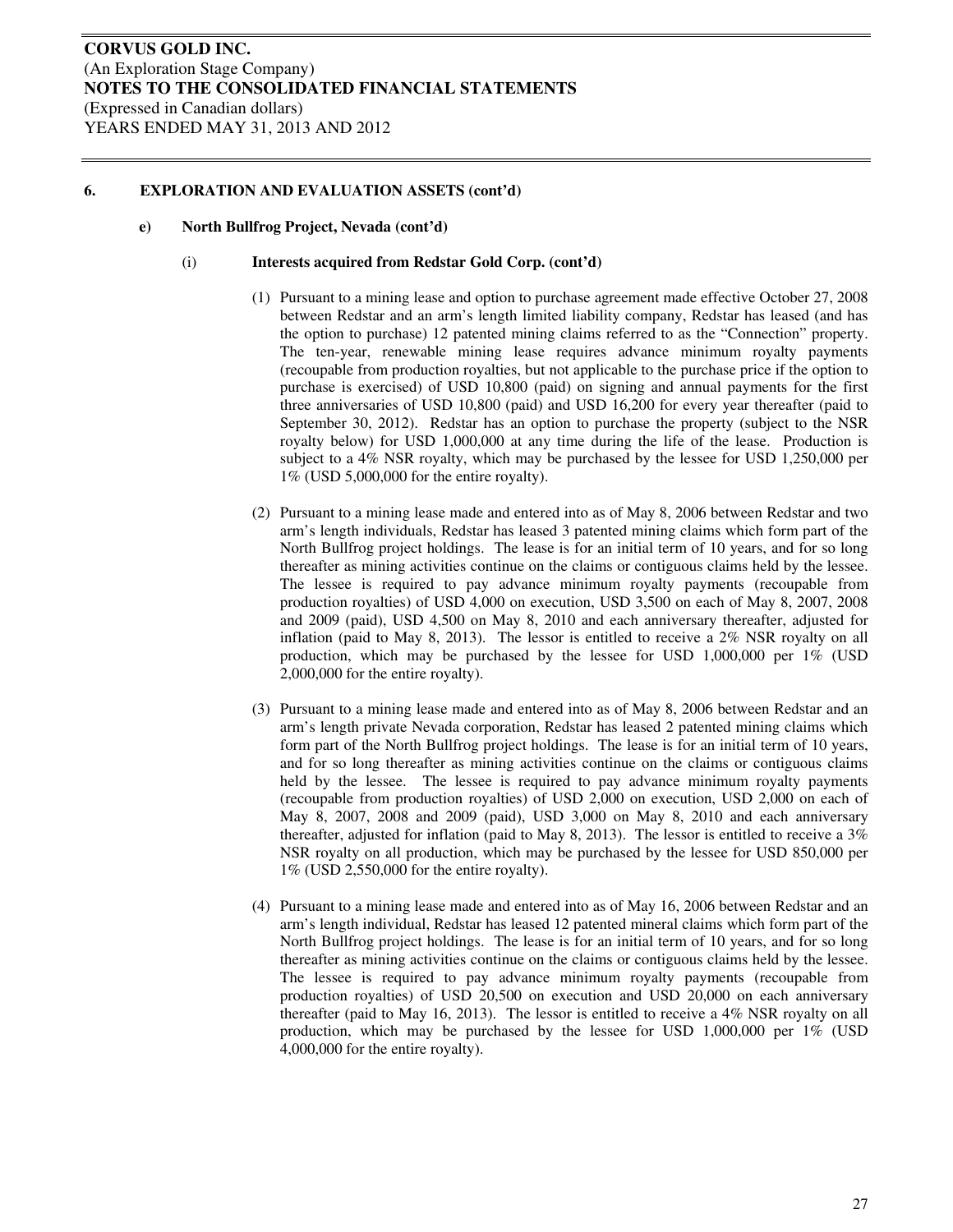#### **e) North Bullfrog Project, Nevada (cont'd)**

#### (i) **Interests acquired from Redstar Gold Corp. (cont'd)**

- (5) Pursuant to a mining lease made and entered into as of May 22, 2006 between Redstar and two arm's length individuals, Redstar has leased 3 patented mineral claims which form part of the North Bullfrog project holdings. The lease is for an initial term of 10 years, and for so long thereafter as mining activities continue on the claims or contiguous claims held by the lessee. The lessee is required to pay advance minimum royalty payments (recoupable from production royalties) of USD 8,000 on execution, USD 4,800 on each of May 22, 2007, 2008 and 2009 (paid), USD 7,200 on May 22, 2010 and each anniversary thereafter, adjusted for inflation (paid to May 22, 2013). The lessor is entitled to receive a 2% NSR royalty on all production, which may be purchased by the lessee for USD 1,000,000 per 1% (USD 2,000,000 for the entire royalty).
- (6) Pursuant to a mining lease made and entered into as of June 16, 2006 between Redstar and an arm's length individual, Redstar has leased one patented mineral claims which form part of the North Bullfrog project holdings. The lease is for an initial term of 10 years, and for so long thereafter as mining activities continue on the claims or contiguous claims held by the lessee. The lessee is required to pay advance minimum royalty payments (recoupable from production royalties) of USD 2,000 on execution, USD 2,000 on each of June 16, 2007, 2008 and 2009 (paid), USD 3,000 on June 16, 2010 and each anniversary thereafter, adjusted for inflation (paid to June 16, 2013). The lessor is entitled to receive a 2% NSR royalty on all production, which may be purchased by the lessee for USD 1,000,000 per 1% (USD 2,000,000 for the entire royalty).

As a consequence of the acquisition of Redstar and Redstar US's interest in the foregoing leases, Corvus Nevada is now the lessee under all of such leases. The Company acquired all of the shares of Corvus Nevada on August 26, 2010 upon the completion of the Arrangement.

#### (ii) **Interests acquired directly by Corvus Nevada**

- (1) Pursuant to a mining lease and option to purchase agreement made effective December 1, 2007 between Corvus Nevada and a group of arm's length limited partnerships, Corvus Nevada has leased (and has the option to purchase) patented mining claims referred to as the "Mayflower" claims which form part of the North Bullfrog project. The terms of the lease/option are as follows:
	- ¤ *Terms*: Initial term of five years, commencing December 1, 2007, with the option to extend the lease for an additional five years. The lease will continue for as long thereafter as the property is in commercial production or, alternatively, for an additional three years if Corvus Nevada makes advance minimum royalty payments of USD 100,000 per year (which are recoupable against actual production royalties).
	- ¤ *Lease Payments*: USD 5,000 (paid) and 25,000 common shares of ITH (delivered) following regulatory acceptance of the transaction; and an additional USD 5,000 and 20,000 common shares on each of the first through fourth lease anniversaries (paid and issued). Pursuant to an agreement with the lessors, in lieu of the 20,000 ITH shares due December 1, 2010, Corvus Nevada paid USD 108,750 on November 10, 2010 and delivered 46,250 common shares of the Company on December 2, 2010. If Corvus Nevada elects to extend the lease for a second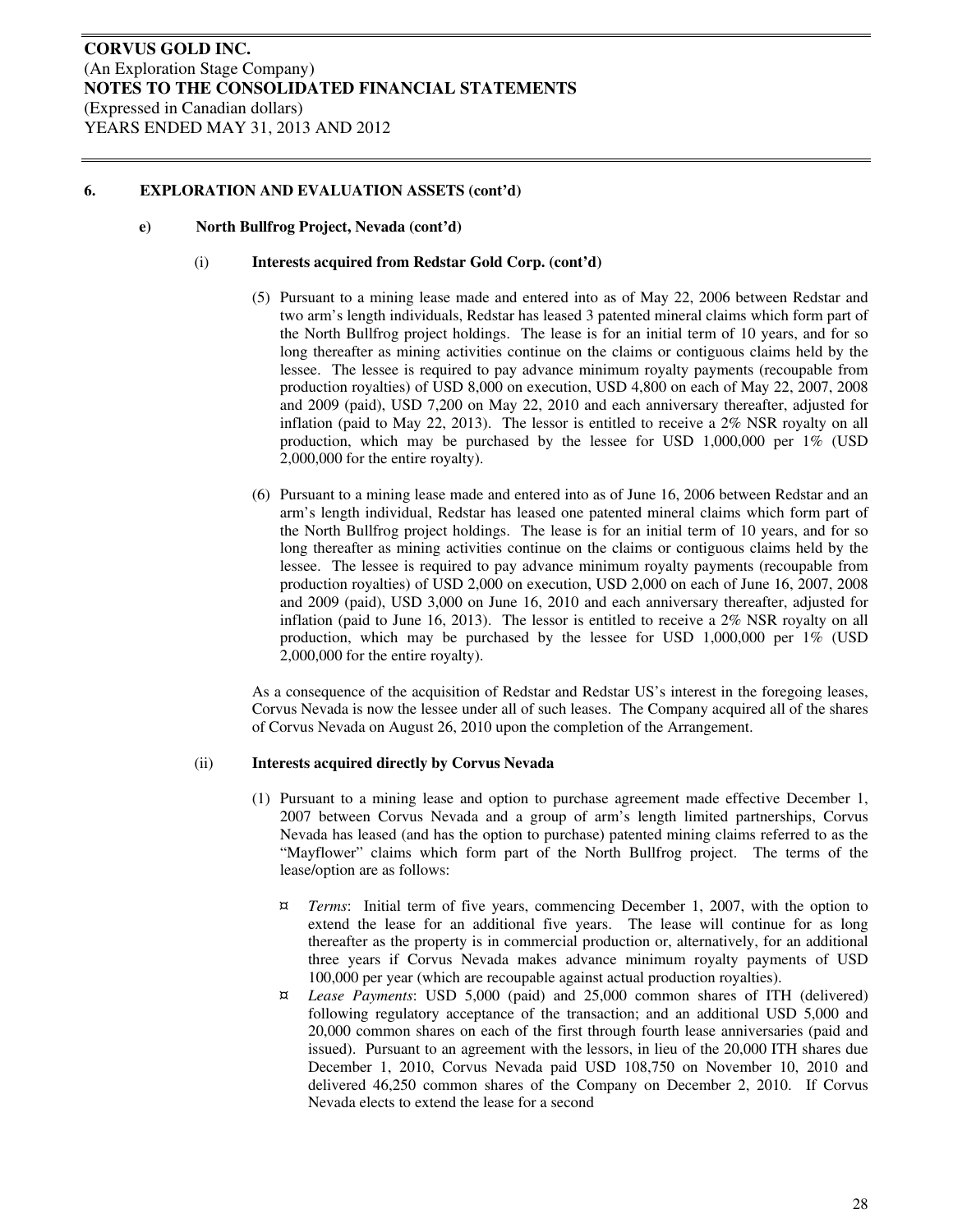### **e) North Bullfrog Project, Nevada (cont'd)**

### (ii) **Interests acquired directly by Corvus Nevada (cont'd)**

five-year term, it will pay USD 10,000 and deliver 50,000 common shares of ITH upon election being made, and an additional 50,000 common shares of ITH on each of the fifth through ninth anniversaries (USD\$10,000 paid on October 31, 2012 and 50,000 common shares of ITH delivered on October 25, 2012).

- ¤ *Work Commitments*: USD 100,000 per year for the first three years (incurred), USD 200,000 per year for the years  $4 - 6$  (incurred) and USD 300,000 for the years  $7 - 10$ . Excess expenditures in any year may be carried forward. If Corvus Nevada does not incur the required expenditures in year one, the deficiency is required to be paid to the lessors.
- ¤ *Retained Royalty*: Corvus Nevada will pay the lessors a NSR royalty of 2% if the average gold price is USD 400 per ounce or less, 3% if the average gold price is between USD 401 and USD 500 per ounce and 4% if the average gold price is greater than USD 500 per ounce.
- (2) Pursuant to a mining lease and option to purchase made effective March 1, 2011 between Corvus Nevada and an arm's length individual, Corvus Nevada has leased, and has the option to purchase, 2 patented mineral claims which form part of the North Bullfrog project holdings. The lease is for an initial term of 10 years, subject to extension for an additional 10 years (provided advance minimum royalties are timely paid), and for so long thereafter as mining activities continue on the claims. The lessee is required to pay advance minimum royalty payments (recoupable from production royalties, but not applicable to the purchase price if the option to purchase is exercised) of USD 20,000 on execution (paid), USD 25,000 on each of March 1, 2012 (paid), 2013 (paid) and 2014, USD 30,000 on March 1, 2015 and each anniversary thereafter, adjusted for inflation. The lessor is entitled to receive a 2% NSR royalty on all production. The lessee may purchase the royalty for USD 1,000,000 per 1%. If the lessee purchases the entire royalty (USD 2,000,000) the lessee will also acquire all interest of the lessor in the subject property.
- (3) Pursuant to a purchase agreement made effective March 28, 2013, Corvus Nevada has agreed to purchase the surface rights of five patented mining claims owned by two arm's length individuals for USD 160,000 payable on closing (March 28, 2013). The purchase terms include payment by Corvus Nevada of a fee of USD 0.02 per ton of overburden to be stored on the property, subject to payment for a minimum of 12 million short tons. The minimum tonnage fee (USD 240,000 (note 7)) bears interest at 4.77% per annum from closing and is evidenced by a promissory note due on the sooner of the commencing of use of the property for waste materials storage or December 31, 2015.

### **f) Gerfaut Property, Quebec**

On February 2, 2012, the Company signed an agreement ("Gerfaut Agreement") with respect to an option/joint venture with Les Ressources Tectonic Inc. ("LRT"), an arm's length private company, whereby the Company may acquire up to an 80% interest in the Gerfaut Property ("Gerfaut claims"), consisting of 60 mineral claims located in Northern Quebec. Under the Gerfaut Agreement, in order to earn an 80% interest in the Gerfaut claims, the Company will be required to: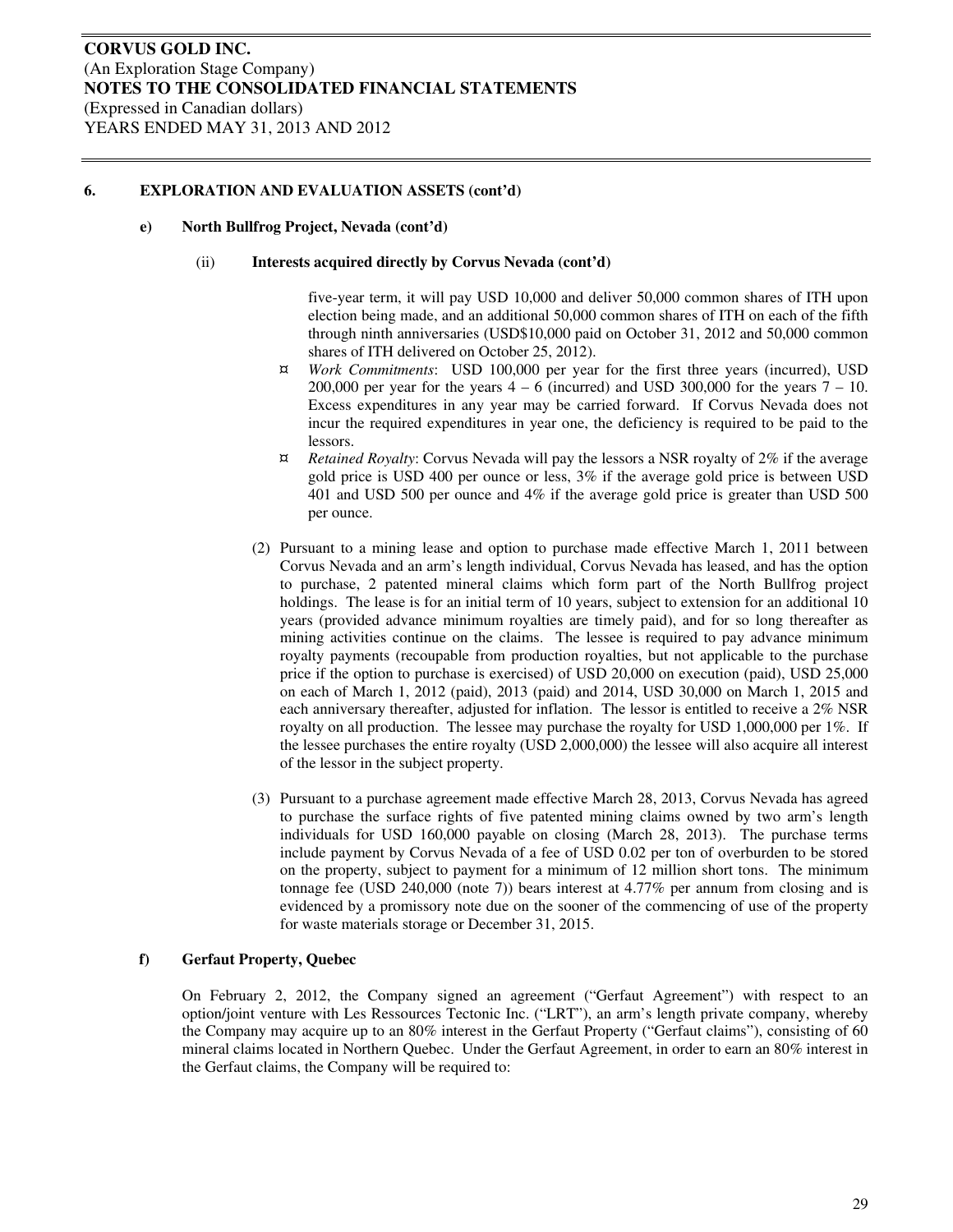### **f) Gerfaut Property, Quebec (cont'd)**

- Make an initial payment of \$10,000 (paid) on the execution of the initial letter of intent
- Make aggregate payments to LRT of \$250,000 over five years to May 1, 2017 (all or some of any such payments may be satisfied by the issuance of common shares of the Company at the Company's election) and incur aggregate exploration expenditures on the Gerfaut claims of \$565,000 over five years to May 1, 2017, upon completion of which payments and expenditures the Company will have earned a 60% interest in the Gerfaut claims
- Upon having earned its initial 60% interest, the Company may elect to earn an additional 20% interest (80% total) by incurring additional exploration expenditures of \$2,000,000 on the Gerfaut claims within three years after it has exercised to option to acquire the initial 60% interest
- LRT retains a 2% NSR royalty, of which the Company can buy back half (being 1%) at any time for \$1,500,000
- Following the Company having earned either its initial 60% interest (if it does not elect to or fails to earn an additional 20% interest) or 80% interest, the Company and LRT will enter into a joint venture, in which each party will be responsible for providing its pro rata share of all joint venture expenditures. If a party does not contribute its full share of such expenditures, its interest in the joint venture and the Gerfaut claims will be diluted. If a party's interest is diluted to 10% or less, such party will transfer all interest in the joint venture and Gerfaut claims to the remaining participant in exchange for receipt of a 3% Net Profits Interest.

In September 2012, the Company acquired 91 additional claims adjacent to the Gerfaut claims and an additional claim block of 32 claims located nearby (none of which are subject to the Gerfaut Agreement except that the Company has agreed to transfer such claims to LRT if the Company determines to abandon any of them).

During the period ended May 31, 2013, the Company terminated the Gerfaut Agreement. As a result, the Company wrote-off exploration and evaluations costs of \$330,410 during the year ended May 31, 2013.

### **Acquisitions**

The acquisition of title to mineral properties is a detailed and time-consuming process. The Company has taken steps, in accordance with industry norms, to verify title to mineral properties in which it has an interest. Although the Company has taken every reasonable precaution to ensure that legal title to its properties is properly recorded in the name of the Company (or, in the case of an option, in the name of the relevant optionor), there can be no assurance that such title will ultimately be secured.

#### **Environmental Expenditures**

The operations of the Company may in the future be affected from time to time in varying degrees by changes in environmental regulations, including those for future removal and site restoration costs. Both the likelihood of new regulations and their overall effect upon the Company vary greatly and are not predictable. The Company's policy is to meet or, if possible, surpass standards set by relevant legislation by application of technically proven and economically feasible measures.

Environmental expenditures that relate to ongoing environmental and reclamation programs are charged against earnings as incurred or capitalized and amortized depending on their future economic benefits. Estimated future removal and site restoration costs, when the ultimate liability is reasonably determinable, are charged against earnings over the estimated remaining life of the related business operation, net of expected recoveries. The Company has determined as of May 31, 2013, the disturbances to earth are minimal, therefore has not recorded a provision for environmental expenditures.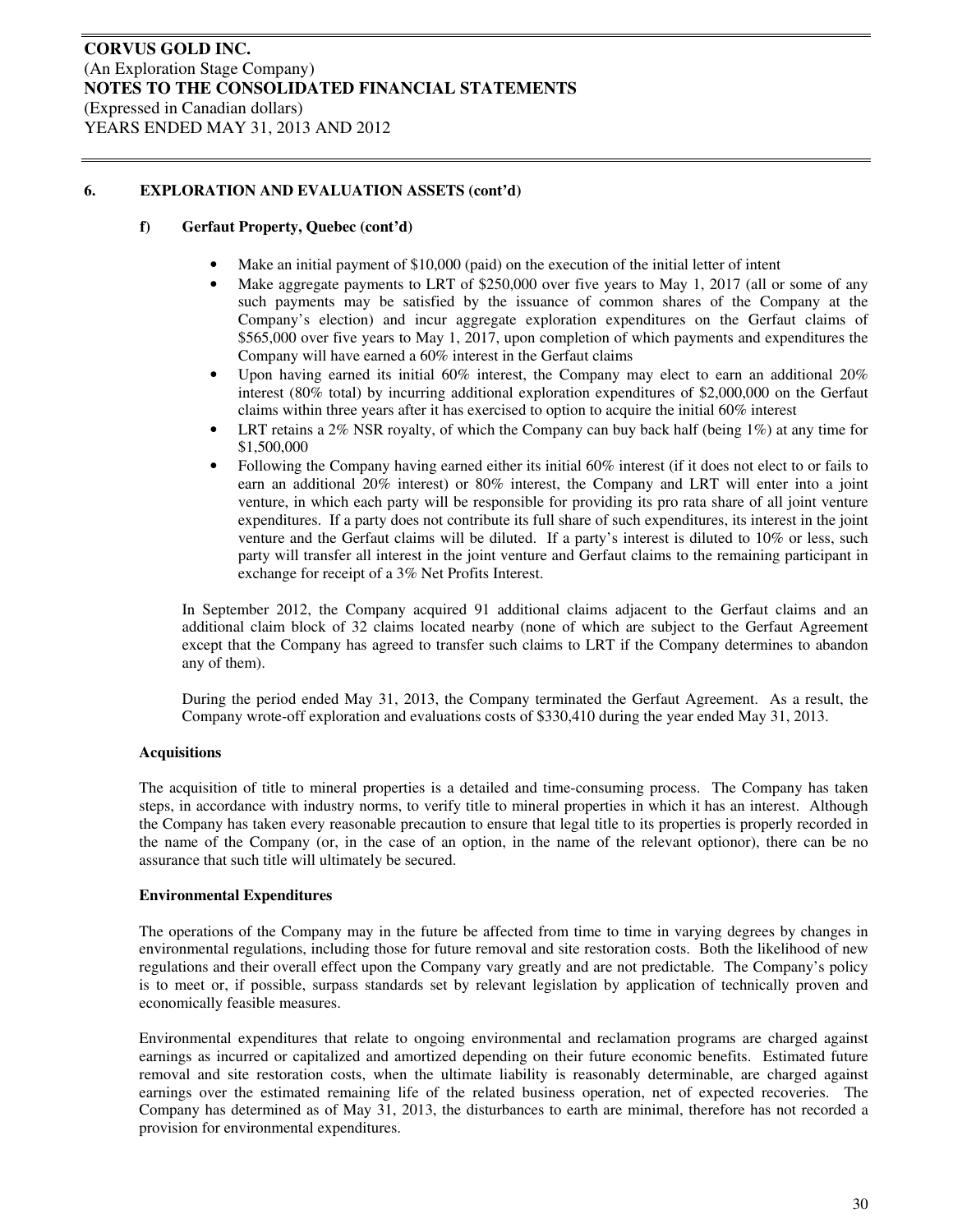### **7. PROMISSORY NOTE PAYABLE**

On March 28, 2013, the Company issued a promissory note payable of USD 240,000 bearing interest at 4.77% per annum due on the sooner of the commencing of use of the property for waste materials storage as stated in note 6(e)(ii)(3) or December 31, 2015.

# **8. SHARE CAPITAL**

### **Authorized**

Unlimited common shares without par value.

#### **Share issuances**

During the year ended May 31, 2013:

- a) On April 2, 2013 the Company closed a non-brokered private placement equity financing and issued 8,300,000 common shares at a price of \$0.87 per share for gross proceeds of \$7,221,000. In connection with the financing, the Company paid \$17,192 in share issuance costs.
- b) On November 1, 2012, the Company closed a non-brokered private placement equity financing and issued 3,250,001 common shares at a price of \$1.07 per share for gross proceeds of \$3,477,501. A finder's fee equal to 4% of the proceeds raised from the sale of 733,477 common shares was paid, amounting to \$31,393. In connection with the financing, the Company paid an additional \$14,290 in share issuance costs.
- c) An aggregate of 3,329,766 common shares were issued on exercise of 3,329,766 stock options for gross proceeds of \$2,550,209.
- d) An aggregate of 325,000 common shares were issued on exercise of 325,000 warrants for gross proceeds of \$357,500.

During the year ended May 31, 2012:

a) On May 17, 2012, the Company closed a non-brokered private placement equity financing and issued 8,250,000 common shares at a price of \$0.67 per common share for gross proceeds of \$5,527,500.

### **Warrants**

Warrants transactions are summarized as follows:

|                                                                |                      | 2013                  |           | 2012                  |
|----------------------------------------------------------------|----------------------|-----------------------|-----------|-----------------------|
|                                                                |                      | Weighted              |           | Weighted              |
|                                                                | Number of            | Average               | Number of | Average               |
|                                                                | Warrants             | <b>Exercise Price</b> | Warrants  | <b>Exercise Price</b> |
| Balance, beginning of the year<br>Exercised (Agents' Warrants) | 325,000<br>(325,000) | 1.10<br>1.10)<br>`S   | 325,000   | 1.10                  |
| Balance, end of the year                                       |                      | -S<br>-               | 325,000   | 1.10                  |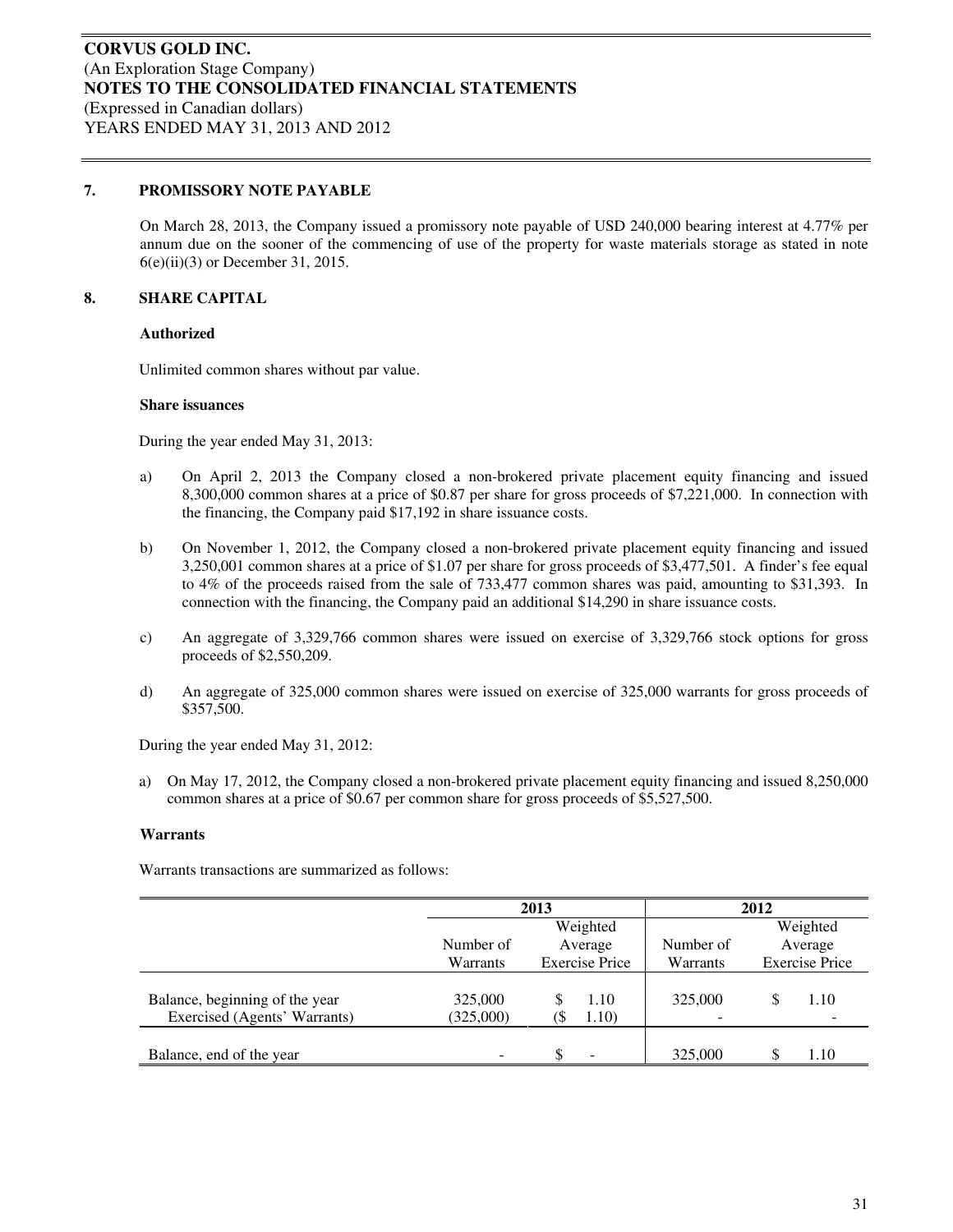### **8. SHARE CAPITAL (cont'd)**

### **Warrants (cont'd)**

As at May 31, 2013 and 2012, the Company had outstanding warrants as follows:

|                   |                          | 2013                     |          | 2012      |  |
|-------------------|--------------------------|--------------------------|----------|-----------|--|
|                   | Exercise                 | Number of                | Exercise | Number of |  |
| Expiry Date       | Price                    | Warrants                 | Price    | Warrants  |  |
|                   |                          |                          |          |           |  |
| November 30, 2012 | $\overline{\phantom{0}}$ | $\overline{\phantom{0}}$ | 1.10     | 325,000   |  |

#### **Stock options**

Stock options awarded to employees and non-employees by the Company are measured and recognized in the Consolidated Statement of Comprehensive Loss or added to exploration and evaluation assets at the fair value of the award. The fair value of all forms of share-based payments is charged to operations or capitalized to exploration and evaluation assets over the vesting period of the options granted. Fair value is estimated using the Black-Scholes option pricing model.

The Company has adopted an incentive stock option plan (the "2010 Plan"). The essential elements of the 2010 Plan provide that the aggregate number of common shares of the Company's share capital that may be made issuable pursuant to options granted under the 2010 Plan (together with any other shares which may be issued under other share compensation plans of the Company) may not exceed 10% of the number of issued shares of the Company at the time of the granting of the options. Options granted under the 2010 Plan will have a maximum term of ten years. The exercise price of options granted under the 2010 Plan will not be less than the greater of the market price of the common shares (as defined by the Toronto Stock Exchange ("TSX"), currently defined as the 5 day volume weighted average price for the 5 trading days immediately preceding the date of grant) or the closing market price of the Company's common shares for the trading day immediately preceding the date of grant), or such other price as may be agreed to by the Company and accepted by the TSX. Options granted under the 2010 Plan vest immediately, unless otherwise determined by the directors at the date of grant.

Pursuant to the 2010 Plan, on September 27, 2012, the Company granted incentive stock options to a consultant of the Company to purchase 150,000 common shares in the share capital of the Company. The options are exercisable on or before September 27, 2014 at a price of \$1.08 per share. The options will vest as to one-quarter on September 27, 2012, one-quarter on January 27, 2013, one-quarter on May 27, 2013, and the balance on September 27, 2013.

On September 19, 2012, the Company granted incentive stock options to consultants and employees of the Company to purchase 2,995,000 common shares in the share capital of the Company. The options are exercisable on or before September 19, 2017 at a price of \$0.96 per share. The options will vest as to one-third on September 19, 2012, onethird on September 19, 2013, and the balance on September 19, 2014.

On May 29, 2012 the Company granted incentive stock options to a consultant and an employee of the Company to purchase 300,000 common shares in the share capital of the Company. The options are exercisable on or before May 29, 2017 at a price of \$0.92 per share. The options vested as to one-third on May 29, 2012, one third on May 29, 2013 and the balance on May 29, 2014.

On November 17, 2011 the Company granted incentive stock options to consultants and an employee of the Company to purchase 210,000 common shares in the share capital of the Company. The options are exercisable on or before November 17, 2016 at a price of \$0.67 per share. The options will vest as to one-third on November 17, 2011, one third on November 17, 2012 and the balance on November 17, 2013.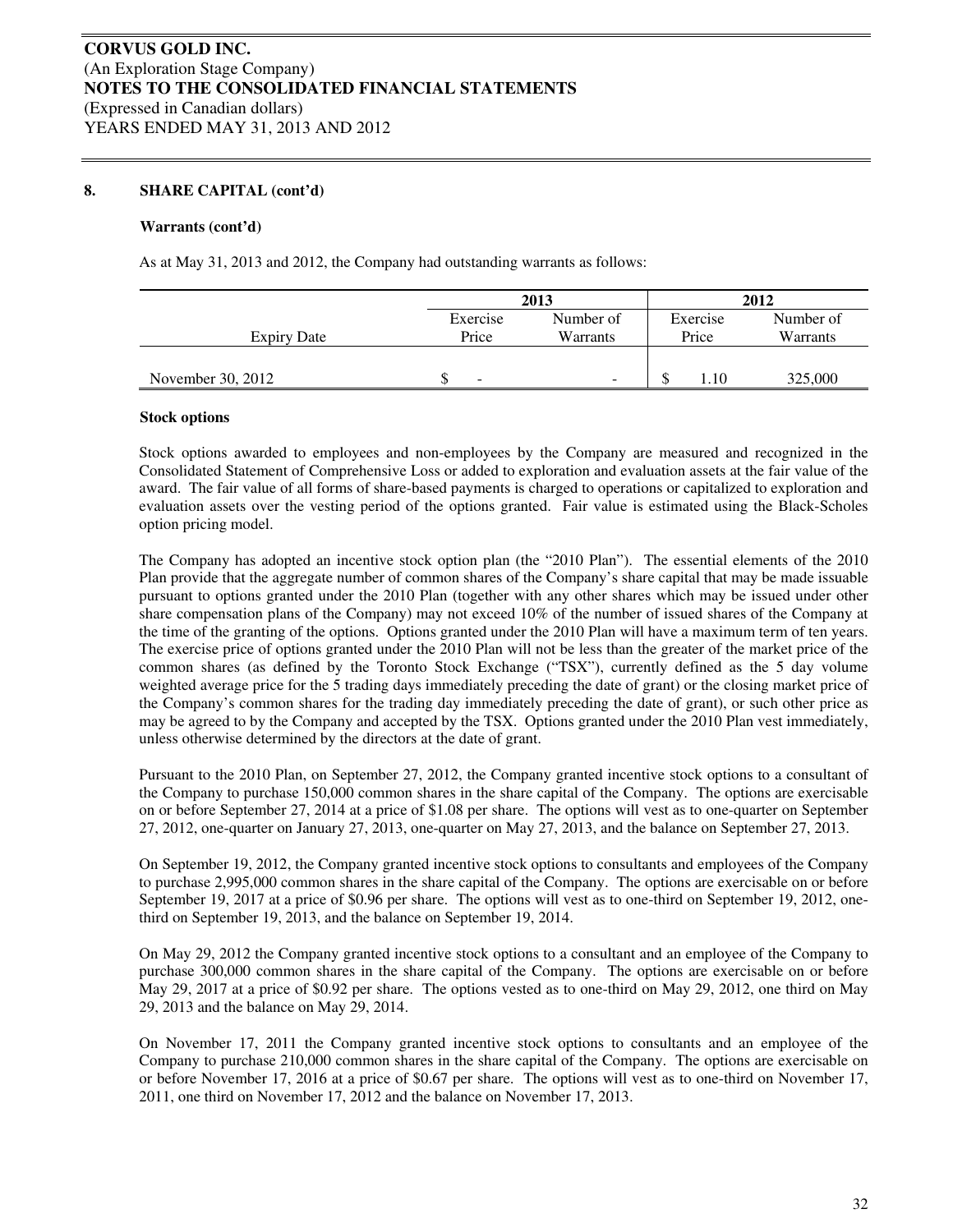### **8. SHARE CAPITAL (cont'd)**

#### **Stock options (cont'd)**

On July 29, 2011, the Company granted incentive stock options to directors and an employee of the Company to purchase 650,000 common shares in the share capital of the Company. The options are exercisable on or before July 29, 2016 at a price of \$0.50 per share. The options will vest as to one-third on July 29, 2011, one third on July 29, 2012 and the balance on July 29, 2013.

A summary of the status of the stock option plan as of May 31, 2013 and 2012, and changes during the years are presented below:

|                                | 2013                                                                                  |             | 2012                        |                                                        |
|--------------------------------|---------------------------------------------------------------------------------------|-------------|-----------------------------|--------------------------------------------------------|
|                                | Weighted<br>Average<br>Number of<br><b>Exercise</b><br><b>Price</b><br><b>Options</b> |             | Number of<br><b>Options</b> | Weighted<br>Average<br><b>Exercise</b><br><b>Price</b> |
|                                |                                                                                       | 0.72<br>\$. |                             | 0.76<br>\$                                             |
| Balance, beginning of the year | 4,300,000                                                                             |             | 3,490,000                   |                                                        |
| Granted                        | 3,145,000                                                                             | 0.97        | 1,160,000                   | 0.64                                                   |
| Exercised                      | (3,329,766)                                                                           | 0.77        |                             | $\overline{\phantom{0}}$                               |
| Cancelled                      |                                                                                       |             | (350,000)                   | (0.76)                                                 |
| Expired                        | (40,000)                                                                              | (0.82)      |                             |                                                        |
|                                |                                                                                       |             |                             |                                                        |
| Balance, end of the year       | 4.075.234                                                                             | 0.88<br>\$  | 4.300,000                   | \$<br>0.72                                             |

The weighted average share price for the options exercised during the year ended May 31, 2013 was \$1.07 (May 31, 2012 - none exercised). The weighted average remaining contractual life of options outstanding at May 31, 2013 was 3.90 years (2012 – 1.44 years).

Stock options outstanding are as follows:

|                                   |                 | 2013           |                    |                       | 2012           |                    |
|-----------------------------------|-----------------|----------------|--------------------|-----------------------|----------------|--------------------|
|                                   |                 | <b>Number</b>  | <b>Exercisable</b> |                       |                | <b>Exercisable</b> |
|                                   | <b>Exercise</b> | of             | at Year-           | <b>Exercise</b>       | Number of      | at Year-           |
| <b>Expiry Date</b>                | <b>Price</b>    | <b>Options</b> | End                | <b>Price</b>          | <b>Options</b> | End                |
| September 8, 2012                 | \$              |                |                    | \$.<br>0.75           | 2,680,000      | 2,680,000          |
| January 21, 2013                  | \$              |                |                    | \$<br>0.82            | 360,000        | 360,000            |
| May 30, 2013                      |                 |                |                    |                       |                |                    |
| (extended)<br>17.<br>to<br>August |                 |                |                    |                       |                |                    |
| 2013) (note 15)                   | \$<br>0.69      | 70,000         | 70,000             | \$<br>0.69            | 100,000        | 100,000            |
| September 27, 2014                | 1.08            | 150,000        | 37,500             | \$<br>٠               |                |                    |
| July 29, 2016                     | \$<br>0.50      | 583.334        | 362,334            | \$<br>0.50            | 650,000        | 214,500            |
| November 17, 2016                 | S<br>0.67       | 210,000        | 138,600            | \$.<br>0.67           | 210,000        | 69,300             |
| May 29, 2017                      | 0.92            | 300,000        | 99,000             | \$<br>0.92            | 300,000        | 99,000             |
| September 19, 2017                | 0.96            | 2,761,900      | 755,250            | \$<br>$\qquad \qquad$ |                |                    |
|                                   |                 |                |                    |                       |                |                    |
|                                   |                 | 4,075,234      | 1,462,684          |                       | 4,300,000      | 3,522,800          |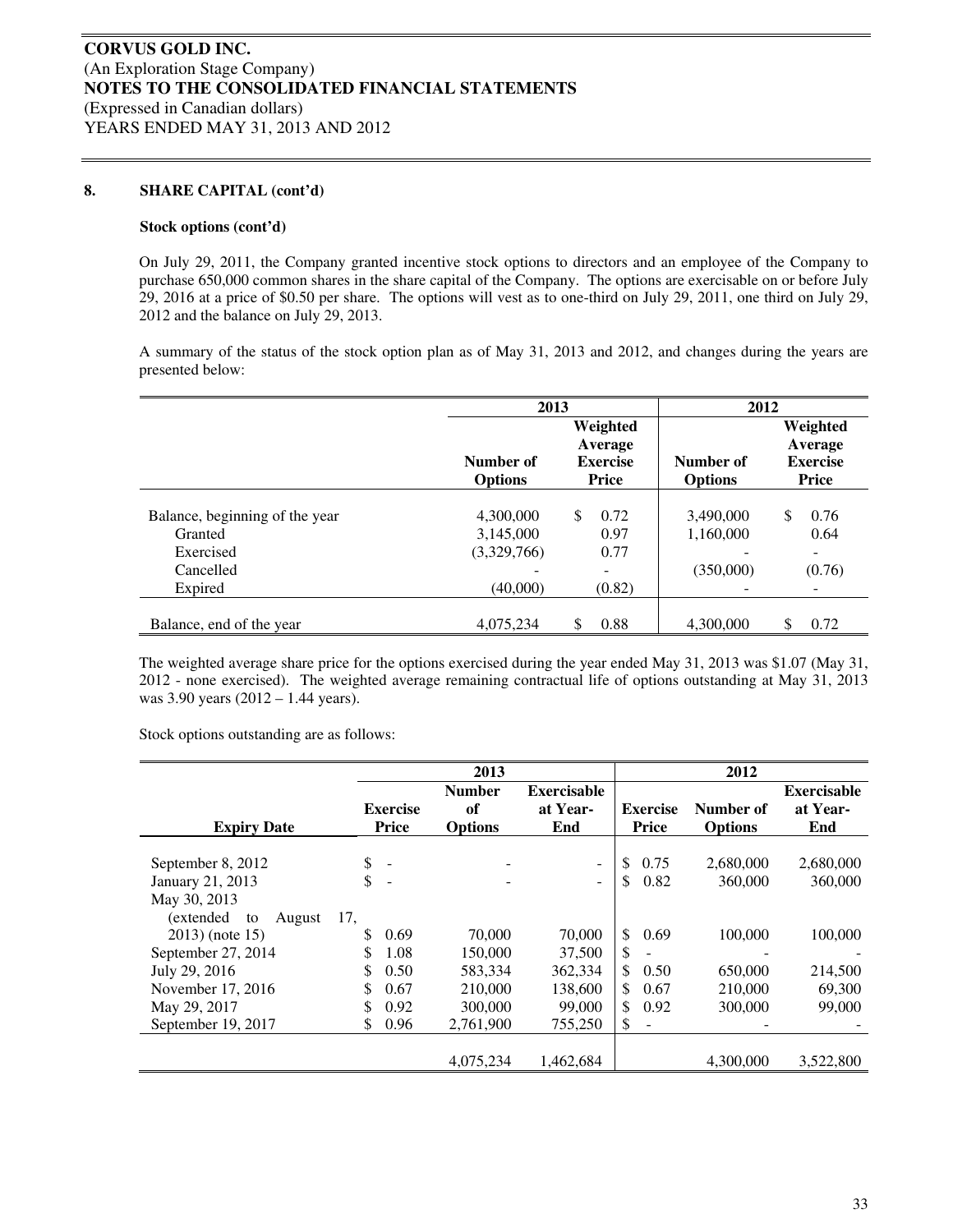### **8. SHARE CAPITAL (cont'd)**

#### **Share-based payments**

The Company uses the fair value method for determining share-based payment charges for all options granted during the years. The fair value of options granted was \$2,425,846 (2012 - \$586,042), determined using the Black-Scholes option pricing model based on the following weighted average assumptions:

| For the year ended May 31, | 2013       | 2012    |
|----------------------------|------------|---------|
|                            |            |         |
| Risk-free interest rate    | 1.40%      | 1.36%   |
| Expected life of options   | 4.86 years | 5 years |
| Annualized volatility      | $100\%$    | 100%    |
| Dividend yield             | $0\%$      | $0\%$   |
| Exercise price             | \$0.97     | \$0.64  |
|                            |            |         |
| Fair value per share       | \$0.77     | \$0.51  |

Share-based payment charges have been allocated as follows:

| For the year ended May 31,                                 | 2013            | 2012          |
|------------------------------------------------------------|-----------------|---------------|
|                                                            |                 |               |
| Consulting                                                 | \$<br>399,990   | \$<br>175,525 |
| Investor relations                                         | 397,983         | 65,621        |
| Professional fees                                          | 151,726         | 17,698        |
| Wages and benefits                                         | 849,519         | 54,933        |
|                                                            |                 |               |
|                                                            | 1,799,218       | 313,777       |
| Exploration and evaluation assets – Geological/geophysical | 72,854          | 14,628        |
|                                                            |                 |               |
|                                                            | \$<br>1,872,072 | \$<br>328,405 |

## **9. RELATED PARTY TRANSACTIONS**

During the year ended May 31, 2013, the Company entered into the following transactions with related parties:

### **Management compensation**

Key management personnel compensation comprised:

| For the year ended May 31,                           |    | 2013      |   | 2012    |  |  |
|------------------------------------------------------|----|-----------|---|---------|--|--|
|                                                      |    |           |   |         |  |  |
| Consulting fees to CFO                               | \$ | 87,000    | S | 76,000  |  |  |
| Wages and benefits to CEO, President and COO         |    | 724,461   |   | 402,240 |  |  |
| Directors fees (included in consulting fees)         |    | 72,500    |   | 65,000  |  |  |
| Share-based payments to CEO, President, COO, CFO and |    |           |   |         |  |  |
| directors                                            |    | 1,246,850 |   | 221,878 |  |  |
|                                                      |    |           |   |         |  |  |
|                                                      | \$ | 2.130.811 |   | 765.118 |  |  |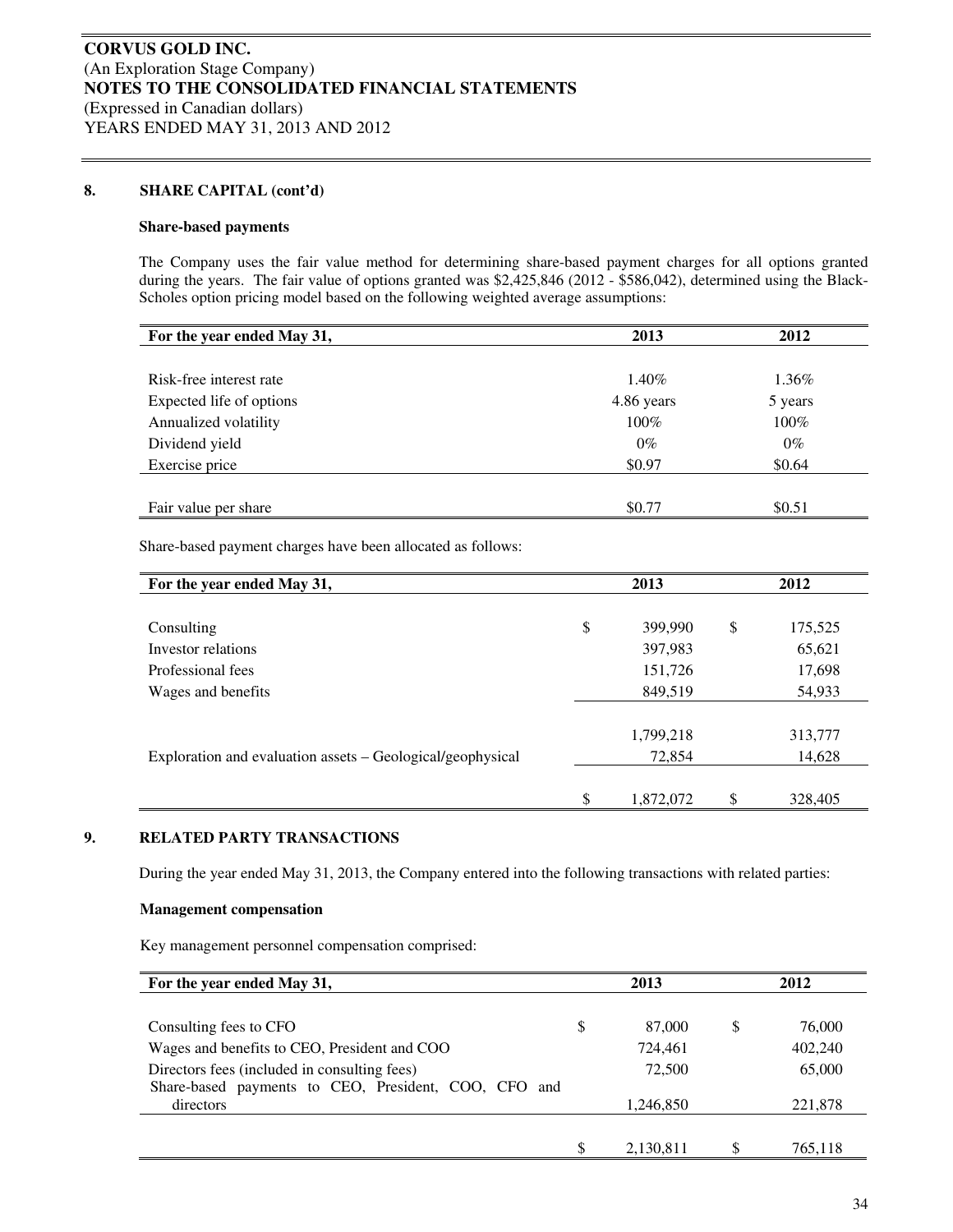# **9. RELATED PARTY TRANSACTIONS (cont'd)**

#### **Transactions with other related parties**

| For the year ended May 31,                                      |   | 2013    | 2012         |  |  |
|-----------------------------------------------------------------|---|---------|--------------|--|--|
|                                                                 |   |         |              |  |  |
| Consulting fees to Corporate Secretary                          | S | 25,500  | \$<br>22,000 |  |  |
| Fees to Vice President of Corporate Communications (included in |   |         |              |  |  |
| investor relations)                                             |   | 125,000 |              |  |  |
| Professional fees to Vice President                             |   | 90,340  | 89,500       |  |  |
| Rent expenses to Cardero Resource Corp. ("Cardero"), a          |   |         |              |  |  |
| company with officers in common                                 |   | 31,580  | 28,531       |  |  |
| Administration expenses to Cardero                              |   | 3,187   | 6,902        |  |  |
| Office expenses to Cardero                                      |   | 20.318  | 36,540       |  |  |
| Share-based payments to Vice President and Corporate Secretary  |   | 294,022 |              |  |  |
|                                                                 |   |         |              |  |  |
|                                                                 |   | 589,947 | 183,473      |  |  |

As at May 31, 2013, included in accounts payable and accrued liabilities was \$34,605 (2012 – \$28,374) in expenses owing to companies related to officers and officers of the Company.

These amounts were unsecured, non-interest bearing and had no fixed terms or terms of repayment. Accordingly, fair value could not be readily determined.

The Company has entered into a retainer agreement dated June 1, 2011 with Lawrence W. Talbot Law Corporation ("LWTLC"), pursuant to which LWTLC agrees to provide legal services to the Company. Pursuant to the retainer agreement, the Company has agreed to pay LWTLC a minimum annual retainer of \$72,000 (plus applicable taxes and disbursements). The retainer agreement may be terminated by LWTLC on reasonable notice, and by the Company on one year's notice (or payment of one year's retainer in lieu of notice). An officer of the Company is a director and shareholder of LWTLC.

The Company has also entered into change of control agreements during the year with officers of the Company. In the case of termination, the officers are entitled to an amount equal to a multiple (ranging from two times to three times) of the sum of the annual base salary then payable to the officer, the aggregate amount of bonus(es) (if any) paid to the officer within the calendar year immediate preceding the Effective Date of Termination, and an amount equal to the vacation pay which would otherwise be payable for the one year period next following the Effective Date of Termination.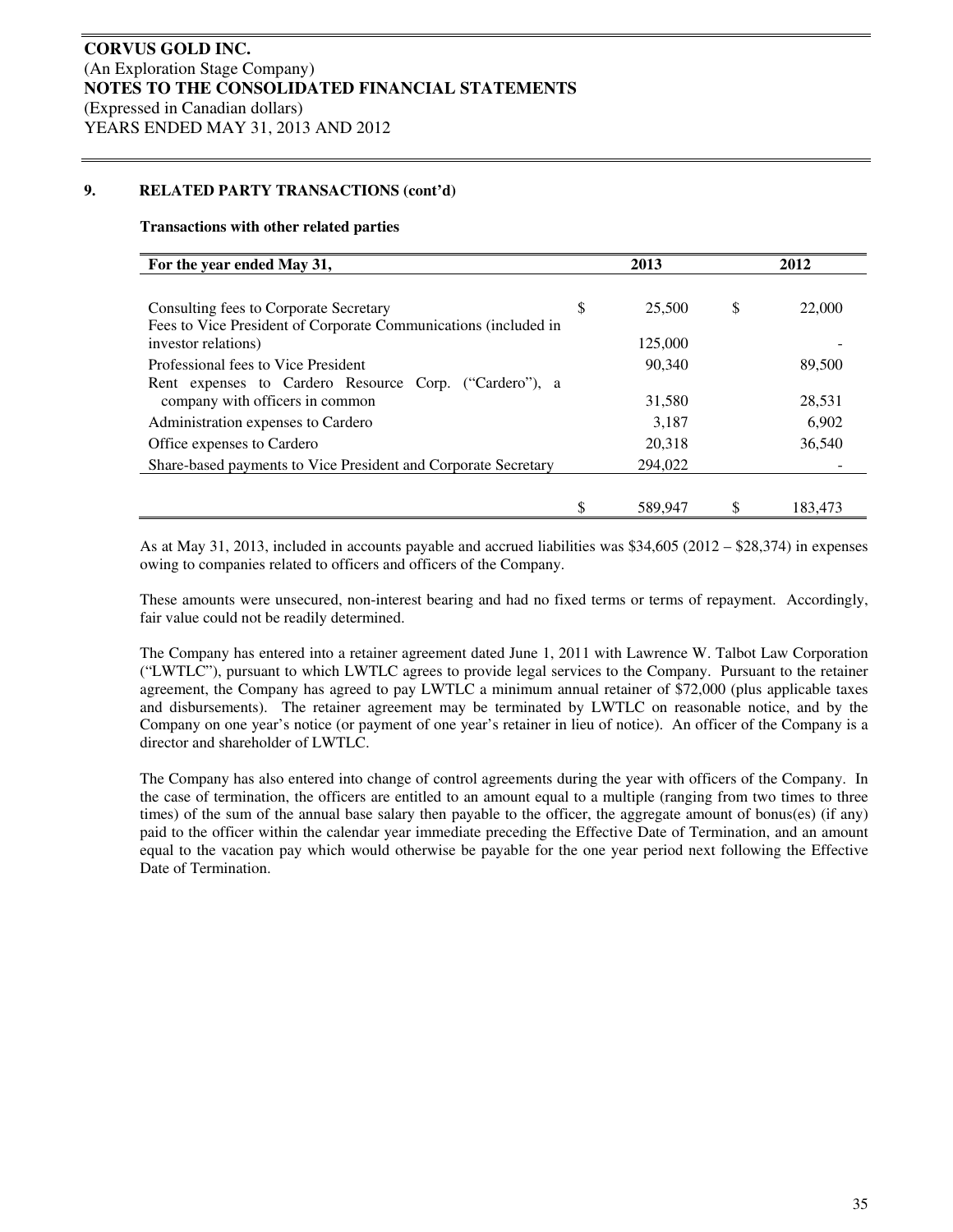### **10. GEOGRAPHIC SEGMENTED INFORMATION**

The Company operates in one industry segment, the mineral resources industry, and in two geographical segments, Canada and the United States. All current exploration activities are conducted in the United States and Canada. The significant asset categories identifiable with these geographical areas are as follows:

|                                       | Canada       |              | <b>United States</b> | <b>Total</b>      |
|---------------------------------------|--------------|--------------|----------------------|-------------------|
|                                       |              |              |                      |                   |
| May 31, 2013                          |              |              |                      |                   |
| Exploration and evaluation assets     | \$           | \$           | 28,030,332           | \$<br>28,030,332  |
| Property and equipment                | \$<br>5,796  | \$           | 58,846               | \$<br>64,642      |
|                                       |              |              |                      |                   |
| May 31, 2012                          |              |              |                      |                   |
| Exploration and evaluation assets     | \$<br>19,122 | $\mathbb{S}$ | 18,682,690           | \$<br>18,701,812  |
| Property and equipment                | \$<br>1,906  | \$           | 36,469               | \$<br>38,375      |
|                                       |              |              |                      |                   |
| For the year ended May 31,            |              |              | 2013                 | 2012              |
|                                       |              |              |                      |                   |
| Net loss for the year - Canada        | \$           |              | (3,457,022)          | \$<br>(1,289,903) |
| Net loss for the year – United States |              |              | (1,611,719)          | (1,241,484)       |
| Net loss for the year                 | \$           |              | (5,068,741)          | \$<br>(2,531,387) |

# **11. CAPITAL MANAGEMENT**

The Company manages its capital structure, being its share capital, and makes adjustments to it, based on the funds available to the Company, in order to support future business opportunities. The Board of Directors does not establish quantitative return on capital criteria for management, but rather relies on the expertise of the Company's management to sustain future development of the business.

The Company currently has no significant source of revenues. As such, the Company is dependent upon external financings to fund activities. In order to carry future projects and pay for administrative costs, the Company will spend its existing working capital and raise additional funds as needed. Management reviews its capital management approach on an ongoing basis and believes that this approach, given the relative size of the Company, is reasonable.

There were no changes in the Company's approach to capital management during the year ended May 31, 2013. The Company is not subject to externally imposed capital requirements.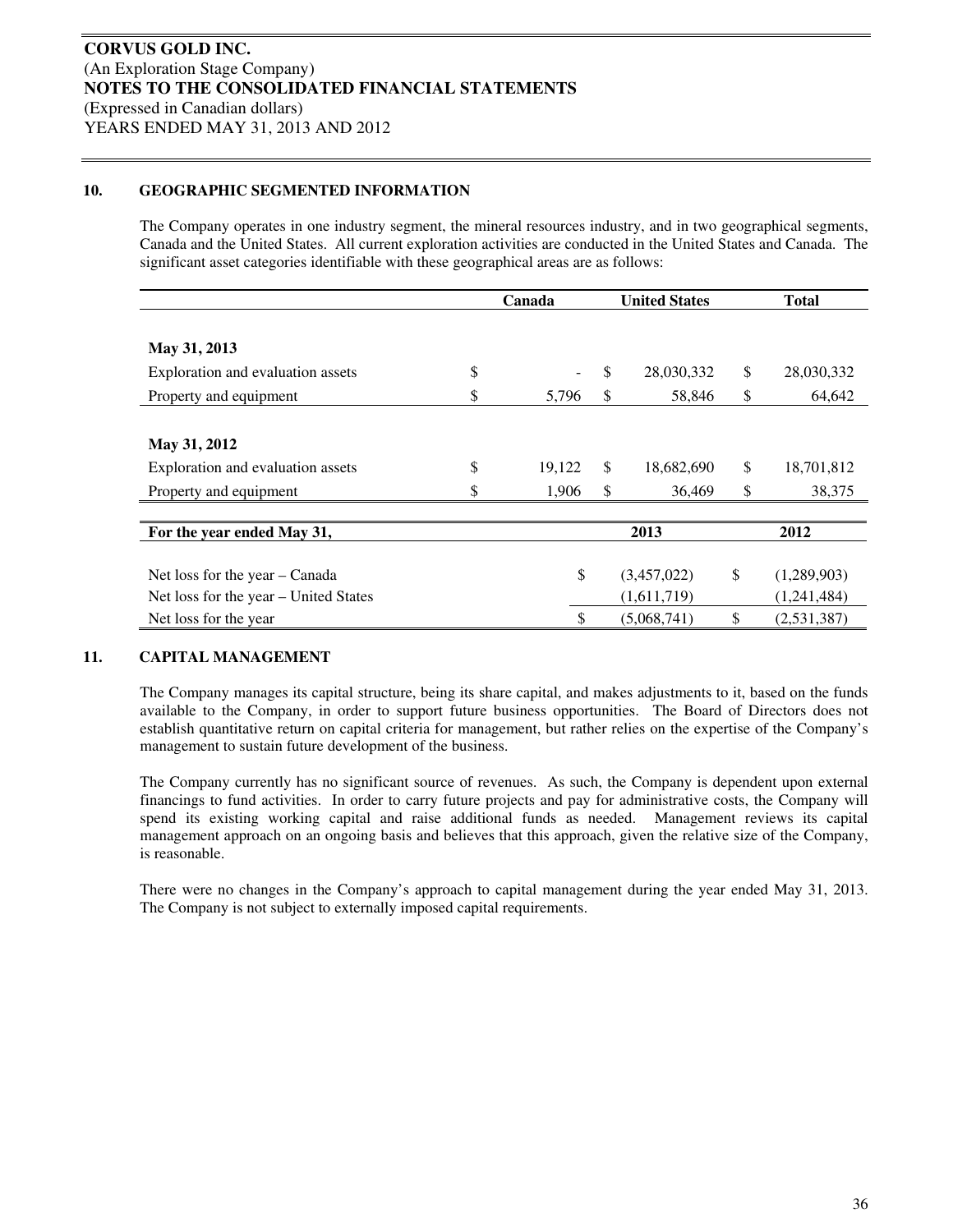# **12. SUPPLEMENTAL CASH FLOW INFORMATION**

| For the year ended May 31,                                    | 2013           | 2012             |
|---------------------------------------------------------------|----------------|------------------|
|                                                               |                |                  |
| Supplemental cash flow information                            |                |                  |
| Interest paid (received)                                      | \$             |                  |
| Income taxes paid                                             |                |                  |
| <b>Non-cash transactions</b>                                  |                |                  |
| Change in accounts receivables included in exploration and    |                |                  |
| evaluation assets                                             | \$<br>(13,082) | \$<br>(165, 110) |
| Change in prepaid expenses included in exploration and        |                |                  |
| evaluation assets                                             | \$             | \$<br>(5,729)    |
| Change in accounts payable included in exploration and        |                |                  |
| evaluation assets                                             | \$<br>(58,057) | \$<br>115,605    |
| Change in promissory note payable included in exploration and |                |                  |
| evaluation assets                                             | \$<br>248,832  | \$               |
| Share-based payment charges included in exploration and       |                |                  |
| evaluation assets                                             | 72,854         | 14.628           |

# **13. SUBSIDIARIES**

# **Significant subsidiaries are:**

|                         |               |                            | The Company's      | The Company's      |
|-------------------------|---------------|----------------------------|--------------------|--------------------|
|                         |               |                            | effective interest | effective interest |
|                         | Country of    | Principal                  | for                | for                |
|                         | Incorporation | Activity                   | 2013               | 2012               |
|                         |               |                            |                    |                    |
| Corvus Gold (USA) Inc.  | USA           | Holding company            | $100\%$            | -                  |
| Raven Gold Alaska Inc.  | USA           | <b>Exploration company</b> | 100%               | $100\%$            |
| Corvus Gold Nevada Inc. | USA           | <b>Exploration company</b> | 100%               | $100\%$            |

### **14. INCOME TAXES**

A reconciliation of income taxes at statutory rates with the reported taxes is as follows for the years ended May 31:

|                                                                                                                                                                                                    |    | 2013                                                                  | 2012                                                                |
|----------------------------------------------------------------------------------------------------------------------------------------------------------------------------------------------------|----|-----------------------------------------------------------------------|---------------------------------------------------------------------|
| Loss before income taxes<br>Statutory Canadian corporate tax rate                                                                                                                                  | \$ | (5,068,741)<br>25.00%                                                 | \$<br>(2,531,387)<br>25.88%                                         |
| Income tax recovery at statutory rates<br>Share-based payments<br>Non-deductible items<br>Effect of tax rate change<br>Difference in tax rates in other jurisdictions<br>Tax benefits not realized | \$ | (1,267,186)<br>449,805<br>7.247<br>(34, 448)<br>(146, 972)<br>991,554 | \$<br>(655, 123)<br>81,206<br>532<br>8,582<br>(103, 186)<br>667,989 |
| Deferred income tax recovery                                                                                                                                                                       | ዩ  |                                                                       |                                                                     |